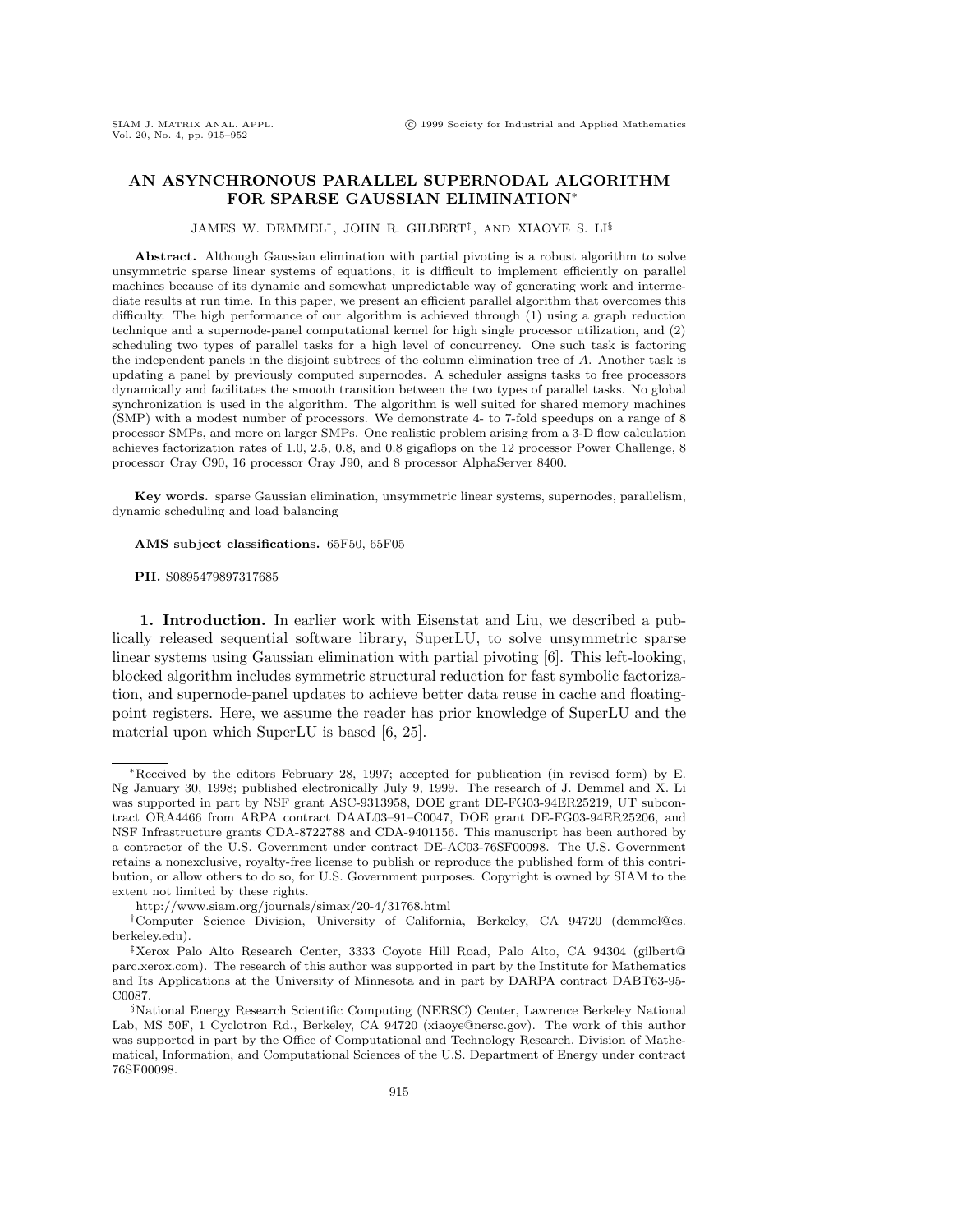In this paper we study an efficient parallel algorithm based on SuperLU. The primary objective of this work is to achieve good efficiency on shared memory systems with a modest number of processors (for example, between 10 and 20). In addition to measuring the efficiency of our parallel algorithm on these machines, we also study a theoretical upper bound on performance of this algorithm. The efficiency of the algorithm has been demonstrated on several shared memory parallel machines. When compared to the best sequential runtime of SuperLU, the parallel algorithm typically achieved 4- to 7-fold speedups on 8 processor platforms for large sparse matrices.

The rest of the paper is organized as follows. In section 2 we review the sequential SuperLU algorithm. Section 3 presents the sources and the characteristics of the test matrices. Section 4 presents the parallel machines used in our study. In section 5 we describe several design choices we have made in parallelization, including how to find parallelism, how to define individual tasks, and memory management for supernodes. Section 6 sketches the high-level parallel scheduling algorithm. In section 7, we present the parallel performance achieved with the test matrices on a number of platforms. Both time and space efficiency will be illustrated. We also quantify the sources of the overhead in parallelization and give a thorough analysis of their impact on performance. In the end of this section we establish a PRAM (parallel random-access machine) model to predict an upper bound on speedups attainable by the proposed algorithm. Finally, section 8 draws conclusions and suggests future research.

**2. Overview of sequential algorithm in SuperLU.** Figure 2.1 sketches the supernode-panel factorization algorithm used in SuperLU. A supernode is defined to be a range  $(r: s)$  of columns of L with the triangular block just below the diagonal being full, and with the same row structure below this block. We store a supernode as a rectangular block, including the triangle of  $U$  in rows and columns  $r$  through  $s$ (see Figure 2.2). This allows us to address each supernode as a 2-D array in calls to BLAS routines [7, 8] and to get high performance. To increase the average size of supernodes (and hence performance), we merge groups of consecutive columns (usually no more than four columns) at the fringe of the column elimination tree (section 5.1) into relaxed supernodes regardless of their row structures. A panel is a block of  $w$  consecutive columns in the matrix that are updated simultaneously by a supernode using calls to the BLAS. The row structures of the columns in a panel may not be correlated in any fashion, and the boundaries between panels may be different from those between supernodes. Each panel factorization (outer loop in Figure 2.1) consists of three distinct steps: (1) the symbolic factorization to determine the nonzero structure, (2) the numerical updates by supernodes, and (3) the factorization of each column in the panel. The pivot selection, detection of the supernode boundary, and symmetric structure reduction (to reduce the cost of later symbolic factorization steps) are all performed in the inner factorization step. Both panel and column symbolic steps use depth-first search (DFS). A further refinement, a 2-D supernode partitioning (defined by the blocking parameters  $t$  and  $b$  in Figure 2.2), enhances performance for large matrices and machines with small caches. A more detailed description of SuperLU is in the paper [6].

We conducted extensive performance evaluation for SuperLU on several recent superscalar architectures. For large sparse matrices, SuperLU achieves up to 40% of the peak floating-point performance on both IBM RS/6000-590 and MIPS R8000. It achieves nearly 25% peak on the DEC Alpha 21164. Li [25] presented and analyzed the performance results in more detail.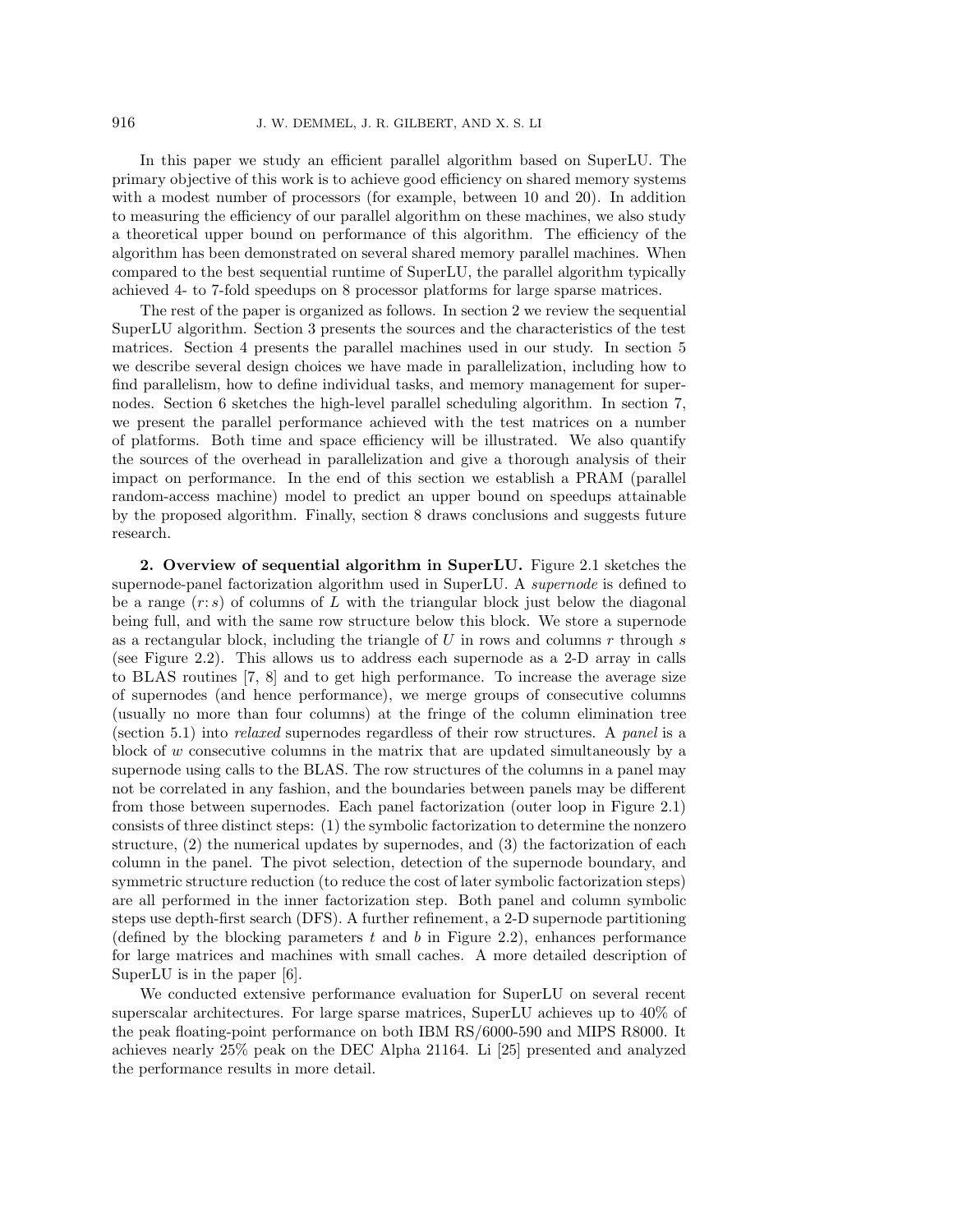**for** column  $j = 1$  **to** n **step** w **do** 

- $F(:, j : j + w 1) = A(:, j : j + w 1);$
- (1) Predict the nonzero structure of panel  $F(:, j : j + w 1)$ : Determine which supernodes will update any of  $F(:, j:j + w - 1);$
- (2) Update panel  $F(:, j : j + w 1)$  using previous supernodes:
	- **for** each updating supernode  $(r: s) < j$  in topological order **do** • Triangular solve:
		- $U(r : s, j : j + w 1) = L(r : s, r : s) \backslash F(r : s, j : j + w 1);$ • Matrix update:  $F(s+1:n, j:j+w-1) = F(s+1:n, j:j+w-1)$  $-L(s+1:n,r:s)\cdot U(r:s,j:j+w-1);$

**end for** (r : s);

- (3) Inner factorization for each column in the panel:
	- **for** column  $jj = j$  **to**  $j + w 1$  **do** 
		- Supernode-column update for column  $F(j:n, jj);$
		- Row pivoting for column  $F(jj:n, jj);$
		- Determine whether jj belongs to the same supernode as  $jj 1$ ;
		- Symmetric structure pruning;

**end for** jj;

**end for** j;

Fig. 2.1. The supernode-panel factorization algorithm.



FIG. 2.2. Illustration of a supernode-panel update.  $J = 1$ :  $j - 1$ .

**3. Test matrices.** To evaluate our algorithms, we have collected matrices from various sources, with their characteristics summarized in Table 3.1.

Some of the matrices are from the Harwell-Boeing collection [9]. Many of the larger matrices are from the ftp site maintained by Tim Davis of the University of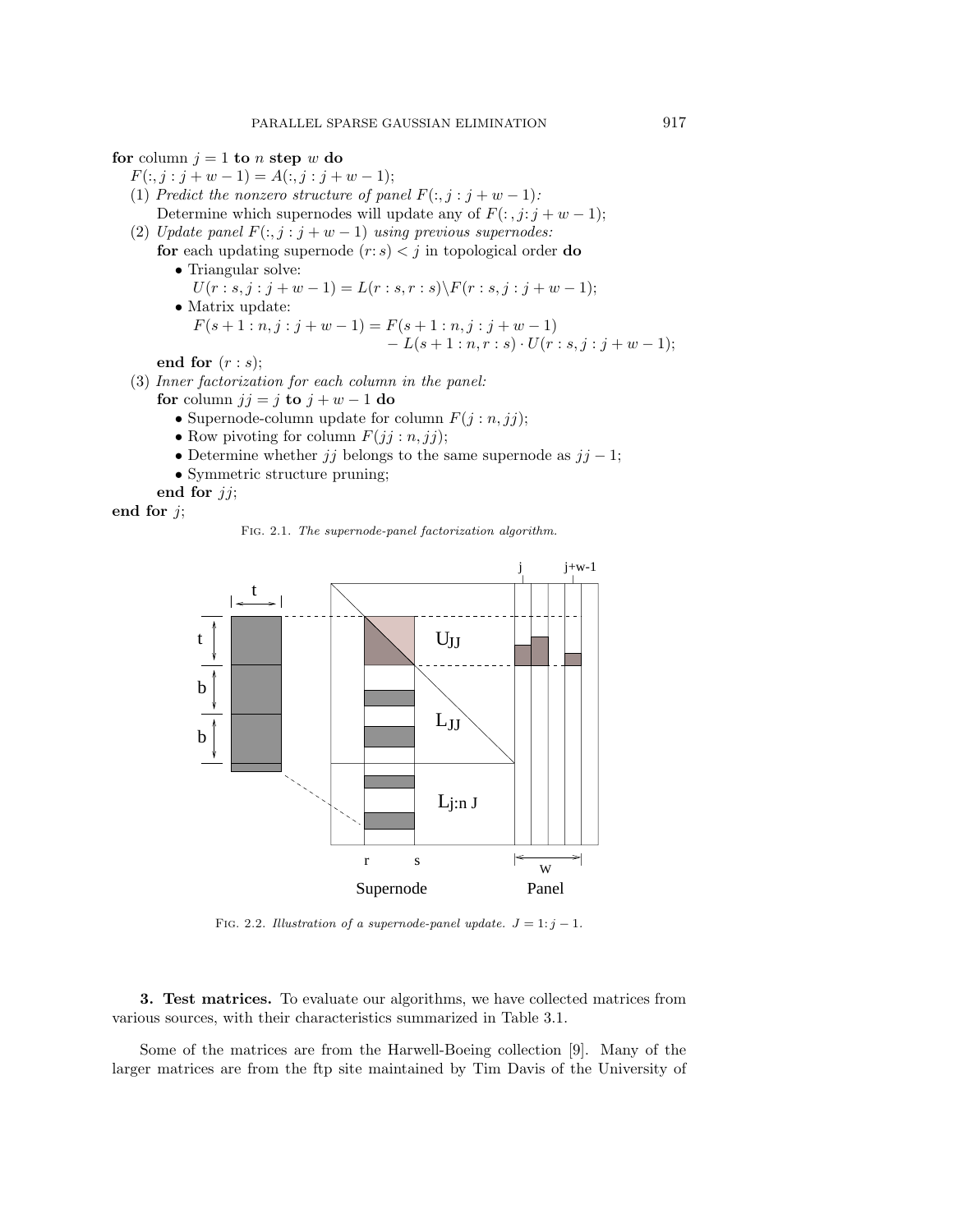#### Table 3.1

Characteristics of the test matrices. Structural symmetry s is defined to be the fraction of the nonzeros matched by nonzeros in symmetric locations. None of the matrices are numerically symmetric. nnz(A) is the number of nonzeros in A.  $F = L + U - I$  is the filled matrix, where I is an identity matrix.

|                | Matrix                    | $\boldsymbol{s}$ | $\, n$ | nnz(A)  | nnz(A)<br>$\boldsymbol{n}$ | nnz(F)   | $\#\text{flops}/nnz(F)$ |
|----------------|---------------------------|------------------|--------|---------|----------------------------|----------|-------------------------|
| 1              | <b>MEMPLUS</b>            | .983             | 17758  | 99147   | 5.6                        | 140388   | 12.5                    |
| $\overline{2}$ | GEMAT11                   | .002             | 4929   | 33185   | 6.7                        | 93370    | 16.3                    |
| 3              | RDIST <sub>1</sub>        | .062             | 4134   | 9408    | 2.3                        | 338624   | 38.1                    |
| 4              | ORANI678                  | .073             | 2529   | 90158   | 35.6                       | 280788   | 53.3                    |
| 5              | <b>MCFE</b>               | .709             | 765    | 24382   | 31.8                       | 69053    | 59.9                    |
| 6              | $L$ <sub>NSP</sub> $3937$ | .869             | 3937   | 25407   | 6.5                        | 427600   | 91.1                    |
| 7              | LNS_3937                  | .869             | 3937   | 25407   | 6.5                        | 449346   | 99.7                    |
| 8              | SHERMAN <sub>5</sub>      | .780             | 3312   | 20793   | 6.3                        | 249199   | 101.3                   |
| 9              | JPWH <sub>-991</sub>      | .947             | 991    | 6027    | 6.1                        | 140746   | 127.7                   |
| 10             | SHERMAN <sub>3</sub>      | 1.000            | 5005   | 20033   | 4.0                        | 433376   | 139.8                   |
| 11             | ORSREG <sub>-1</sub>      | 1.000            | 2205   | 14133   | 6.4                        | 402478   | 148.6                   |
| 12             | SAYLR4                    | 1.000            | 3564   | 22316   | 6.3                        | 654908   | 160.0                   |
| 13             | SHYY161                   | .769             | 76480  | 329762  | 4.3                        | 7634810  | 205.8                   |
| 14             | GOODWIN                   | .642             | 7320   | 324772  | 44.4                       | 3109585  | 213.9                   |
| 15             | VENKAT01                  | 1.000            | 62424  | 1717792 | 27.5                       | 12987004 | 247.9                   |
| 16             | <b>INACCURA</b>           | 1.000            | 16146  | 1015156 | 62.9                       | 9941478  | 414.3                   |
| 17             | AF23560                   | .947             | 23560  | 460598  | 19.6                       | 13986992 | 454.9                   |
| 18             | DENSE1000                 | 1.000            | 1000   | 1000000 | 1000                       | 1000000  | 666.2                   |
| 19             | RAEFSKY3                  | 1.000            | 21200  | 1488768 | 70.2                       | 17544134 | 690.7                   |
| 20             | Ex11                      | 1.000            | 16614  | 1096948 | 66.0                       | 26207974 | 1023.1                  |
| 21             | WANG3                     | 1.000            | 26064  | 177168  | 6.8                        | 13287108 | 1095.5                  |
| 22             | RAEFSKY4                  | 1.000            | 19779  | 1316789 | 66.6                       | 26678597 | 1172.6                  |
| 23             | VAVASIS3                  | .001             | 41092  | 1683902 | 41.0                       | 49192880 | 1813.5                  |

Florida.<sup>1</sup> Those matrices are as follows. Memplus is a circuit simulation matrix from Steve Hamm of Motorola. RDIST1 is a reactive distillation problem in chemical process separation calculations, provided by Stephen Zitney of Cray Research, Inc. SHYY161 is derived from a direct, fully coupled method for solving the Navier–Stokes equations for viscous flow calculations, provided by Wei Shyy of the University of Florida. Goodwin is a finite element matrix in a nonlinear solver for a fluid mechanics problem, provided by Ralph Goodwin of the University of Illinois at Urbana-Champaign. Venkat01, Inaccura, and Raefsky3/4 were provided by Horst Simon, then of NASA and currently at NERSC. VENKAT01 comes from an implicit 2-D Euler solver for an unstructured grid in a flow simulation. RAEFSKY3 is from a fluid structure interaction turbulence problem. RAEFSKY4 is from a buckling problem for a container model. Af23560 is from solving an unsymmetric eigenvalue problem, provided by Zhaojun Bai of the University of Kentucky. Ex11 is from a 3-D steady flow calculation in the SPARSKIT collection maintained by Yousef Saad at the University of Minnesota. Wang3 is from solving a coupled nonlinear PDE system in a 3-D  $(30 \times 30 \times 30 \text{ uniform mesh})$  semiconductor device simulation, as provided by Song Wang of the University of New South Wales, Sydney. Vavasis3 is an unsymmetric augmented matrix for a 2-D PDE with highly varying coefficients [32]. Dense1000 is a dense  $1000 \times 1000$  random matrix.

This paper does not address the performance of column preordering for sparsity. We simply use the existing ordering algorithms provided by Matlab [18]. For all matrices except 1 (MEMPLUS), 15 (VENKAT01), and 21 (WANG3), the columns were

<sup>1</sup>URL: http://www.cis.ufl.edu/∼davis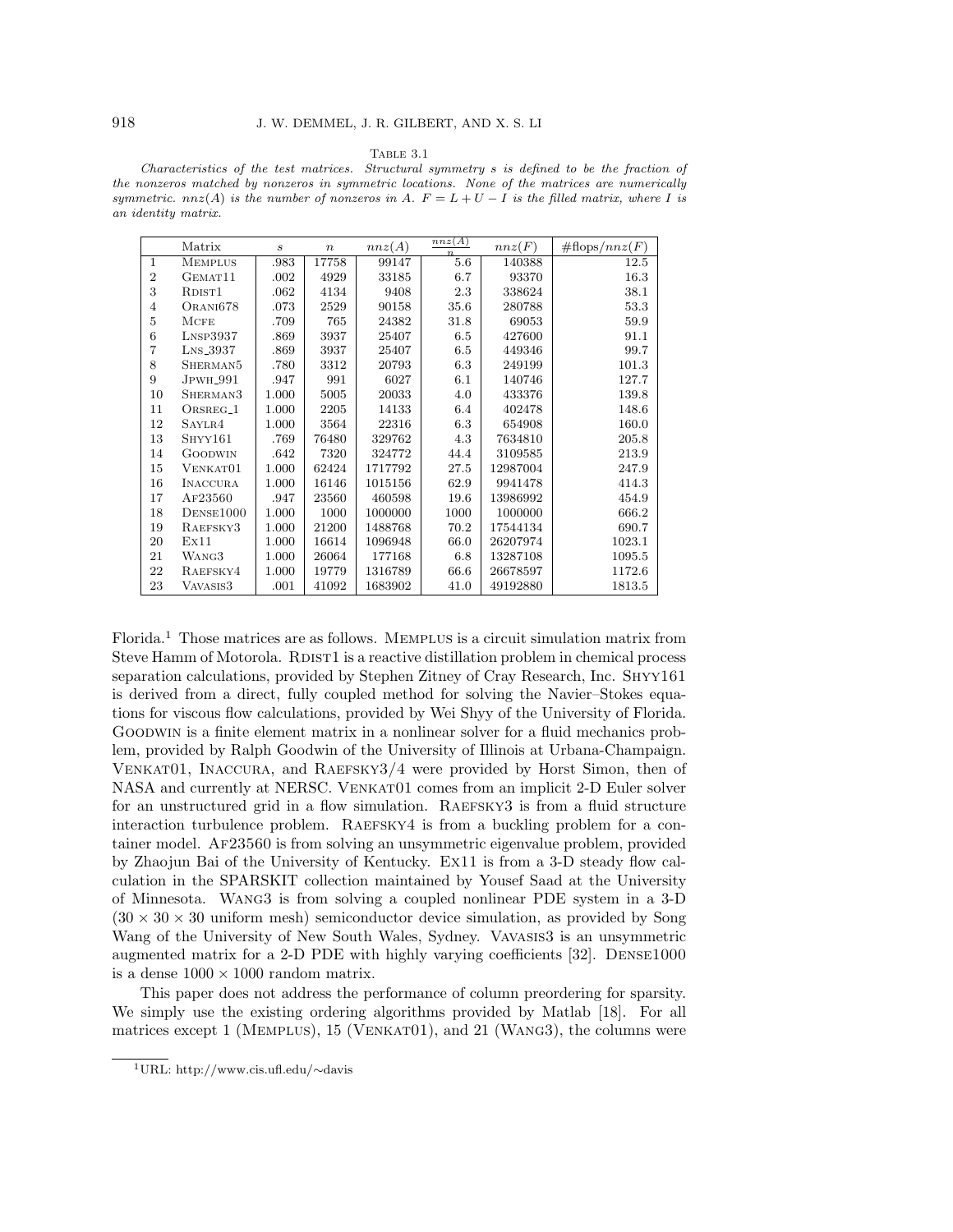|                  |                   |    | Bus                 | Read             | Memory | Programming    |
|------------------|-------------------|----|---------------------|------------------|--------|----------------|
| Machine          | Processor         |    | CPUs Bandwidth      | $\text{Latency}$ | Size   | Model          |
| Sun              |                   |    |                     |                  |        |                |
| SPARCcenter 2000 | SuperSPARC        | 4  | $500$ MB/s          | $1200$ ns        | 196 MB | Solaris thread |
| SGI              |                   |    |                     |                  |        |                |
| Power Challenge  | <b>MIPS R8000</b> | 16 | $1.2 \text{ GB/s}$  | $252$ ns         | $2$ GB | Parallel C     |
| DEC.             |                   |    |                     |                  |        |                |
| AlphaServer 8400 | Alpha 21164       | 8  | $1.6 \text{ GB/s}$  | $260$ ns         | 4 GB   | pthread        |
| Cray PVP         | C90               | 8  | $245.8$ GB/s        | $96$ ns          | 640 MB | microtasking   |
| Cray PVP         | <b>J90</b>        | 16 | $51.2 \text{ GB/s}$ | $330$ ns         | 640 MB | microtasking   |

Table 4.1 Characteristics of the parallel machines used in our study.

permuted by Matlab's minimum degree ordering of  $A<sup>T</sup>A$ , also known as "column minimum degree" ordering. However, this ordering produces a tremendous amount of fill for matrices 1, 15, and 21, because it only attempts to minimize the upper bound on the actual fill and the upper bounds are too loose in these cases. We found that when these three matrices were symmetrically permuted by Matlab's symmetric minimum degree ordering on  $A + A<sup>T</sup>$ , the amount of fill is much smaller than using column minimum degree ordering. The last column in Table 3.1 shows the number of nonzeros in matrix  $F$  when using these column preorderings.

The matrices are sorted in increasing order of  $flops/nnz(F)$ , the ratio of the number of floating-point operations to the number of nonzeros  $nnz(F)$ . This "figure of merit" gives the maximum potential data reuse, as described by Demmel et al. [6]. Thus, we expect uniprocessor performance to increase with increasing  $flops/nnz(F)$ .

**4. Shared memory multiprocessor systems used for testing.** We evaluated the parallel algorithm on several commercially popular machines, including the Sun SPARCcenter 2000 [31], SGI Power Challenge [30], DEC AlphaServer 8400 [12], and Cray C90/J90 [33, 34]. Table 4.1 summarizes the configurations and several key parameters of the five parallel systems. In the column "Bus Bandwidth" we report the effective or sustainable bandwidth to main memory. In "Read Latency" we report the minimum amount of time it takes a processor to fetch a piece of data from main memory into a register in response to a load instruction.

The last column in the table shows the programming model used to enable multiprocessing. All the systems provide lightweight multithreading or multitasking libraries. Synchronization and context switching of the threads are accomplished rapidly at the user level, without entering the OS kernel. For P processors, we usually create P (logical) threads for the scheduling loop  $Slave\_worker()$  (Figure 6.1). Scheduling these threads on available physical processors is done by the operating system or runtime library. Thread migration between processors is usually invisible to us. The program is easily portable to multiple platforms. The source codes on different machines differ only in thread spawning and locking primitives.

Table 4.2 summarizes the characteristics of the individual processors in the parallel machines, including the clock speed, the cache size, the peak Mflop rate, and the DGEMM and DGEMV peak Mflop rates. Most DGEMM and DGEMV Mflop rates were measured using vendor-supplied BLAS libraries. When the vendors do not provide a BLAS library, we report the results from PHiPAC [4], with an asterisk (∗) beside such a number. For some machines, PHiPAC is often faster than the vendor-supplied DGEMM.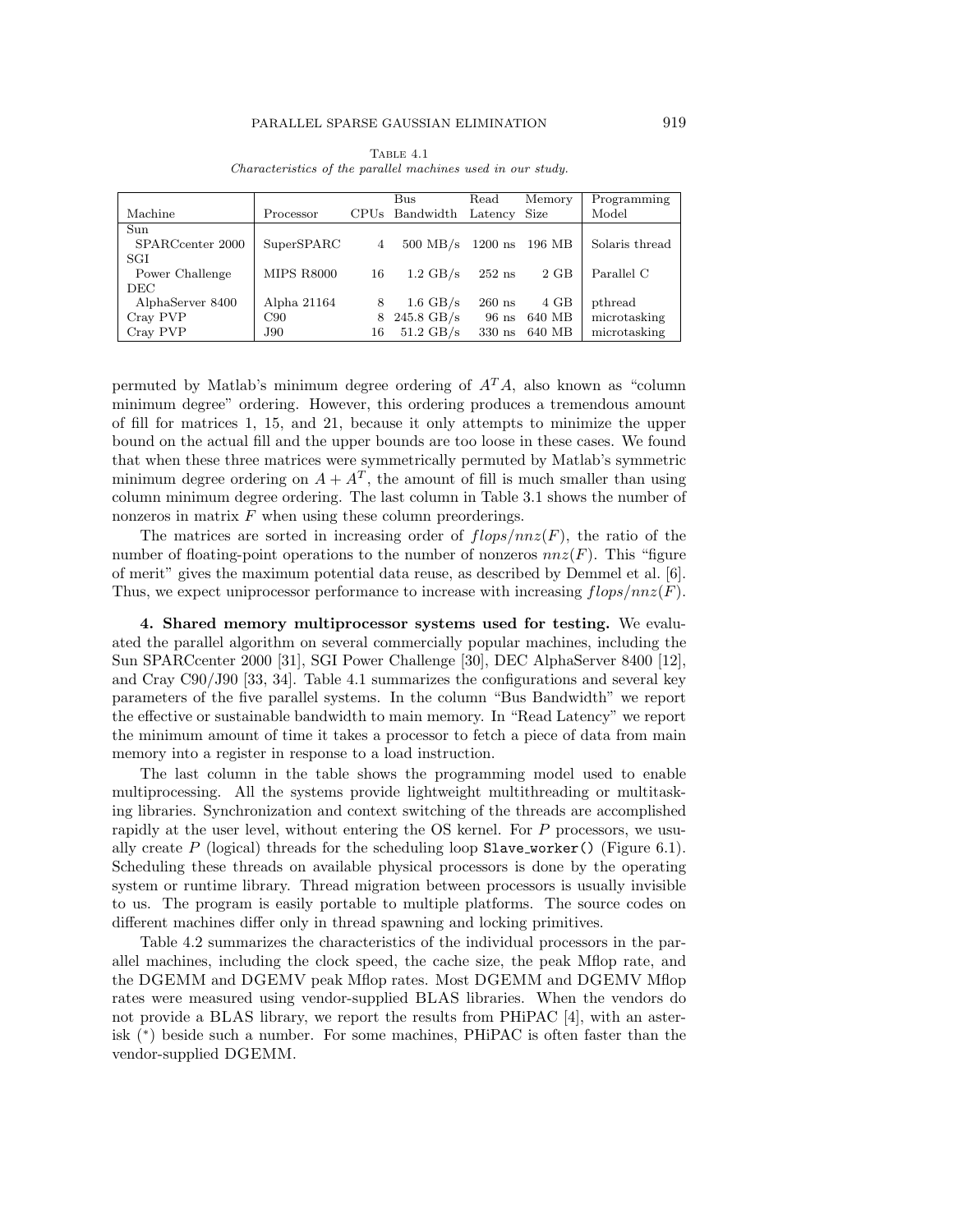|                   | Clock | On-chip  | External | $\#\text{Flops}/$ | Peak           | <b>DGEMM</b>   | <b>DGEMV</b>   |
|-------------------|-------|----------|----------|-------------------|----------------|----------------|----------------|
|                   | MHz   | Cache    | Cache    | 1 cycle           | <b>M</b> flops | <b>M</b> flops | <b>M</b> flops |
| <b>MIPS R8000</b> | 90    | 16 KB    | 4 MB     | 4                 | 360            | 340            | 210            |
| Alpha 21164       | 300   | 8 KB-L1  | 4 MB     | $\overline{2}$    | 600            | 350            | 135            |
|                   |       | 96 KB-L2 |          |                   |                |                |                |
| SuperSPARC        | 50    | 16 KB    | 1 MB     |                   | 50             | $45*$          |                |
| C90               | 240   |          |          | 4                 | 960            | 900            | 890            |
| J90               | 100   |          |          | $\overline{2}$    | 200            | 190            | 167            |

Table 4.2 Some characteristics of the processors used in the parallel systems.

Table 5.1 Differences between the parallel algorithm and serial SuperLU.

| Construct         | Parallel algorithm                                                         |
|-------------------|----------------------------------------------------------------------------|
| Panel             | Restricted so it does not contain branchings in the etree (section $5.2$ ) |
| Supernode         | Restricted to be a fundamental supernode in the etree (section 5.3)        |
| Supernode storage | Use either static or dynamic upper bound (section 5.3)                     |
| Pruning & DFS     | Use both $G(L^T)$ and pruned $G(L^T)$ to avoid locking (section 5.4)       |
|                   |                                                                            |

**5. Parallel strategies.** In this section, we present crucial design choices we have made to parallelize SuperLU, such as how we shall exploit both coarse and fine levels of parallelism, how we shall define the individual tasks, and how we shall deal with the issue of dynamic memory growth.

In order to make the parallel algorithm efficient, we need to make nontrivial modifications to serial SuperLU. All these changes are summarized in Table 5.1 and discussed in the subsections below. These show that the parallel algorithm is not a straightforward parallelization of the serial one and illustrate the program complications arising from parallelization.

**5.1. Parallelism.** We exploit two sources of parallelism in the sparse LU factorization. The coarse level parallelism comes from the sparsity of the matrix and is exposed to us by the column elimination tree (or column etree for short) of A. The vertices of this tree are the integers 1 through  $n$ , representing the columns of  $A$ . The column etree of A is the (symmetric) elimination tree of  $A<sup>T</sup>A$  provided there is no cancellation in computing  $A<sup>T</sup>A$ . More specifically, if  $L<sub>c</sub>$  denotes the Cholesky factor of  $A<sup>T</sup>A$ , then the parent of vertex j is the row index i of the first nonzero entry below the diagonal of column  $L_c(:,j)$ . The column etree can be computed from A in time almost linear in the number of nonzeros of A by a variation of an algorithm of Liu [26].

THEOREM 5.1 (column elimination tree [19]). Let A be a square, nonsingular, possibly unsymmetric matrix, and let  $PA = LU$  be any factorization of A with pivoting by row interchanges. Let  $T$  be the column elimination tree of  $A$ .

- 1. If vertex *i* is an ancestor of vertex *j* in *T*, then  $i \geq j$ .
- 2. If  $l_{ij} \neq 0$ , then vertex i is an ancestor of vertex j in T.
- 3. If  $u_{ij} \neq 0$ , then vertex j is an ancestor of vertex i in T.
- 4. Suppose in addition that A is strong Hall (that is, it cannot be permuted to a nontrivial block triangular form). If vertex  $j$  is the parent of vertex  $i$  in  $T$ , then there is some choice of values for the nonzeros of A that makes  $u_{ij} \neq 0$ when the factorization  $PA = LU$  is computed with partial pivoting.

Since column i updates column j in LU factorization if and only if  $u_{ij} \neq 0$ , part 3 of Theorem 5.1 implies that the columns in different subtrees do not update one another. Furthermore, the columns in independent subtrees can be computed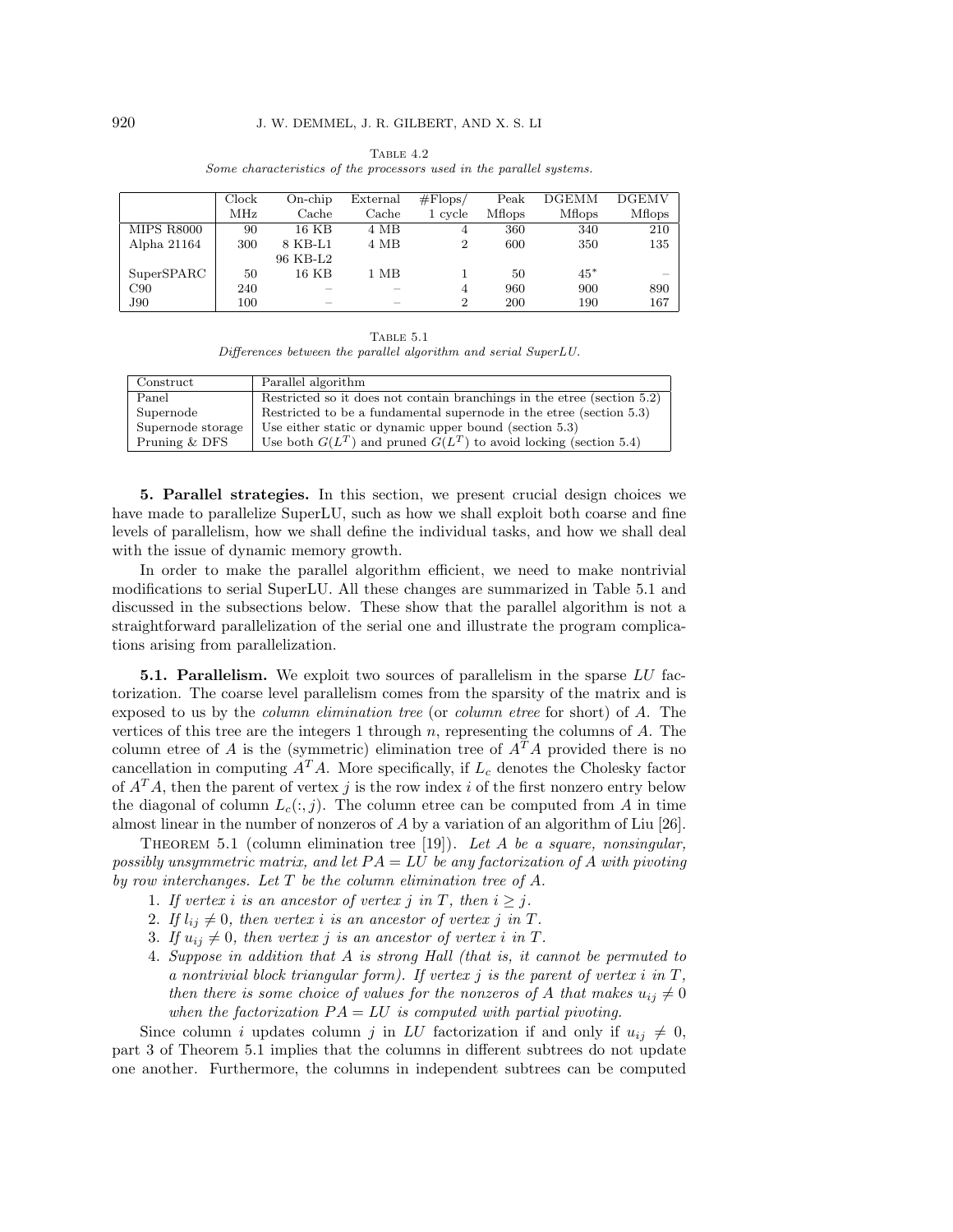without referring to any common memory because the columns they depend on have completely disjoint row indices [20, Theorem 3.2]. It has been shown in a series of studies [14, 15, 19, 20] that the column etree gives the information about all potential dependencies.

In general we cannot predict the nonzero structure of  $U$  precisely before the factorization because the pivoting choices and hence the exact nonzero structure depend on numerical values. The column etree can overestimate the true column dependencies. An example is

$$
A = \begin{pmatrix} 1 & \bullet \\ \bullet & 2 & \bullet \\ \bullet & & 3 & \bullet \\ \bullet & & & 4 \end{pmatrix},
$$

in which the Cholesky factor  $L_c$  of  $A<sup>T</sup>A$  is symbolically full, so the column etree is a single chain. But if the numerical values are such that row 4 is selected as the pivot row at the first step of elimination, column 1 will update neither column 2 nor column 3. Despite the possible overestimate, part 4 of Theorem 5.1 says that if A is strong Hall, this dependency is the strongest information obtainable from the structure of A alone.

Having studied the parallelism arising from different subtrees, we now turn our attention to the dependent columns, that is, the columns having ancestor-descendant relations. When the elimination process proceeds to a stage where there are more processors than independent subtrees, we need to make sure all processors work cooperatively on dependent columns. Thus the second level of parallelism comes from pipelining the computations of the dependent columns.

Consider a simple situation with only two processors. Processor 1 gets a task Task 1 containing column j, processor 2 gets another task Task 2 containing column  $k$ , and node j is a descendant of node k in the etree. The (potential) dependency says only that Task 2 cannot finish its execution before Task 1 finishes. However, processor 2 can start Task 2 right away with the computations not involving column  $j$ ; this includes performing the symbolic structure prediction and accumulating the numeric updates using the finished columns that are descendants in the etree. After processor 2 has finished this part of the computation, it has to wait for Task 1 to finish. (If Task 1 is already finished at this moment, processor 2 does not waste any time waiting.) Then processor 2 will predict the new fills and perform numeric updates that may result from the finished columns in Task 1. In this way, both processors do useful work concurrently while still preserving the precedence constraint. Note that we assume the updates can be done in any order. This could give different (indeed, nondeterministic) numerical results from run to run.<sup>2</sup>

Although this pipelining mechanism is complicated to implement, it is essential to achieve higher concurrency. This is because, in most problems, a large percentage of the computation occurs at upper levels of the etree, where there are fewer branches than processors. An extreme example is a dense matrix, the etree of which is a single chain. In this case, the parallel SuperLU "reduces to" a pipelined column-oriented dense LU algorithm.

<sup>2</sup>In order to guarantee determinism, we must statically assign the tasks to processors. The performance cost we pay for determinism may be load imbalance and reduced parallelism. We are considering adding an option that guarantees determinism, in order to help debug codes calling parallel SuperLU.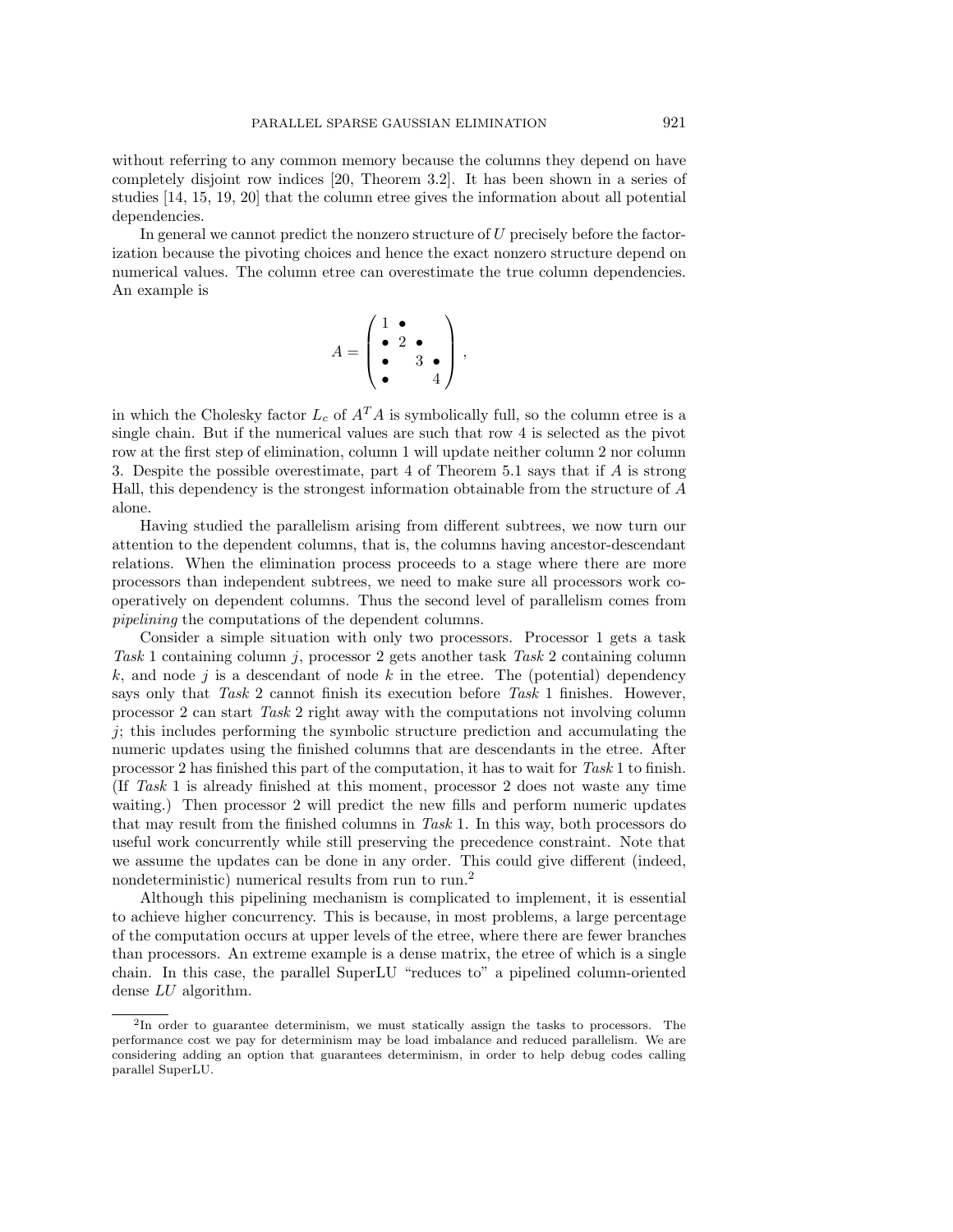

FIG. 5.1. Panel definition. (a) a relaxed supernode at the bottom of the column etree; (b) consecutive columns from part of one branch of the etree; (c) consecutive columns from more than one branch of the etree.

**5.2. Panel tasks.** As studied by Demmel et al. [6], the introduction of supernodes and panels makes the computational kernels highly efficient. To retain the serial algorithm's ability to reuse data in cache and registers, we treat the factorization of one panel as a unit task to be scheduled; it computes the part of  $U$  and the part of L for all columns within this panel. Choosing a panel as scheduling unit affords the best granularity on the SMPs we targeted and requires only modest changes to the serial code [6]. The alternative, blocking the matrix by rows and columns [23, 29], introduces too much synchronization overhead to make it worthwhile on SMPs with modest parallelism.

A panel task consists of two distinct subtasks. The first corresponds to the outer factorization, which accumulates the updates from the descendant supernodes. The second subtask is to perform the panel's inner factorization. We exploit parallelism within the first subtask, but not the second.

Since the parallel algorithm uses the column etree as the main scheduling tool, it is worth studying the relationship between the panels and the structure of the column etree. We assume that the columns of the matrix are ordered according to a postorder on the column etree. We expect a postorder on the column etree to bring together unsymmetric supernodes, just as a postorder on the symmetric etree brings together symmetric supernodes. Pictorially, panels can be classified into three types, depending on where they are located in the etree, as illustrated in Figure 5.1.

In the pipelining algorithm, panels of type (c) complicate the record-keeping if a processor owning this panel needs to wait for, and later perform, the updates from the busy panels down the etree. To simplify this, we imposed two restrictions. We first restricted the definition of panels so that type (c) panels do not occur. We will let a panel stop before a node (column) that has more than one child in the etree. That is, every branching node necessarily starts a new panel. Second, we make sure that all busy descendant panels always form one path in the etree. Then the processor waiting for these busy panels can simply walk up the path in the etree starting from the most distant busy descendant.

With this restricted definition of panels, there will be more panels of smaller sizes. The question arises of whether this will hurt performance. We studied the distribution of floating-point operations on different panel sizes for all of our test matrices and observed that usually more than 95% of the floating-point operations are performed in the panels of largest size, and these panels tend to occur at a few topmost levels of the etree. Thus, panels of small sizes normally do not represent much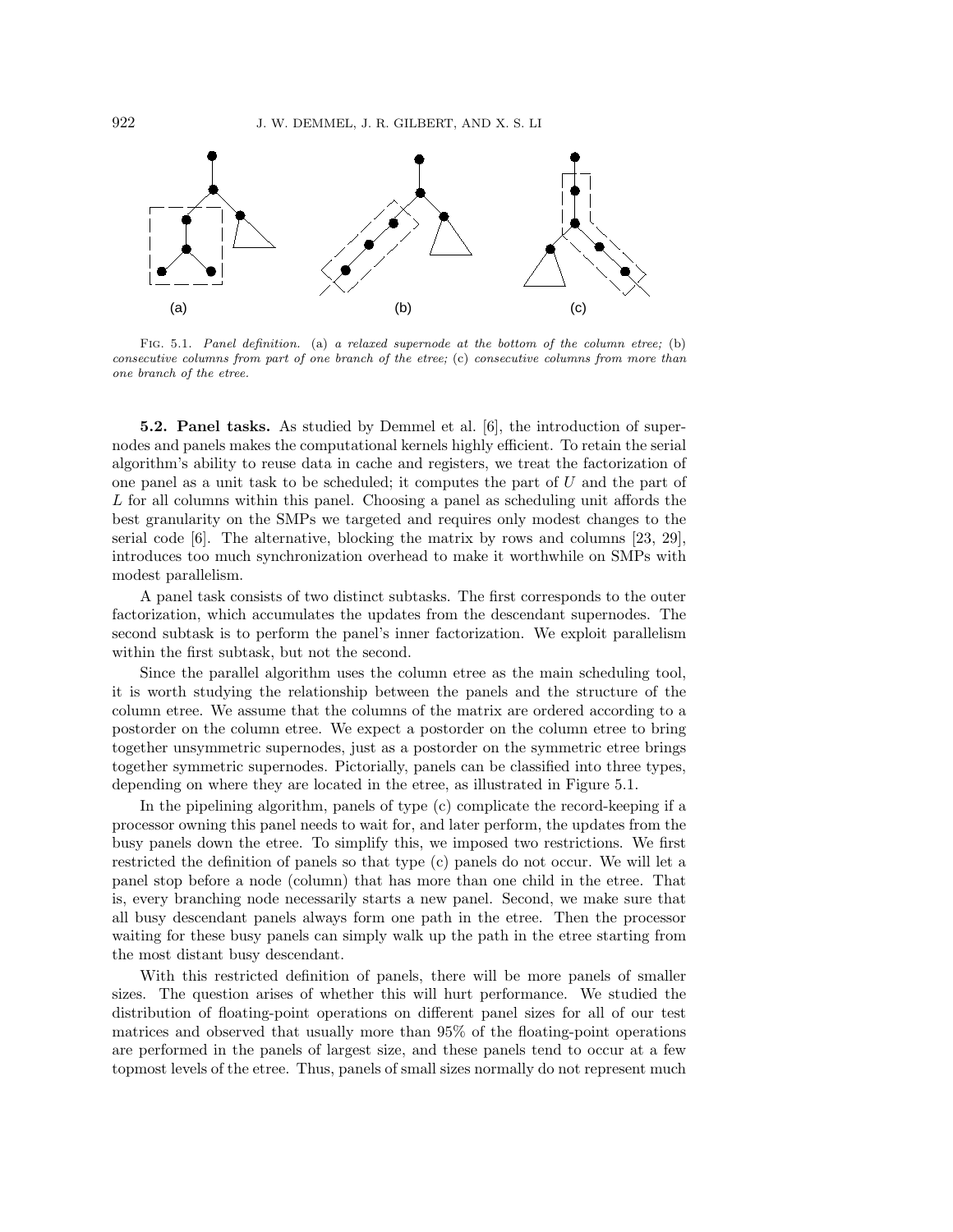

FIG. 5.2. A snapshot of parallel execution.

computation. On uniprocessors, we see almost identical performance using the original and the new definitions of panels. Therefore, we believe that this restriction on panels simplifies and accelerates the parallel scheduling algorithm with little performance loss on individual processors.

**5.3. Supernode storage using nonzero column counts in** *QR* **factorization.** It is important to store the columns of a supernode *consecutively* in memory, so that we can call BLAS routines directly into place without paying the cost of copying the columns into contiguous memory. Although this contiguity is easy to achieve in a sequential code, it poses problems in the parallel algorithm.

Consider the scenario of parallel execution depicted in Figure 5.2. According to the order of the finishing times specified in the figure, the panel consisting of columns {3,4} will be stored in memory first, followed by panel {1,2}, and then followed by panel  $\{5.6\}$ . The supernode  $\{3.4,5.6\}$  is thus separated by the panel  $\{1.2\}$  in memory. The major difficulty comes from the fact that the supernodal structure emerges dynamically as the factorization proceeds, so we cannot statically calculate the amount of storage required by each supernode. Another difficulty is that panels and supernodes can overlap in several different ways.

One immediate solution would be not to allow any supernode to cross the boundary of a panel. In other words, the leading column of a panel would always be treated as the beginning of a new supernode. Thus a panel could possibly be subdivided into more than one supernode, but not vice versa. In such circumstances, the columns of a supernode would always be contiguous in memory because they would be assigned to a single processor by the scheduler. Each processor would simply store a (partial) ongoing supernode in its local temporary store and copy the whole supernode into the global data structure as soon as it was finished.

This restriction on supernodes would mean that the maximum size of supernodes would be bounded by the panel size. As discussed in section 7.5 (see also Li [25]), for best per-processor efficiency and parallelism, we would like to have large supernodes but relatively small panels. These conflicting demands make it hard to find one good size for both supernodes and panels. We conducted an experiment with this scheme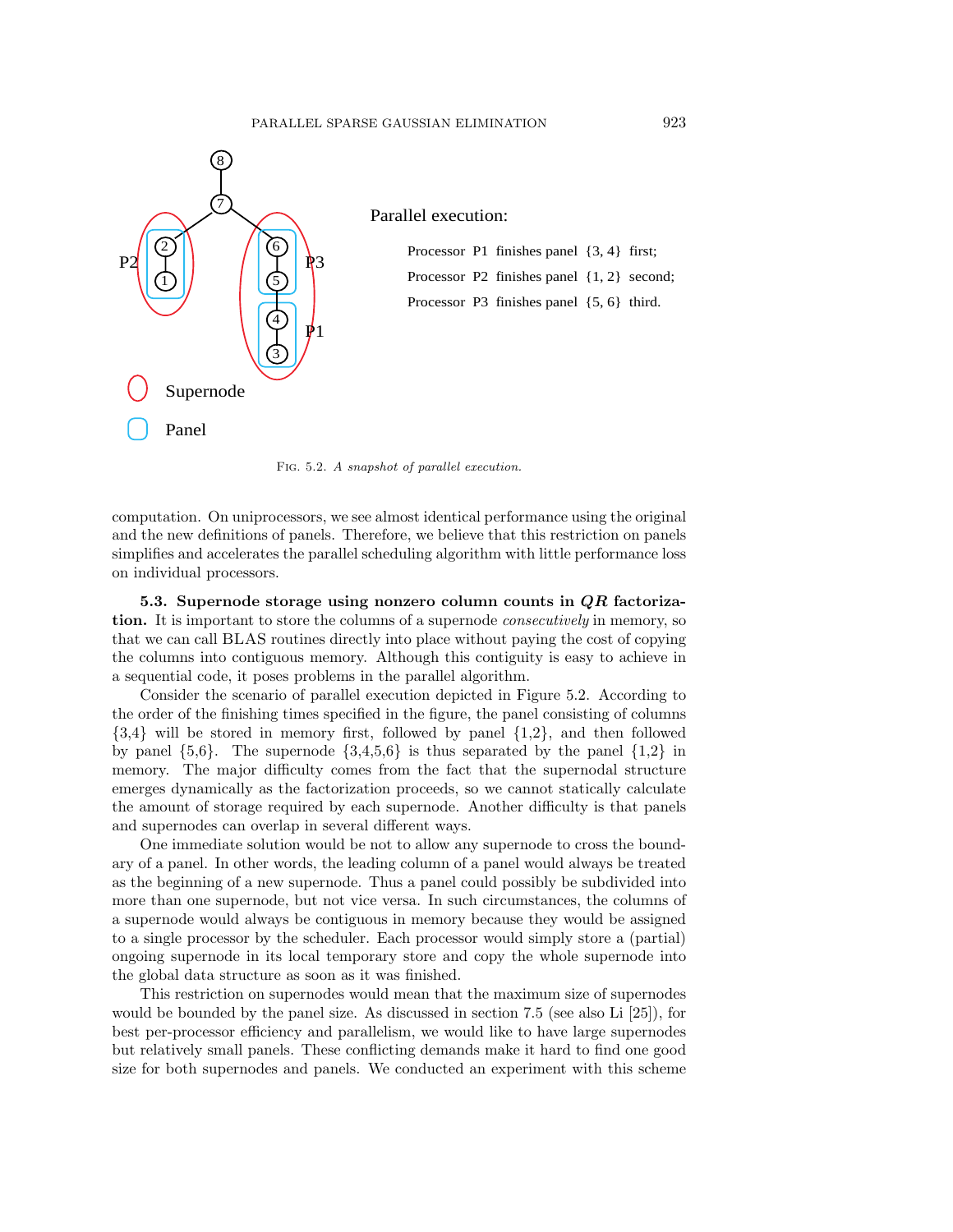

Fig. 5.3. The sequential runtime penalty for requiring that a leading column of a panel also starts a new supernode. The times are measured on the RS/6000-590.

for the sequential algorithm. Figure 5.3 shows the uniprocessor performance loss for various panel sizes (i.e., maximum sizes of supernodes). For large matrices, say matrices 12–21, the smaller panels and supernodes result in severe performance loss. For example, when  $w = 16$ , the slowdown can be as large as 20% to 68%. Even for large panel sizes, such as  $w = 48$ , the slowdown is still between 5% and 20%. However, in the parallel algorithm, such large panels give rise to too large a task granularity and severely limit the level of concurrency. We therefore feel that this simple solution is not satisfactory. Instead, we seek a solution that does not impose any restriction on the relation between panels and supernodes and that allows us to vary the size of panels and supernodes independently in order to better trade off concurrency and single-processor efficiency.

Our second and preferred solution is to preallocate space that is an upper bound on the actual storage needed by each supernode in the  $L$  factor, *irrespective of the nu*merical pivoting choices. Then there will always be space to store supernode columns as they are computed. We now describe how we preallocate enough (but not too much) space.

After Gaussian elimination with partial pivoting, we can write  $A = P_1L_1P_2L_2 \cdots$  $P_{n-1}L_{n-1}$  U, where  $P_i$  is an elementary permutation matrix representing the row interchange at step  $i$ , and  $L_i$  is a unit lower triangular matrix with its *i*th column containing the multipliers at step  $i$ . We now define  $L$  as the unit lower triangular matrix whose *i*th column is the *i*th column of  $L_i$ , such that  $L - I = \sum_i (L_i - I)$ .<sup>3</sup> We

<sup>&</sup>lt;sup>3</sup>This L is different from the  $\hat{L}$  in  $PA = \hat{L}U$ . Both L and  $\hat{L}$  contain the same nonzero values, but in different positions. In this section, L is used as a data structure for storing  $\hat{L}$ .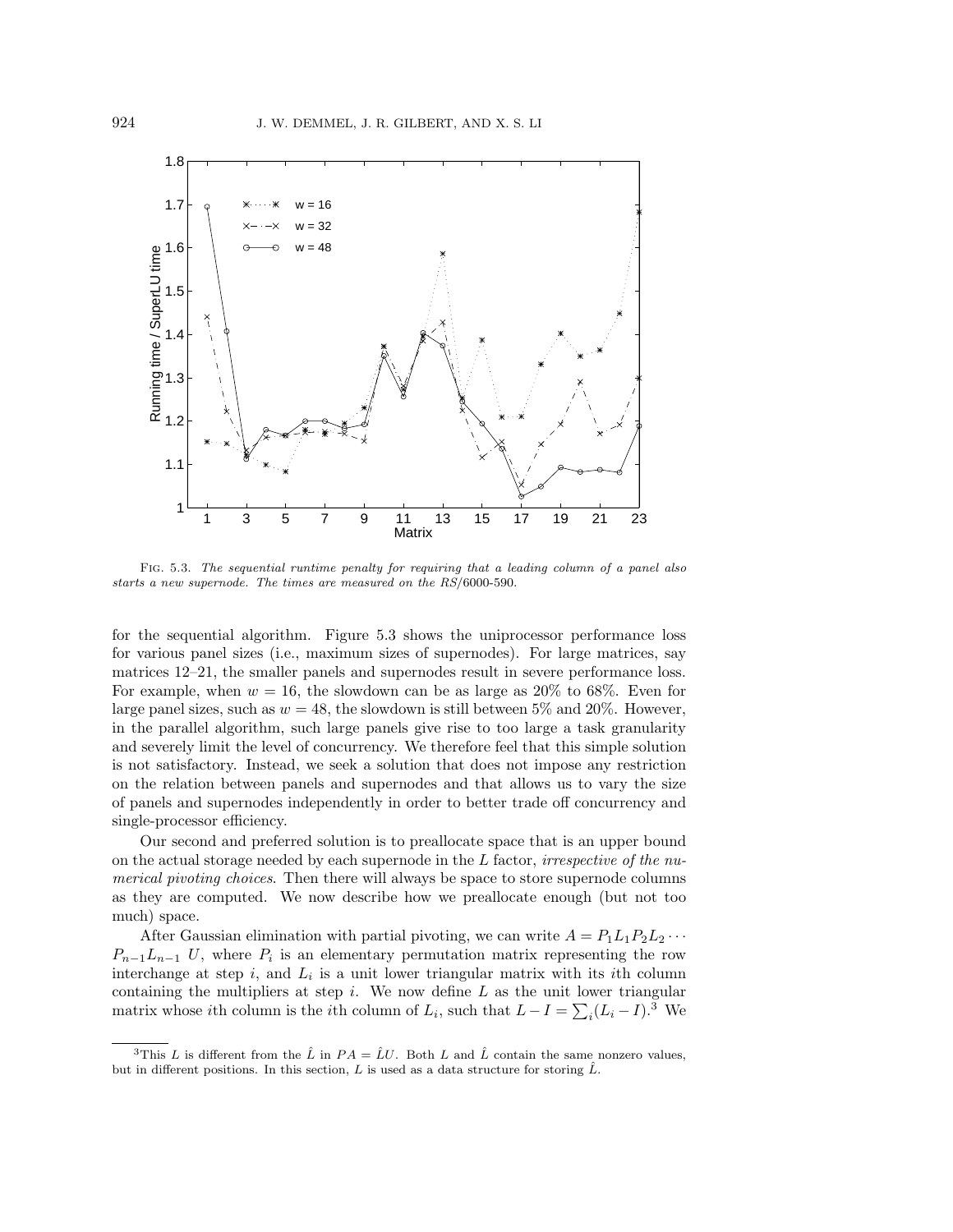shall make use of the following structure containment property in our storage scheme. Here we quote only the result without proof.

THEOREM 5.2 (see [14, 16]). Consider the QR factorization  $A = QR$  using Householder transformations. Let H be the symbolic Householder matrix consisting of the sequence of Householder vectors used to represent the factored form of Q. In other words, we assume that no entries of H or R are zero because of numerical cancellation. If A is a nonsingular matrix with nonzero diagonal, and L and U are the triangular factors of A represented as above, then  $Struct(L) \subseteq Struct(H)$ , and  $Struct(U) \subseteq Struct(R)$ .

In what follows, we describe how this upper bound can facilitate our storage management for the  $L$  supernodes. First, we need a notion of fundamental supernode, which was introduced by Ashcraft and Grimes [3] for symmetric matrices. In a fundamental supernode, every column except the last (numbered highest) is an only child in the elimination tree. Liu, Ng, and Peyton [27] gave several reasons why fundamental supernodes are appropriate, one of which is that the set of fundamental supernodes is the same regardless of the particular etree postordering. For consistency, we now also impose this restriction on the supernodes in  $L$  and  $H$ . For convenience, let  $S_L$  denote the fundamental supernodes in the L factor and  $S_H$  denote the fundamental supernodes in the symbolic Householder matrix  $H$ . We shall omit the word "fundamental" when it is clear.

Our code breaks the  $L$  supernode at the boundary of an  $H$  supernode, forcing the L supernode to be contained in the H supernode. In fact, if we use fundamental L supernodes and ignore numerical cancellation (which we must do anyway for symmetric pruning), we can show that an  $L$  supernode is always contained in an  $H$ supernode [21].

Our objective is to allocate storage based on the number of nonzeros in  $S_H$ , so that this storage is sufficiently large to hold  $S_L$ . Figure 5.4 illustrates the idea of using  $S_H$  as a bound. Two supernodes in  $S_L$  from different branches of the etree will go to their corresponding memory locations of the enclosing supernodes in  $S_H$ . Even if an  $H$  supernode breaks into multiple  $L$  supernodes, those  $L$  supernodes will all lie on one path in the column etree. Thus an L supernode from a different subtree cannot interrupt the storage for a supernode as in Figure 5.2. Since the panels (and hence the supernodes) within an  $H$  supernode are finished in order of increasing column numbers, the columns of each  $S_L$  supernode are contiguous in the storage of the  $S_H$ supernode.

To determine the storage for  $S_H$ , we need an efficient algorithm to compute the column counts  $nnz(H_{*j})$  for H. We also need to identify the first vertex of each supernode in  $S_H$ . Then the number of nonzeros in each supernode is simply the product of the column count of the first vertex and the number of columns in the supernode.

Finding the first vertex and computing the column count can be done using a variant of the  $QR$ -column-count algorithm by Gilbert, Ng, and Peyton [21]. The modified  $QR$ -column-count algorithm takes  $Struct(A)$  and the postordered T as inputs, and computes  $nnz(H_{*j})$  and  $S_H$ . The complexity of the algorithm is  $O(m \alpha(m,n))$ , where  $m = nnz(A)$  and  $\alpha(m, n)$  is the slowly growing inverse of Ackermann's function coming from disjoint set union operations. In practice, it is as fast as computing the column etree  $T$  [25, Table 5.2]. In both the etree and  $QR$ -column-count algorithms, the disjoint set union operations are implemented using path halving and no union by rank (see [22] for details).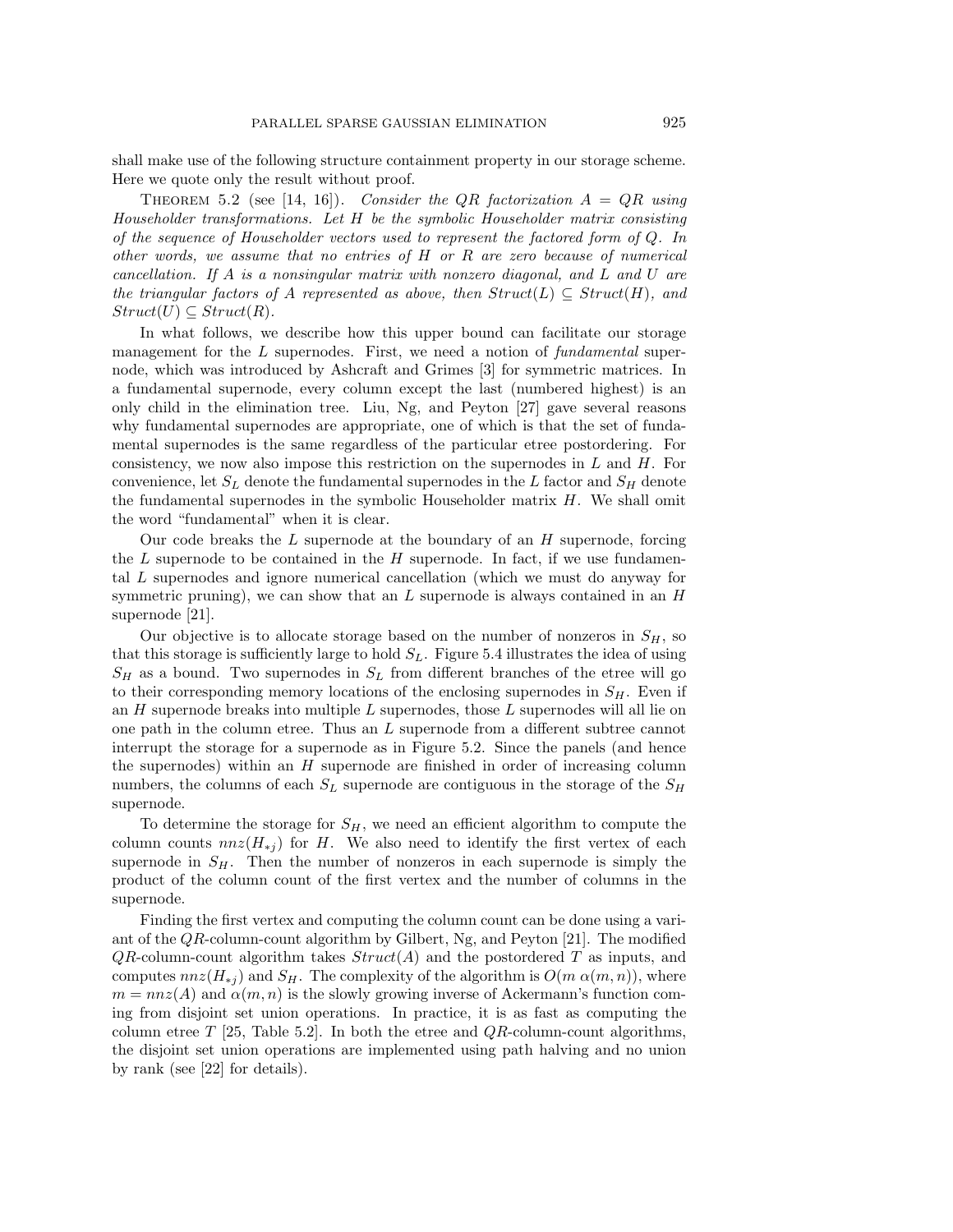

Fig. 5.4. Bound of the L supernode storage using the supernodes in H.

One remaining issue is what we should do if the static storage given by an upper bound structure is much too generous than actually needed. We developed a dynamic prediction scheme as a fallback for this situation. In this scheme, we still use the supernode partition  $S_H$ . Unlike the static scheme, which uses the column counts  $nnz(H_{*j})$ , we dynamically compute the column count for the first column of each supernode in  $S_H$  as follows. When a processor obtains a panel that includes the first column of some supernode  $H(:, r : s)$  in  $S_H$ , the processor invokes a search procedure on the directed graph  $G(L(:, 1 : r - 1)^T)$ , using the nonzeros in  $A(:, r : s)$ , to determine the union of the row structures in the submatrix  $(r : n, r : s)$ . We use the notation  $D(r:n,r:s)$  to denote this structure. It is true that

## $(S.1) \; Struct((\hat{L}+U)(r:n,r:s)) \subseteq Struct(D(r:n,r:s)) \subseteq Struct(H(r:n,r:s))$ .

The search procedure is analogous to (but simpler than) the panel symbolic step (Figure 2.1, step (1)); now we want only to determine the count for the column  $D(r:$  $n, r$ , without the nonzero structure or the topological order of the updates. Then we use the product of  $nnz(D(r:n,r))$  and  $s-r+1$  to allocate storage for the L supernodes within columns r through s. Since  $nnz(L(r:n,r)) \leq nnz(D(r:n,r)) \leq$  $nnz(H(r:n,r))$ , the dynamic storage bound so obtained is usually tighter than the static bound.

The storage utilizations for the supernodes in  $S_L$  are tabulated in Table 5.2. The utilization is calculated as the ratio of the actual number of nonzeros in the supernodes of  $L$  to the number of nonzeros in the supernodes of  $H$ . When collecting this data, the maximum supernode size  $t$  was set to 64. For most matrices, the storage utilizations using the static bound by  $H$  are quite high; they are often greater than 70% and are over 85% for 14 out of the 21 problems. However, in the static scheme, the storage utilizations for matrices 1 (Memplus), 15 (Venkat01), and 21 (Wang3) are only 4%, 11%, and 14%. The dynamic scheme overcomes those low utilizations. For the three matrices above, the utilizations in the dynamic scheme are 68%, 74%, and 89%. These percentage utilizations are quite satisfactory. For other problems, the dynamic approaches also result in higher utilizations.

The runtime overhead associated with the dynamic scheme is usually between 2% and 15% on the single processor RS/6000-590. From these experiments, we conclude that the static scheme using H often gives a tight enough storage bound for  $S_L$ . For some problems, the dynamic scheme must be employed to achieve better storage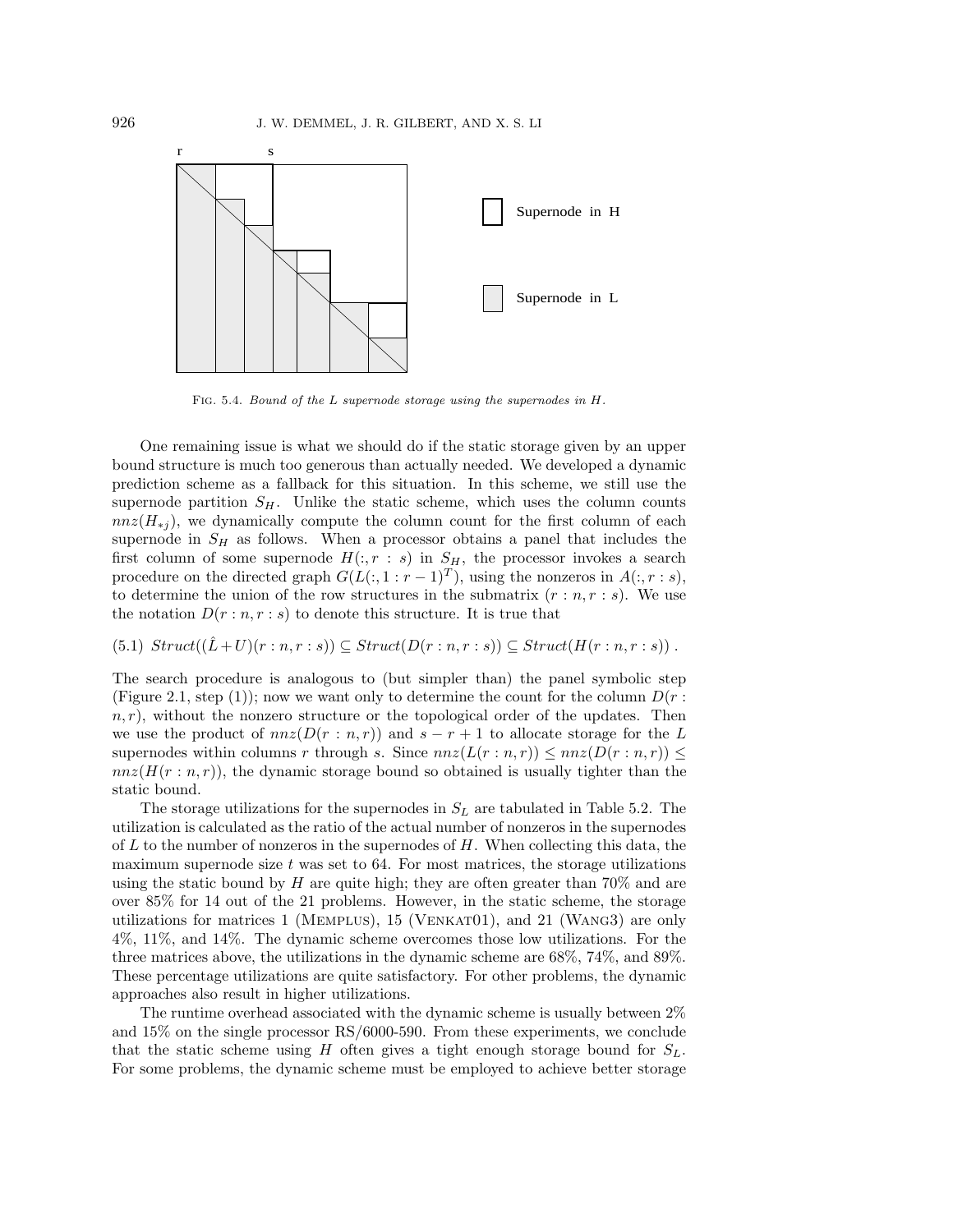Table 5.2

Supernode storage utilization, using static and dynamic upper bounds. The number tabulated is the ratio of the number of nonzeros in supernodes of  $L$  to that in the prediction  $H$ .

|                | Matrix                    | Static | Dynamic |
|----------------|---------------------------|--------|---------|
| 1              | <b>MEMPLUS</b>            | .04    | .68     |
| $\overline{2}$ | GEMAT <sub>11</sub>       | .85    | .90     |
| 3              | RDIST <sub>1</sub>        | .72    | .73     |
| $\overline{4}$ | ORANI678                  | .56    | .90     |
| $\overline{5}$ | <b>MCFE</b>               | .73    | .89     |
| 6              | $L$ <sub>NSP</sub> $3937$ | .84    | .92     |
| 7              | LNS_3937                  | .86    | .94     |
| 8              | SHERMAN5                  | .92    | .96     |
| 9              | $J$ PWH $\_991$           | .88    | .94     |
| 10             | SHERMAN3                  | .89    | .91     |
| 11             | ORSREG <sub>-1</sub>      | .90    | .92     |
| 12             | SAYLR4                    | .89    | .92     |
| 13             | SHYY161                   | .91    | .92     |
| 14             | GOODWIN                   | .95    | .98     |
| 15             | VENKAT01                  | .11    | .74     |
| 16             | INACCURA                  | .96    | .99     |
| 17             | AF23560                   | .95    | .97     |
| 18             | DENSE1000                 | 1.00   | 1.00    |
| 19             | RAEFSKY3                  | .99    | .99     |
| 20             | Ex11                      | .99    | 1.00    |
| 21             | WANG3                     | .14    | .89     |
| 22             | RAEFSKY4                  | .99    | .99     |
| 23             | VAVASIS3                  | .95    | .98     |

utilization. Then the program will suffer from a certain amount of slowdown. Our code tries the static scheme first and switches to the dynamic scheme only if the static scheme requests more space than is available.

**5.4. Nonblocking pruning and DFS.** The idea of symmetric pruning [10, 11] is to use a graph  $G'$  with fewer edges than the graph G of  $L^T$  to represent the structure of L. Traversing  $G'$  gives the same reachable sets as traversing  $G$ , but is less expensive. As shown by Eisenstat and Liu [11], this technique significantly reduces the symbolic factorization time.

In the sequential algorithm, in addition to the adjacency structure for  $G$ , there is another adjacency structure to represent the reduced graph  $G'$ . For each supernode, since the row indices are the same among the columns, we only store the row indices of the first column of  $G$  and the row indices of the last column of  $G'$ . (If we used only one adjacency list for each supernode, since pivoting may have reordered the rows so that the pruned and unpruned rows are intermingled in the original row order, it would be necessary to reorder all of  $L$  and  $A$  to account for it.)

Figure 5.5 illustrates the storage layout for the adjacency lists of  $G$  and  $G'$  of a sample matrix. Array Lsub [ $\ast$ ] stores the row subscripts. G\_ptr [ $\ast$ ] points to the beginning of each supernode in array  $Lsub[*]$ . G'<sub>-p</sub>tr $[*]$  points to the pruned location of each supernode in array  $\text{Lsub}[*]$ . Using  $\text{Gptr}$  and  $\text{G'}$ -ptr together, we can locate the adjacency list for each supernode in  $G'$ . This matrix has four supernodes:  $\{1,2\}, \{3\}, \{4,5,6\}, \text{ and } \{7,8,9,10\}.$  The adjacency lists for G and G' are interleaved by supernodes in the global memory Lsub[\*]. The storage for the adjacency structure of  $G'$  is reclaimed at the end of the factorization.

The pruning procedure works on the adjacency lists in  $G'$ . Each adjacency list of a supernode (actually only the last column in the supernode) is pruned at the position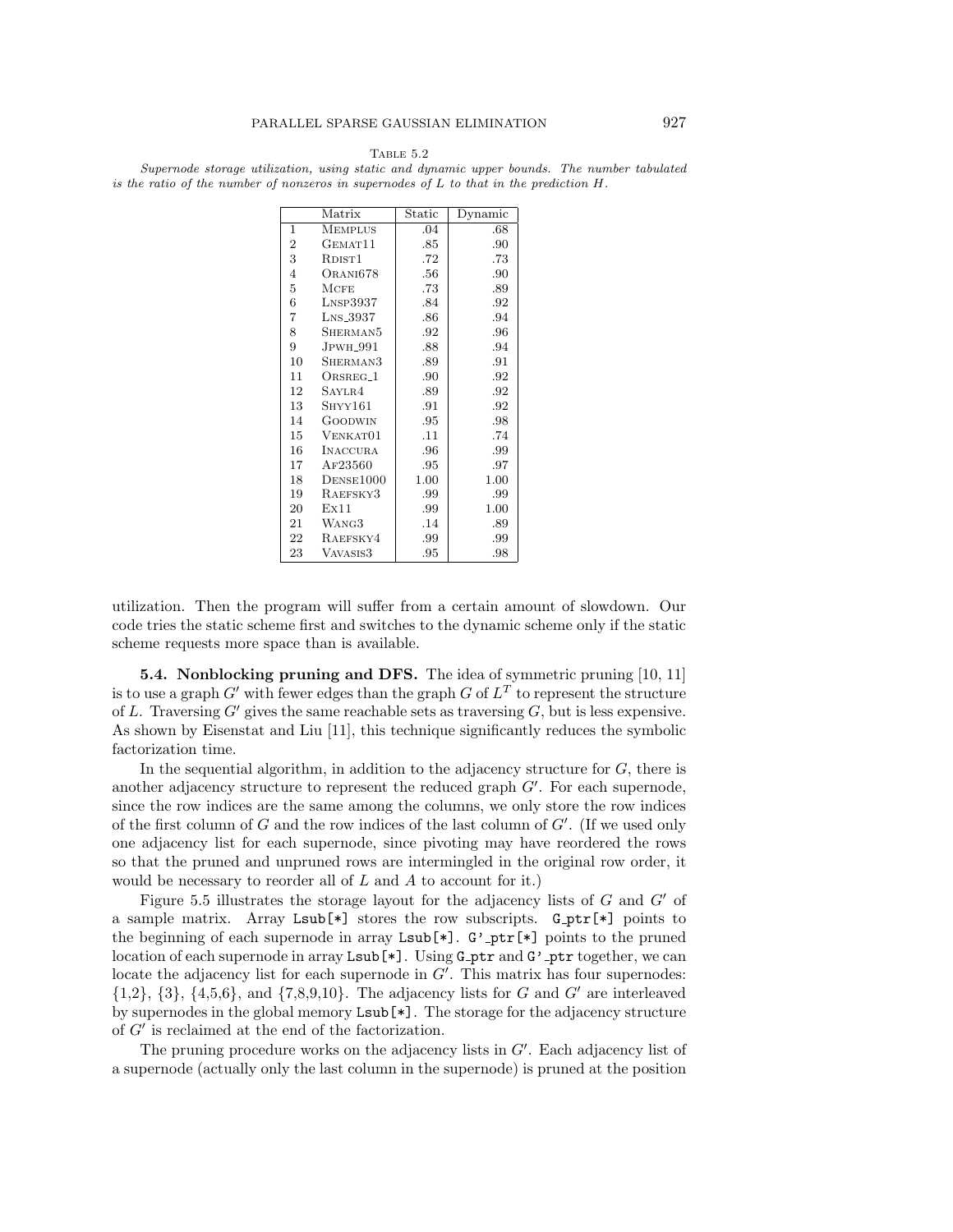

FIG. 5.5. Storage layout for the adjacency structures of  $G$  and  $G'$ .

of the first symmetric nonzero pair in the factored matrix  $F$ , as indicated by the small "·" in the figure. Both panel DFS and column DFS traverse the adjacency structure of  $G'$ , as given by  $G'$ -ptr[\*] in Figure 5.5.

In the parallel algorithm, contention occurs when one processor is performing DFS using the adjacency list in  $G'$  of column j (a READ operation), while another processor is pruning the structure of column  $j$  and thus reordering the row indices in the list (a MODIFY operation). There are two possible solutions to avoid this contention. The first solution is to associate one mutually exclusive (mutex) lock with each adjacency list of  $G'$ . A processor acquires the lock before it prunes the list and releases the lock thereafter. Similarly, a processor uses the lock when performing DFS on the list. Although the critical section for pruning can be short, the critical section for DFS may be very long, because the list must be locked until the entire DFS starting from all nodes in the list is completed. During this period, all the other processors attempting to prune the list or to traverse the list will be blocked. Therefore this approach may incur too much overhead, and the benefit of pruning may be completely offset by the cost of locking.

We now describe a better algorithm that is free from locking. We will use both graphs  $G'$  and  $G$  to facilitate the DFS. Recall that each adjacency list is pruned only once during the factorization. We will associate with each list a status bit indicating whether or not it is pruned. Once a list is pruned, all the subsequent traversals of the list involve only READ operations and hence do not require locking. If the search procedure reaches a list of  $G'$  that has not yet been pruned, we will direct the search procedure to traverse the list of the corresponding column in  $G$  rather than  $G'$ . So, when the search algorithm reaches column  $j$ , it does the following: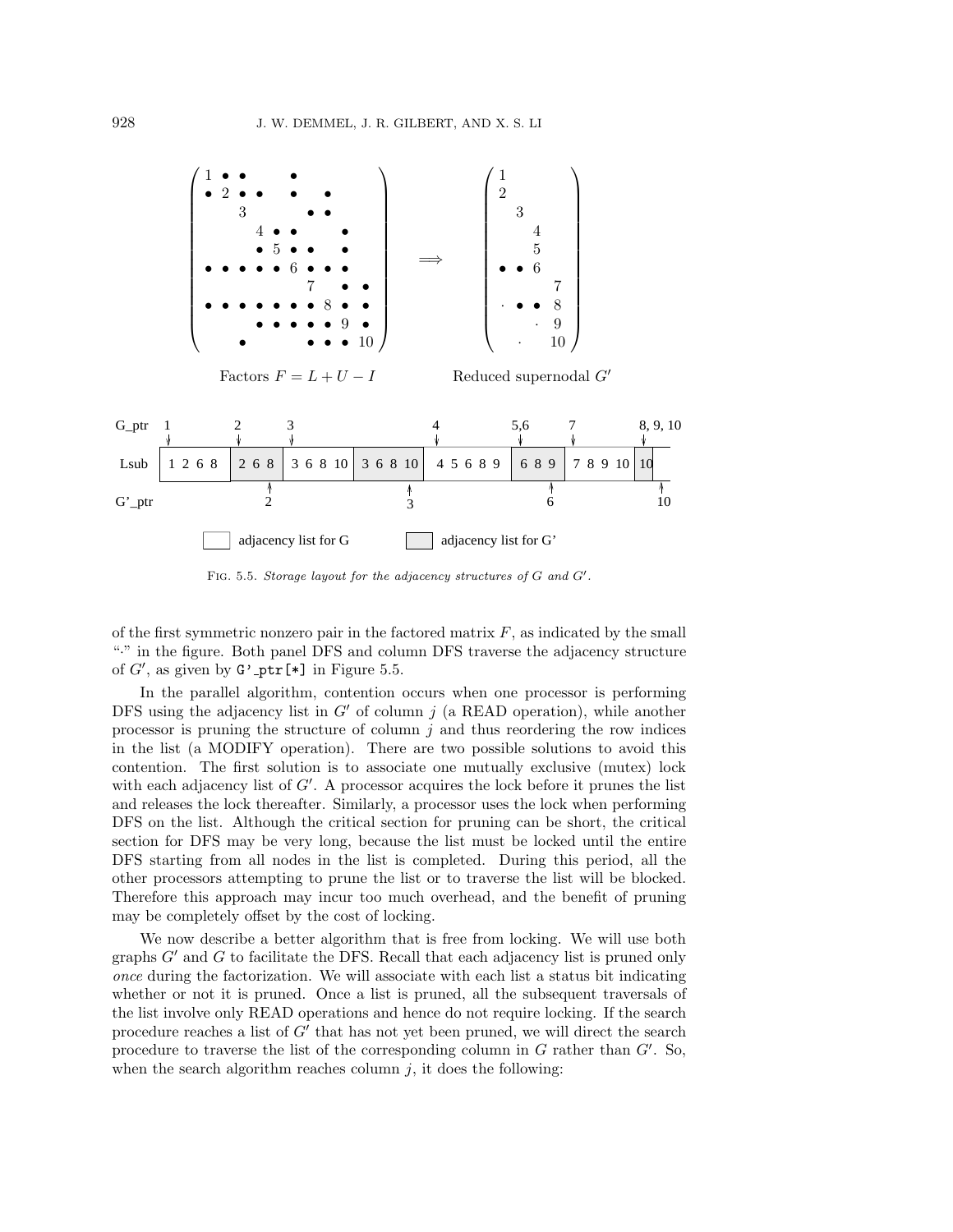

FIG. 5.6. Number of edges in  $G'$  versus number of edges in  $G$ .

#### **if** column j has been pruned **then**

continue search from nodes in the  $G'$ -list of column j;

### **else**

continue search from nodes in the  $G$ -list of column j;

#### **endif**

This scheme prevents us from using one minor working-storage optimization from the sequential algorithm: sequential SuperLU uses separate  $G$ - and  $G'$ -lists for supernodes with two or more columns but overlaps the lists for singleton supernodes. The parallel code must use both lists for every supernode.

Since  $G'$  is a subgraph of  $G$ , the DFS in the parallel code may traverse more edges than those in the sequential code. This is because in the parallel algorithm, a supernode may be pruned later than in the sequential algorithm. However, because of the effectiveness of symmetric reduction, very often the search still uses the pruned list in  $G'$ . So it is likely that the time spent in the occasional extra search in the G-lists is much less than that when using the locking mechanism. Figure 5.6 shows the relative size of the reduced supernodal graph  $G'$ , and Figure 5.7 shows the fraction of searches that use the  $G'$ -lists. The numbers in both figures are collected on a single processor Alpha 21164.

**6. The asynchronous scheduling algorithm.** Having described the parallel strategies, we are now in a position to describe the parallel factorization algorithm. Several methods have been proposed to perform sparse Cholesky factorization [13, 24, 28] and sparse LU factorization [2, 5, 17, 20] on SMPs. A common practice is to organize the program as a self-scheduling loop, interacting with a global pool of tasks that are ready to be executed. Each processor repeatedly takes a task from the pool, executes it, and puts new ready task(s) in the pool. This pool-of-tasks approach has the merit of balancing work load automatically even for tasks with large variance in granularity. There is no notion of ownership of tasks or submatrices by processors—the assignment of tasks to processors is completely dynamic, depending on the execution speed of the individual processors. Our scheduling algorithm employs this model as well. This is in contrast to some implementations of sparse Cholesky,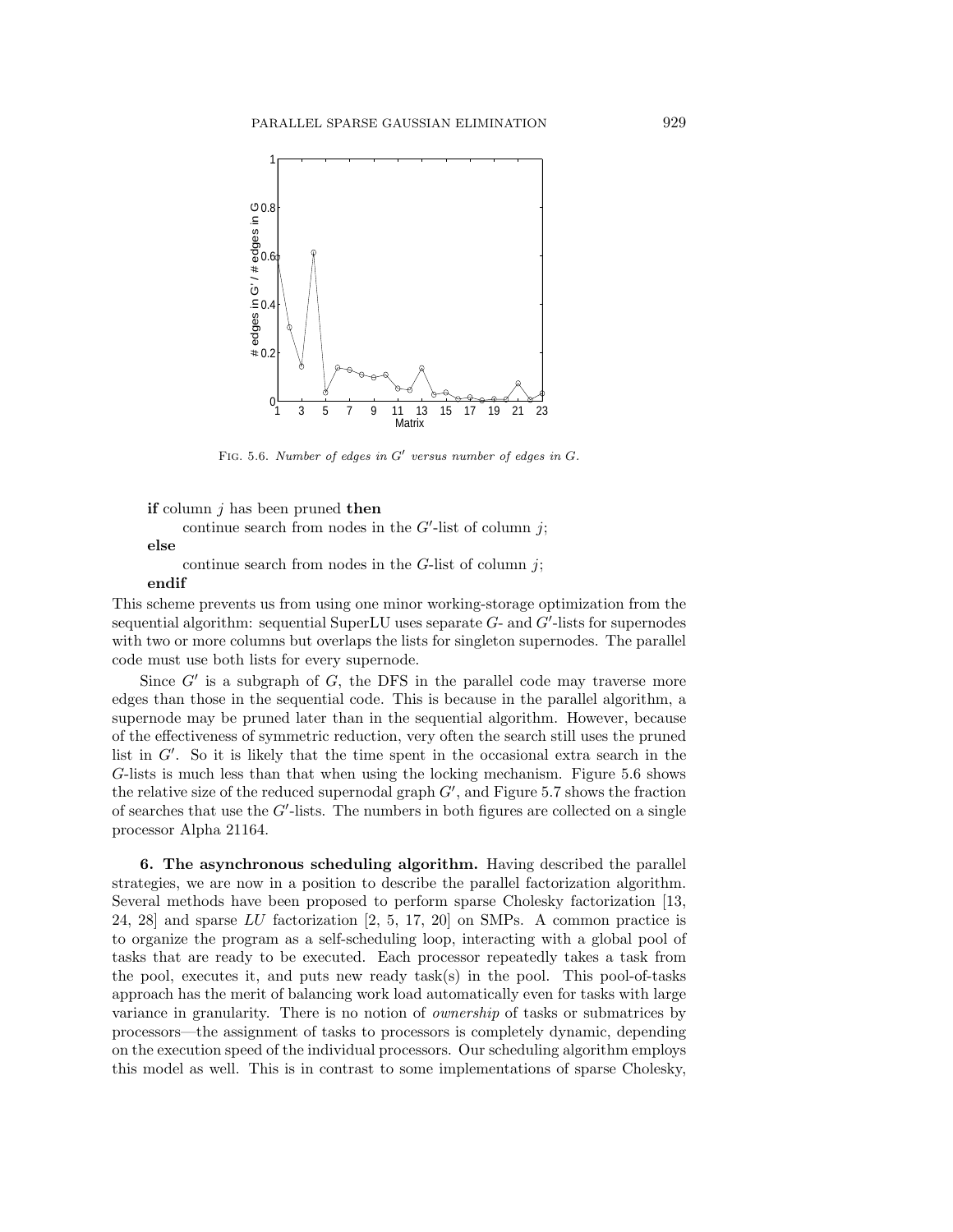

FIG. 5.7. Percent of individual search steps that take place in adjacency lists in  $G'$ .

```
Slave worker()
```

| 1.  | $newpanel = NULL;$                                                        |
|-----|---------------------------------------------------------------------------|
| 2.  | while (there are more panels) do                                          |
| 3.  | $oldpanel := new panel;$                                                  |
| 4.  | $newpanel := \text{Scheduling}(\text{oldpanel}, \text{queue});$           |
| 5.  | if ( <i>newpanel</i> is a relaxed supernode ) then                        |
| 6.  | relaxed_supernode_factor(newpanel);                                       |
| 7.  | else                                                                      |
| 8.  | panel_symbolic_factor( newpanel);                                         |
| 9.  | • Determine which supernodes will update panel <i>newpanel</i> ;          |
| 10. | • Skip all BUSY panels/supernodes;                                        |
| 11. | panel_numeric_factor(newpanel);                                           |
| 12. | • Accumulate updates from the DONE supernodes, updating <i>newpanel</i> ; |
| 13. | • Wait for the BUSY supernodes to become DONE, then predict               |
|     | new fills and accumulate more updates to <i>newpanel</i> ;                |
| 14. | inner_factorization( newpanel); /* independent from other processors $*/$ |
| 15. | • Supernode-column update within the panel;                               |
| 16. | $\bullet$ Row pivoting;                                                   |
| 17. | • Detect supernode boundary;                                              |
| 18. | • Symmetric structure pruning;                                            |
| 19. | end if:                                                                   |
|     | $20.$ end while;                                                          |

Fig. 6.1. The parallel scheduling loop to be executed on each processor.

which can schedule work to processors carefully and cheaply ahead of time [23]. The dynamic nature of partial pivoting prevents us from doing this.

Our scheduling approach used some techniques from the parallel column-oriented algorithm developed by Gilbert [20]. Figure 6.1 sketches the top level scheduling loop. Each processor executes this loop until its termination criterion is met, that is, until all panels have been factorized.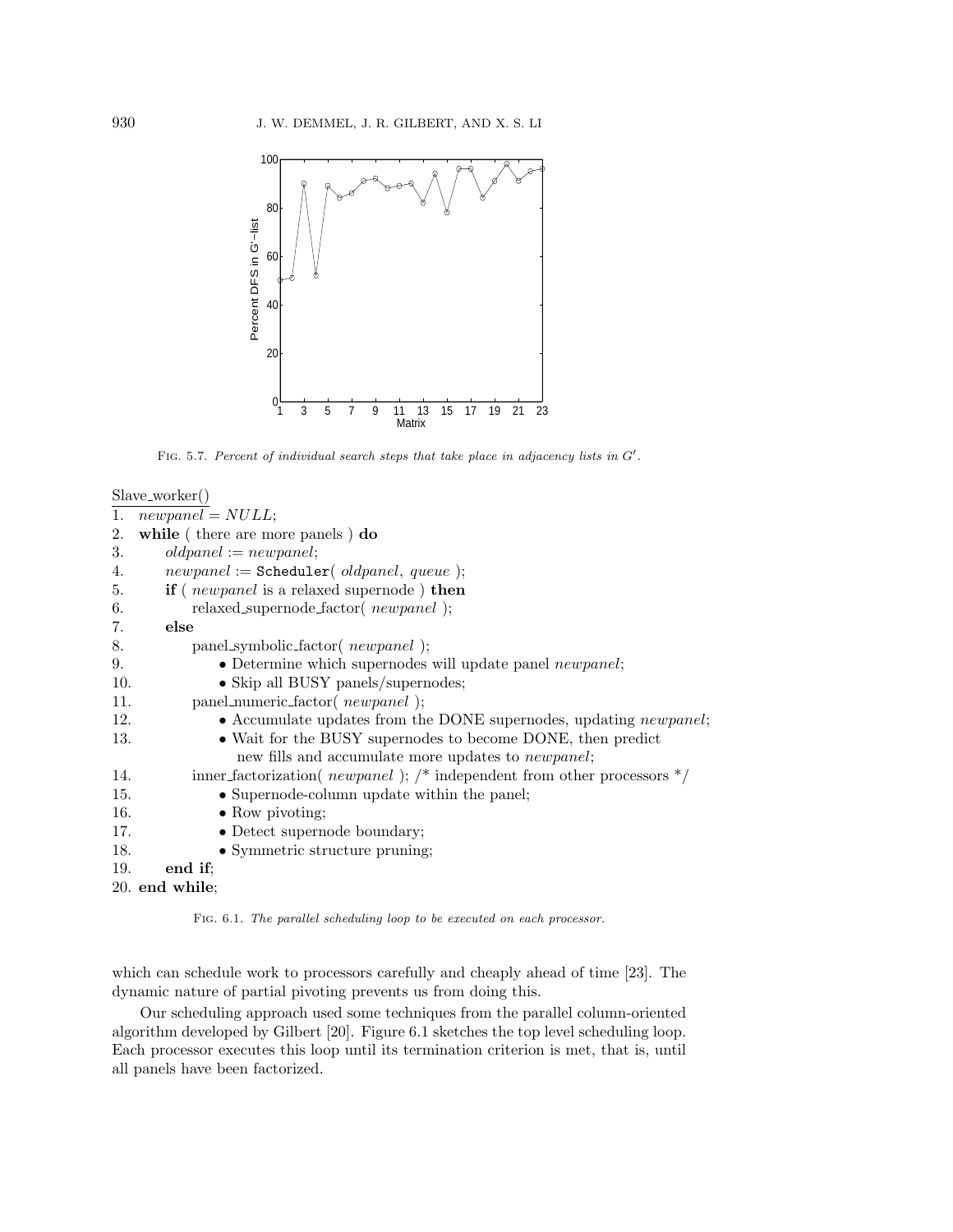The parallel algorithm maintains a central priority queue of tasks (panels) that are ready to be executed by any free processor. The content of this task queue can be accessed and altered by any processor. At any moment during the elimination, a panel is tagged with a certain state, such as READY, BUSY, or DONE. Every processor repeatedly asks the scheduler (at line 4) for a panel task in the queue. The Scheduler() routine implements a priority-based scheduling policy described below. The input argument oldpanel denotes the panel that was just finished by this processor. The output argument newpanel is a newly selected panel to be factorized by this processor. The selection preference is as follows:

- (1) The scheduler first checks whether all the children of oldpanel's parent panel, say, parent, are DONE. If so, parent now becomes a new leaf and is immediately assigned to *newpanel* on the same processor.
- (2) If parent still has unfinished children, the scheduler next attempts to take from the queue a panel which can be computed without pipelining, that is, a leaf panel.
- (3) If no more leaf panels exist, the scheduler will take a panel that has some BUSY descendant panels currently being worked by other processors. Then the new panel must be computed by this processor in a pipelined fashion.

One might argue that (1) and (2) should be reversed in priority. Choosing to eliminate the immediately available parent first is primarily concerned with locality of reference. Since a just-finished panel is likely to update its parent or other ancestors in the etree, it is advantageous to schedule its parent and other ancestors on the same processor.

To implement the priority scheme above, the task queue is initialized with the leaf panels, that is, the relaxed supernodes, which are marked as READY. Later on, Scheduler() may add more panels at the tail of the queue. This happens when all the children of newpanel's parent, parent, are BUSY; parent is then enqueued and is marked as eligible for pipelining. By rule (1), some panel in the middle of the queue may be taken when all its children are DONE. This may happen even before all the initial leaf panels are finished. All the intermediate leaf panels are taken in this way. By rules (2) and (3), Scheduler() removes tasks from the head of the queue.

It is worth noting that the executions of different processors are completely asynchronous. There is no global barrier; the only synchronization occurs at line 13 in Figure 6.1, where a processor stalls when it waits for some BUSY updating supernode to finish. As soon as this BUSY supernode is finished, all the processors waiting on this supernode are awakened to proceed. This type of synchronization is commonly referred to as *event notification*. Since the newly finished supernode may produce new fills to the waiting panels, the symbolic mechanism is needed to discover and accommodate these new fills.

**7. Parallel performance.** We now evaluate the performance of the parallel algorithm. The organization of this section is as follows. Section 7.1 summarizes the observed speedups on various platforms, relative to serial SuperLU. Section 7.2

Table 7.1 Time notation used to evaluate performance of the parallel algorithm.

| Notation       | Meaning                                                           |
|----------------|-------------------------------------------------------------------|
| $T_s$          | SuperLU best serial time                                          |
| $T_s'$         | SuperLU serial time with smaller blocking tuned for parallel code |
| $T_1$          | Execution time of the parallel algorithm on one processor         |
| $T_P$          | Parallel execution time on $P$ processors                         |
| T <sub>r</sub> | Total idle time of all processors                                 |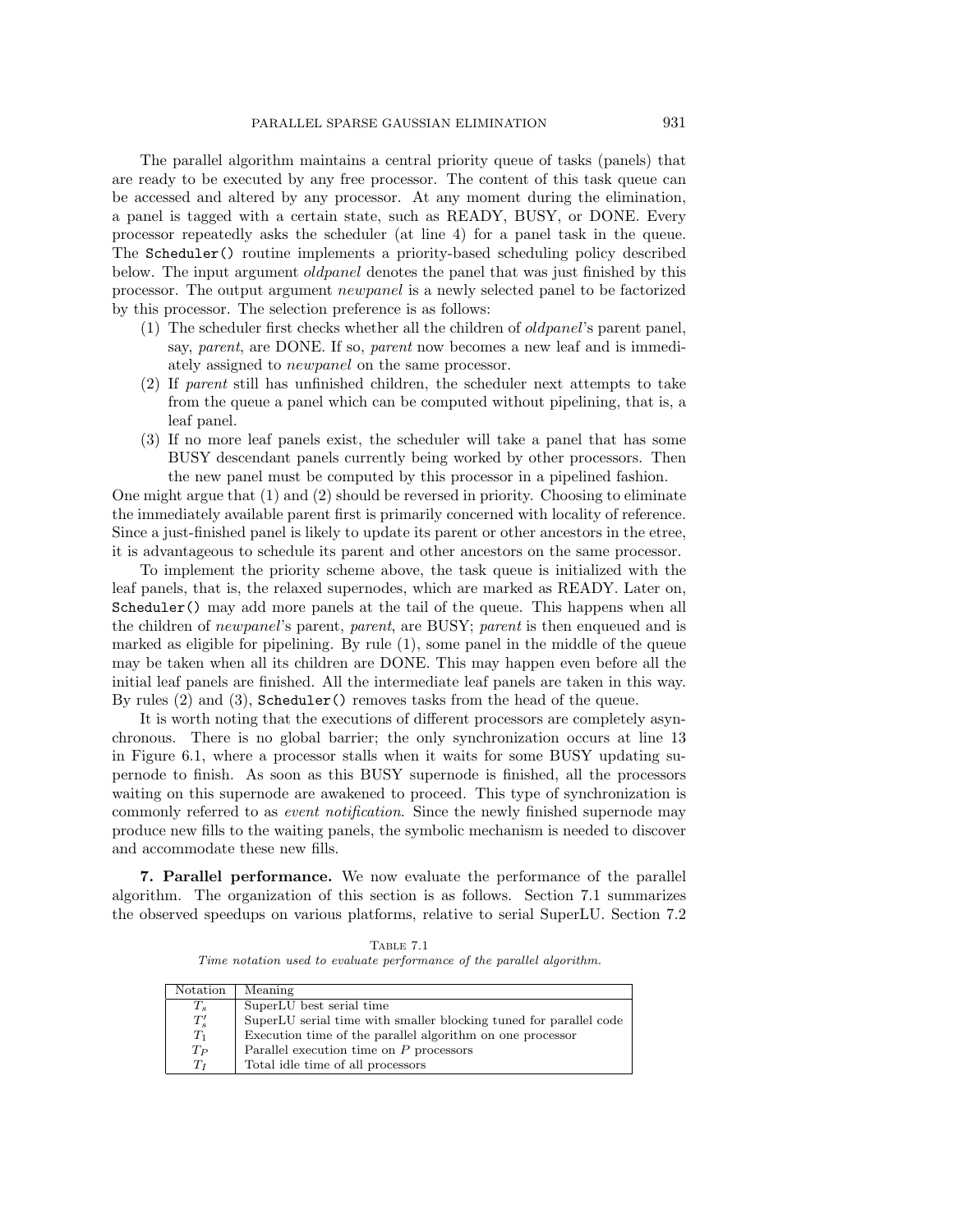

Fig. 7.1. Speedup on a 4-CPU Sun SPARCcenter 2000.



Fig. 7.2. Speedup on a 12-CPU SGI Power Challenge.

quantifies parallel overhead and its impact on performance. Section 7.3 gives the statistics of load balance. Section 7.4 studies the space efficiency of the algorithm. In the performance evaluation, we timed various parts of the algorithms. Table 7.1 lists our time notation.

**7.1. Speedup summary.** Figures 7.1 through 7.5 report the speedups of the parallel algorithm on the five platforms, with number of threads " $P$ " varied. Because of memory limits we could not test all problems on the SPARCcenter 2000. The speedup is measured against the best sequential runtime achieved by SuperLU on a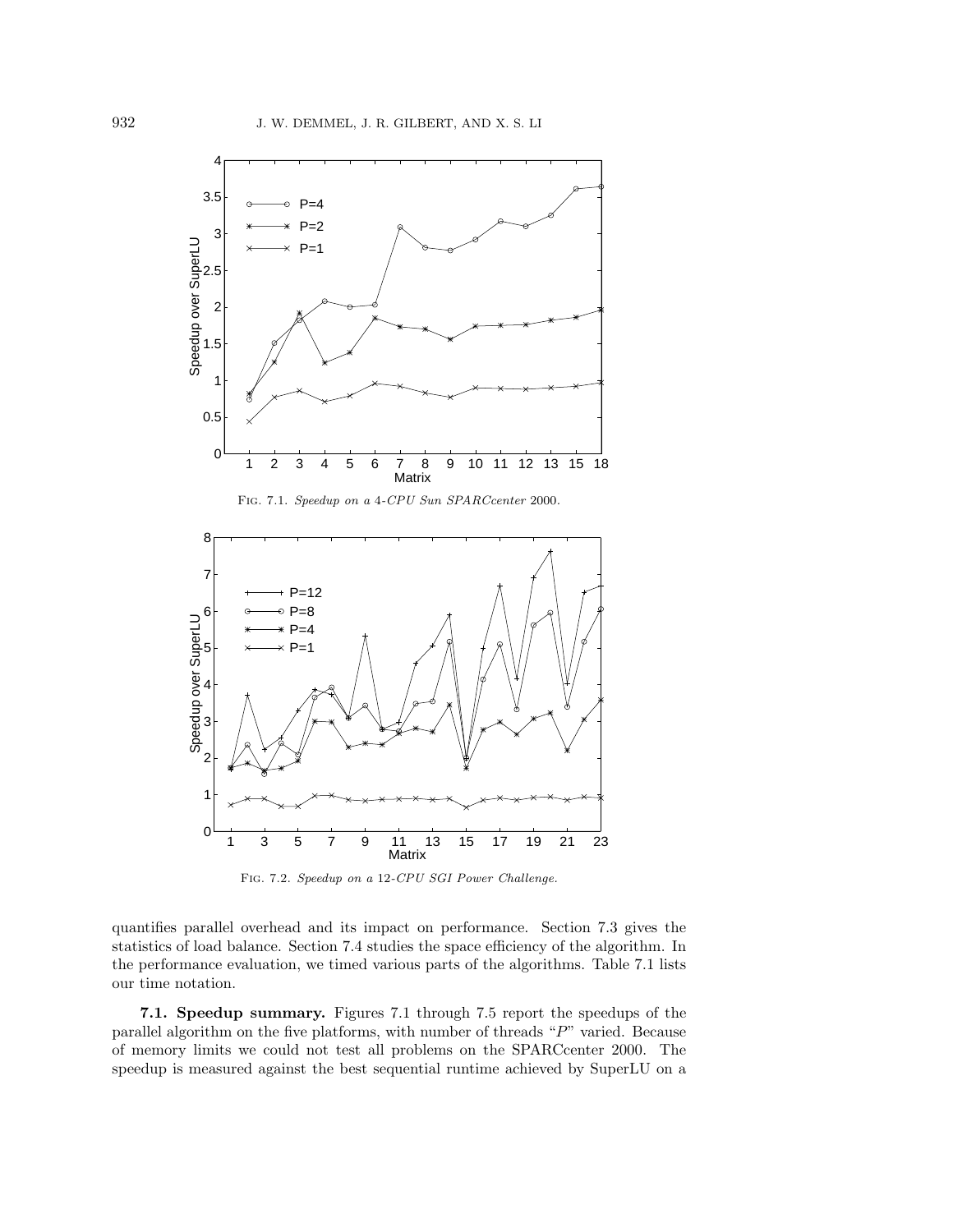

Fig. 7.3. Speedup on an 8-CPU DEC AlphaServer 8400.



Fig. 7.4. Speedup on an 8-CPU Cray C90.

single processor of each parallel machine; that is,  $speedup = T_s/T_P$ .

In each figure, the bottom curve labeled " $P = 1$ " illustrates the overhead in the parallel code when compared to the serial SuperLU, using the same blocking parameters. The structure of the parallel code, when run on a single processor, does not differ much from sequential SuperLU, except that a global task queue and various locks are involved. The extra work in the parallel code is purely integer arithmetic. In order to achieve a higher degree of concurrency, the panel size  $(w)$  and maximum size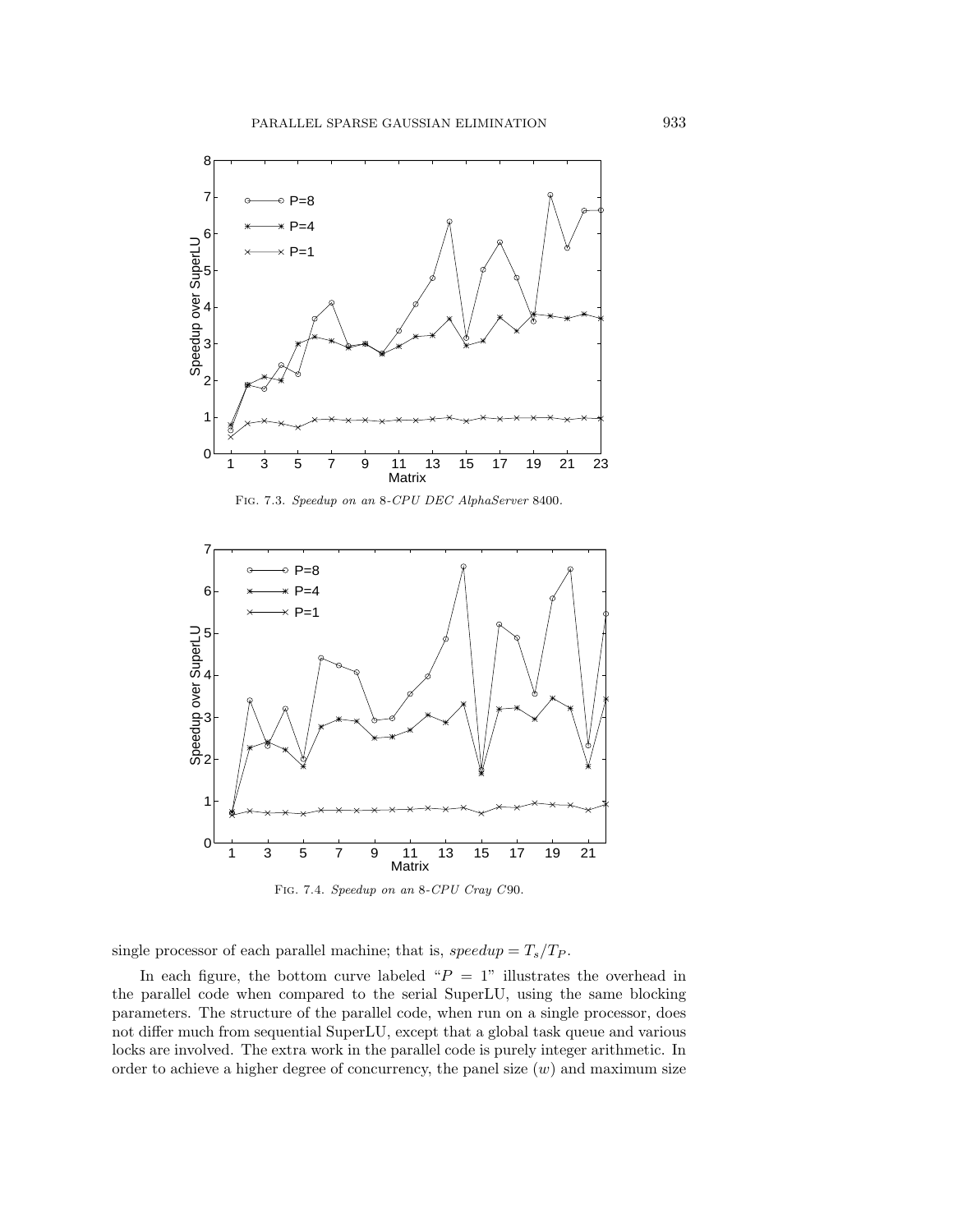

Fig. 7.5. Speedup on a 16-CPU Cray J90.

of a supernode (maxsup) for " $P > 1$ " are set smaller than those used for " $P = 1$ ".<sup>4</sup>

We also tabulate these speedup figures in the appendix (Tables A.1 through A.5), where the last two columns in each table show the factorization time and Megaflop rate, corresponding to the largest number of processors used.

**7.2. Impact of overhead on parallel efficiency.** The parallel algorithm experiences some overhead, which mainly comes from three sources: the reduced perprocessor efficiency due to smaller granularity of unit tasks, accessing critical sections via locks, and orchestrating the dependent tasks via event notification. The purpose of this section is to understand how much time is spent in each part of the algorithm and explain the speedups we saw in section 7.1.

**7.2.1. Decreased per-processor performance due to smaller blocking.** The first overhead is due to the necessity of reducing the blocking parameters in order to achieve more concurrency. Recall that two blocking parameters affect performance: panel size  $(w)$  and maximum size of a supernode  $(maxsup)$ . For better per-processor performance, we prefer larger values. On the other hand, the large granularity of unit tasks limits the degree of concurrency.

On the Cray J90, this trade-off is not so important, because  $w = 1$  is good for the sequential algorithm. We therefore also use  $w = 1$  in the parallel algorithm. When varying the value of maxsup, we find that performance is quite robust in the range between 16 and 64.

On the Power Challenge and AlphaServer 8400, we observe more dramatic differences with varied blockings. Figures 7.6 and 7.7 illustrate this loss of efficiency for several large problems on single processors of the two machines. In this experiment, the parallel code is run on a single processor with two different settings of  $w$  and maxsup. Figure 7.6 shows, on a single processor Power Challenge, the ratio of the runtime with the best blocking for 1 CPU ( $w = 24$ ,  $maxsup = 64$ ) to the runtime

 $4$ Both w and *maxsup* denote the size in number of columns.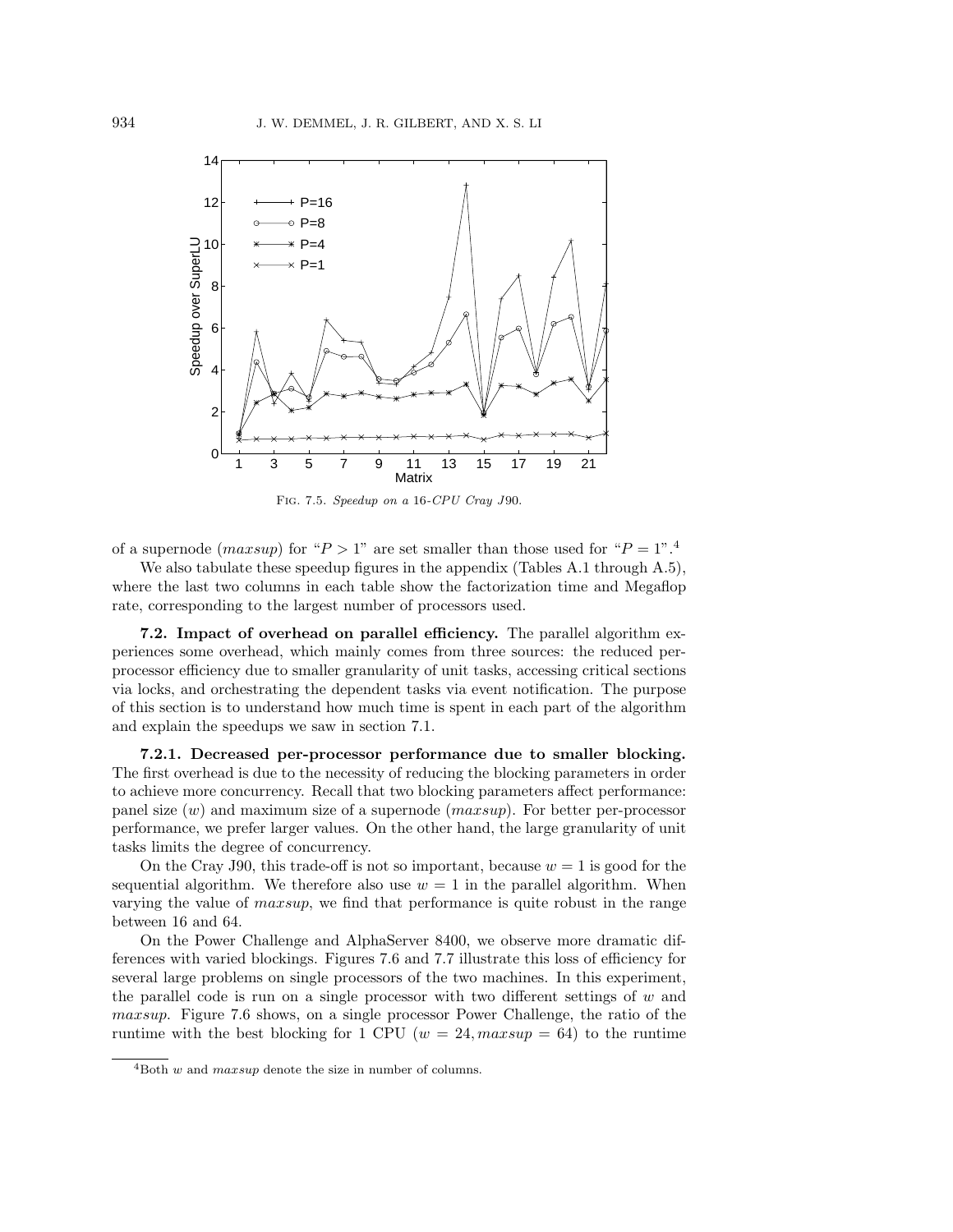

FIG. 7.6.  $T_s/T_s'$  for serial SuperLU on 1-CPU Power Challenge.



FIG. 7.7.  $T_s/T_s'$  for serial SuperLU on 1-CPU AlphaServer 8400.

with the best blocking for 12 CPUs ( $w = 12$ ,  $maxsup = 48$ ). Figure 7.7 shows the analogous ratio for the 8-CPU AlphaServer 8400. On the Power Challenge, the blocking used for best parallel performance achieves only 81% uniprocessor efficiency for matrices 17 ( $AF23560$ ) and 19 ( $RAEFSKY3$ ). The corresponding lowest number on the AlphaServer 8400 is  $86\%$  for matrix 22 (RAEFSKY4).

**7.2.2. Accessing critical sections.** Several places in the program must be protected by mutual exclusion. In Table 7.2, we roughly count the number of times the program acquires and relinquishes various locks. Note that the total number of lockings performed is independent of the number of processors. Since we want to allow different processors to enter different critical sections simultaneously, we use five mutex variables to guard the five critical regions.

To see how much cost is associated with locking, in Table 7.3 we measured the time it takes to acquire and relinquish a lock on several platforms, with different numbers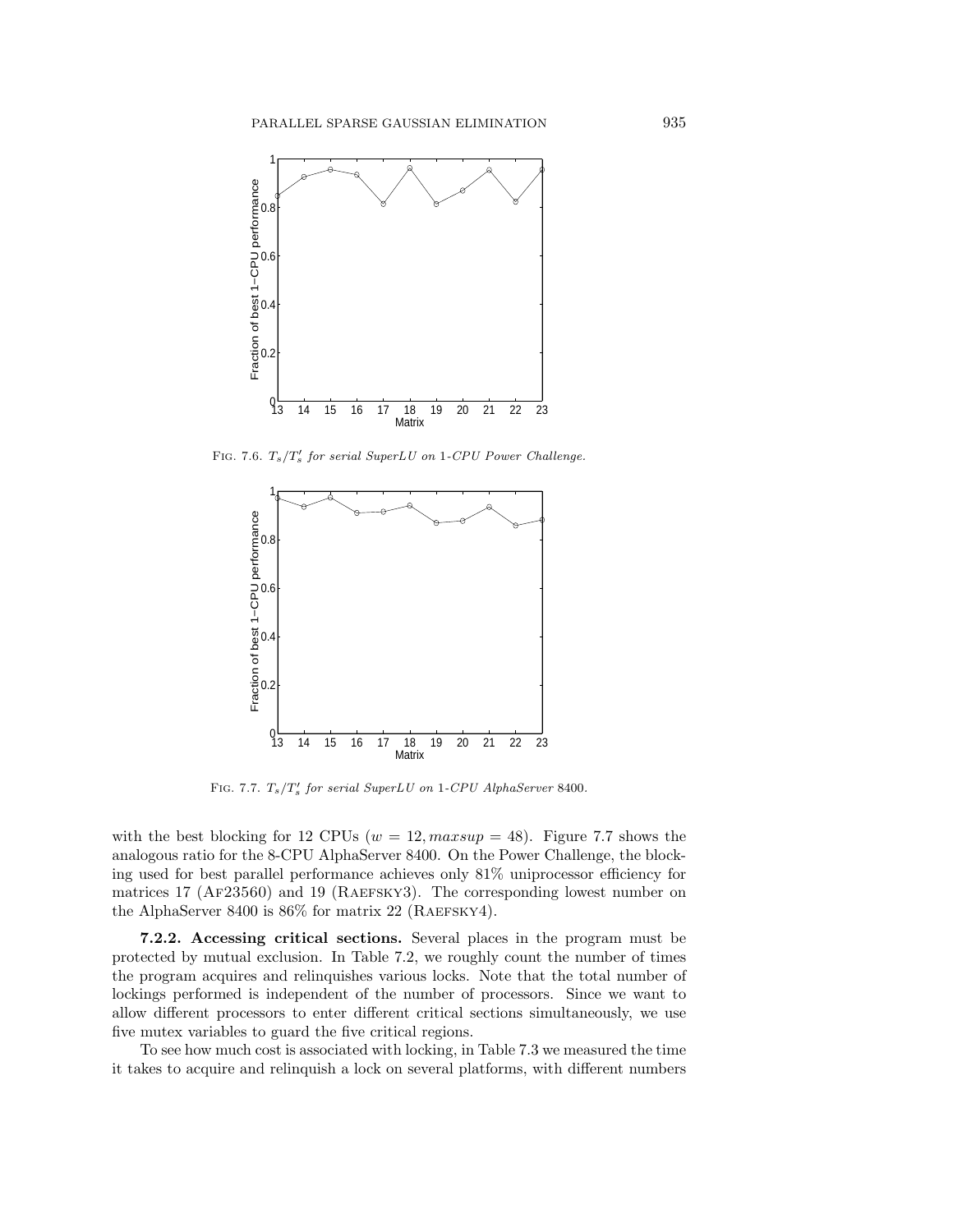Table 7.2 Number of lockings performed.

| Critical section                               | Counts                      |
|------------------------------------------------|-----------------------------|
| $Call$ Scheduler $()$                          | Number of panels (approx.)* |
| Allocate storage for row indices of $L$ (Lsub) | Number of supernodes        |
| Allocate storage for L supernodes $(S_L)$      | Number of supernodes        |
| Allocate storage for a column of U (Usub/Uval) | Number of columns           |
| Increment supernode number nsuper              | Number of supernodes        |

\*Here we assume that Scheduler() returns a new panel upon each call.

TABLE 7.3 Time in microseconds (cycles) to perform a single lock and unlock.

| Machine          | $P=1$     | $P = 4$   | $P = 8$   |
|------------------|-----------|-----------|-----------|
| SPARCcenter 2000 | 1.63(82)  | 4.34(217) | 4.36(218) |
| Power Challenge  | 1.13(102) | 1.98(179) | 2.02(182) |
| AlphaServer 8400 | 0.98(294) | 2.26(678) | 2.71(814) |
| Cray C90         | 1.34(323) | 1.09(261) | 1.40(336) |
| Cray J90         | 2.67(267) | 4.17(417) | 4.42(442) |

of threads P. The figure in parentheses is the number of clock cycles. In this small benchmark code, the critical section is simply one statement, to increment a counter. The locking and unlocking are placed around this statement. The measurement is done in a tight loop with many iterations. When there is more than one thread, the time increases slightly, but not linearly in the number of threads.

The uniprocessor slowdown is partly due to the overhead incurred by using these locks, when there are no other processors competing for the locks. By multiplying the time for a single lock/unlock in Table 7.3 by the number of the lockings performed in Table 7.2, we can estimate the locking overhead. As a concrete example, let us consider a medium-size matrix, number 13 (Shyy161), on a single processor Cray J90. Since the sequential code performance is 26 Mflops, each lock/unlock is equivalent to roughly 69 floating-point operations. When the factorization is performed with panel size  $w = 1$ , the total number of lock acquisitions is 237004, which, when multiplied by 2.67 microseconds, results in about 0.64 seconds. This is less than 3% of the entire factorization time (24.85 seconds). We observe that this percentage is typical for large matrices (also the bottom curve in Figure 7.8). The locking overhead also varies with machines. For example, it is higher on the Cray J90 than on the Power Challenge or the AlphaServer 8400.

**7.2.3. Coordinating dependent tasks.** The third source of overhead is due to insufficient parallelism in the pipelined executions of the dependent panels. Dependent panels are those that have an ancestor-descendant relation in the column etree. When a processor factoring a panel needs an update from a BUSY descendant panel, this processor simply spins, waiting for that panel to finish, as shown at line 13 in the scheduling loop of Figure 6.1. During the spin wait the processor does nothing useful. The total amount of spin wait time observed is significant in some cases, especially with larger numbers of processors. For example, for matrix 16 (INACCURA), on the 12-CPU Power Challenge, about 40% of the parallel runtime is spent spinning. The corresponding number for the dense matrix is about 58%. The dense matrix is the worst one, because the factorization of all panels must be carried out in pipelined fashion.

Figure 7.8 depicts the locking overhead (section 7.2.2) and the spinning due to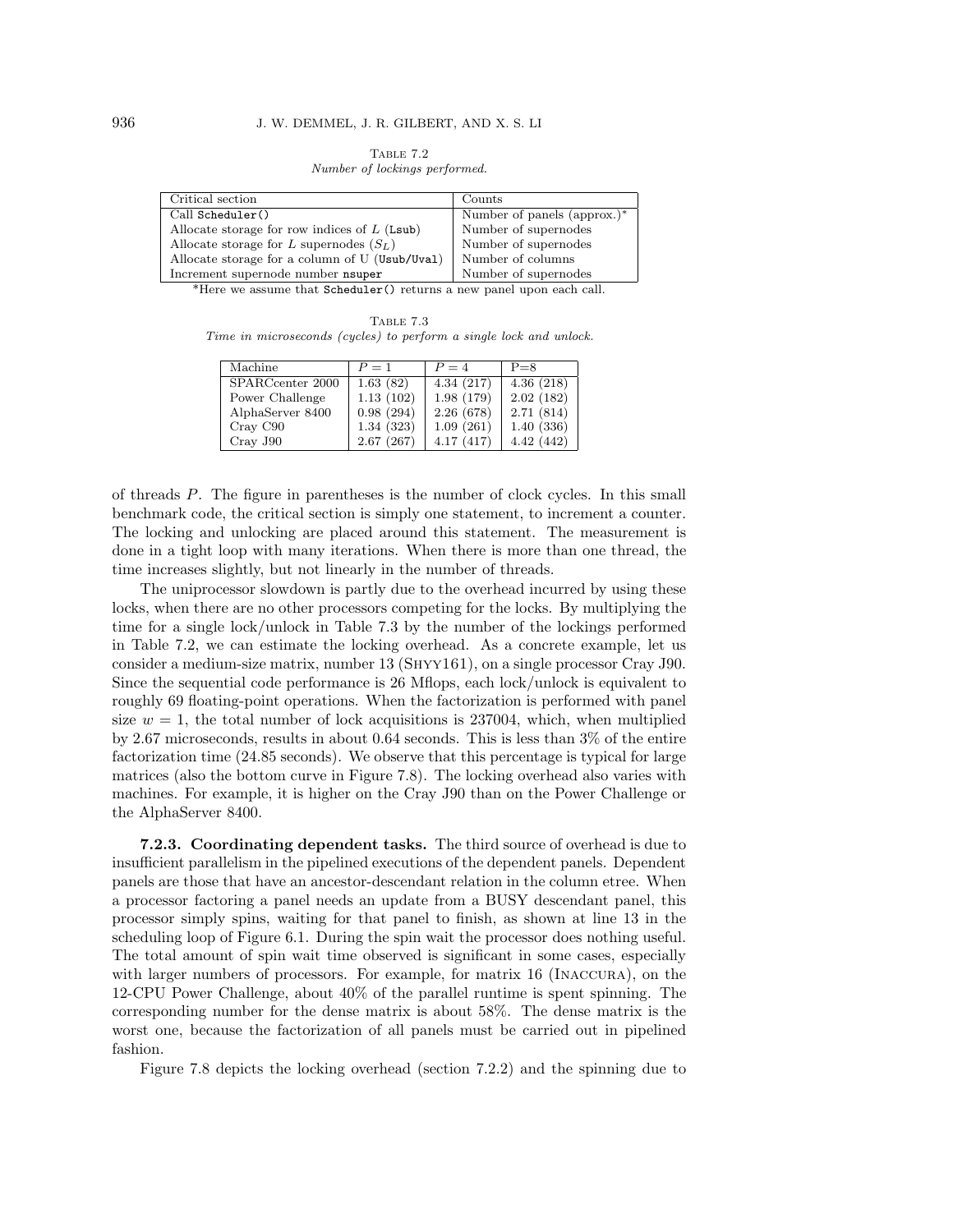

Fig. 7.8. Parallel overhead in percent on an 8-CPU Cray J90.

dependencies on the 8-CPU Cray J90. The locking overhead also includes the possible contention from the 8 processors. In this figure, we also plot the inefficiency (i.e., 1 efficiency) of the parallel algorithm. For most matrices, the spinning overhead due to dependencies is much higher than the overhead from lock acquisition.

**7.2.4. Putting all overheads together.** In this subsection we evaluate the effect of the combined overheads on the parallel efficiency. In summary, the overheads include

- Overhead (1): reduced uniprocessor performance due to smaller blocking;
- Overhead (2): accessing critical sections;
- Overhead (3): idle time (from spin wait in the panel pipeline and in the top-level scheduling loop).

Overhead (1) affects only uniprocessor performance. Overhead (2) decreases both uniprocessor performance of the parallel code and parallel performance. Compared with the serial execution, the parallel execution experiences more contention for locks. But Table 7.3 and Figure 7.8 indicate that runtime does not increase significantly because of contention. Therefore, we may model (2) as only adding overhead to the uniprocessor execution. Overhead (3) exists only in the parallel computations.

We now analyze the relationships among the various times defined in Table 7.1. All the times are measured independently. In particular,  $T_I$  is obtained by timing two kinds of idle periods on each processor and summing over all processors: one is the spin wait in the panel update pipeline, and the other is when a processor calls Scheduler() (line 4 in Figure 6.1) and fails to get a panel from the scheduler. We found that, for the test matrices and the numbers of processors being considered, failure from the scheduler rarely occurs. So most of the idle time is due to pipeline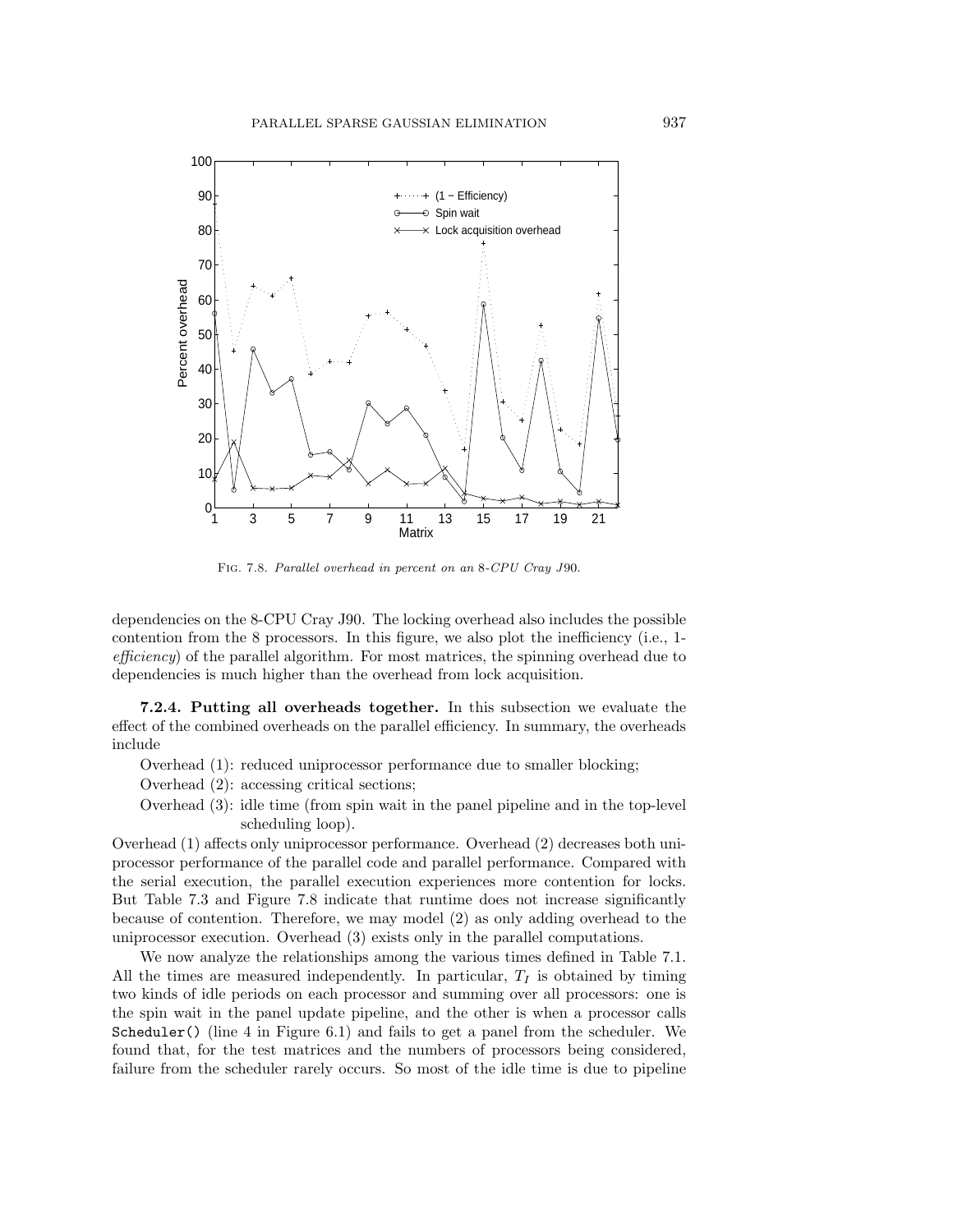waiting. The following relation holds for the parallel runtime:<sup>5</sup>

(7.1) P T<sup>P</sup> ≈ T<sup>1</sup> + T<sup>I</sup> .

We now compute the observed efficiency  $(E_{actual})$  as follows:

(7.2) 
$$
E_{actual} = \frac{T_s}{P T_P}.
$$

Since  $T_P$ ,  $T_1$ , and  $T_I$  are obtained from different runs of the program, the lefthand side and the right-hand side of (7.1) may not match well. For the purpose of checking, we also compute the following quantity:

(7.3) 
$$
E_{check} = \frac{T_s}{T_1 + T_I}.
$$

The closeness of  $E_{check}$  to  $E_{actual}$  indicates the accuracy of the timings, as shown in Tables 7.4 and 7.5.

In order to understand the impact of the overheads discussed in previous subsections on the parallel efficiency, we introduce two parameters  $\alpha_1$  and  $\alpha_p$ , which are calculated based on  $T_s$ ,  $T_1$ ,  $T_P$ , and  $T_I$  as follows:

(7.4) 
$$
\alpha_1 = \frac{T_1 - T_s}{T_1} = 1 - \frac{T_s}{T_1},
$$

(7.5) 
$$
\alpha_p = \frac{T_I}{P T_P} \; .
$$

Both  $\alpha_1$  and  $\alpha_p$  are in the range [0, 1);  $\alpha_1$  measures the overhead that degrades the uniprocessor performance, while  $\alpha_p$  measures the overhead in the parallel execution. The smaller  $\alpha_1$  and  $\alpha_2$  are, the more efficient is the parallel algorithm. Since

$$
(1 - \alpha_1) \cdot (1 - \alpha_p) = \frac{T_s}{T_1} \cdot \frac{P T_P - T_I}{P T_P} \approx \frac{T_s}{T_1} \cdot \frac{T_1}{P T_P} = E_{actual},
$$

we can use

$$
(7.6) \qquad \qquad E_{est} = (1 - \alpha_1) \cdot (1 - \alpha_p)
$$

as an estimate for the actual efficiency.

In Tables 7.4 and 7.5, we report  $E_{actual}$ ,  $E_{check}$ ,  $E_{est}$ ,  $\alpha_1$ , and  $\alpha_p$  obtained on two of the parallel machines.

**Cray J90.** In the first two columns of Table 7.4, we compare the estimated efficiency  $E_{est}$  in (7.6) with the actually observed efficiency  $E_{actual}$  in (7.2). The estimated and observed efficiencies are very close. Their differences are mostly within 5%, except for matrices 13 and 20, which have 15% and 9% differences. For these two matrices,  $E_{actual}$  and  $E_{check}$  differ significantly, indicating that some overhead is not reflected in  $T_1$  or  $T_I$ .

As mentioned in section 7.2.1, the uniprocessor performance on the J90 does not degrade much with smaller *maxsup*; that is, Overhead (1) does not exist, so  $T_s' = T_s$ . Therefore,  $T_s/T_1$  can be from the bottom curve in Figure 7.5. We gathered the

<sup>&</sup>lt;sup>5</sup>In the absence of errors in the individual time measurement, equality should hold.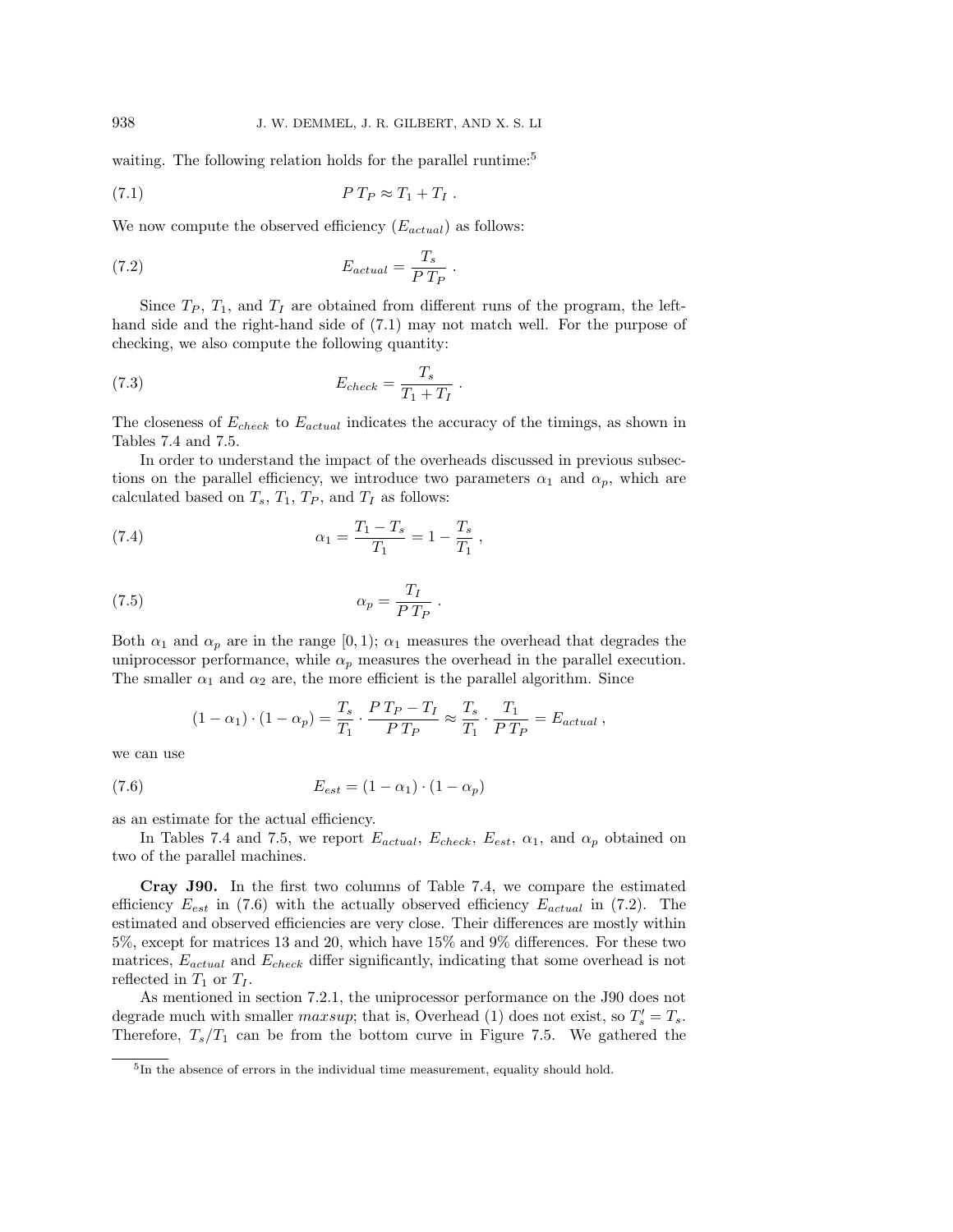|    |                 | Efficiency   |             | Overhead  | Balance    |            |     |
|----|-----------------|--------------|-------------|-----------|------------|------------|-----|
|    | Matrix          | $E_{actual}$ | $E_{check}$ | $E_{est}$ | $\alpha_1$ | $\alpha_p$ | В   |
| 13 | $S$ HYY $161$   | .47          | .59         | .63       | .17        | .23        | .66 |
| 14 | GOODWIN         | .80          | .79         | .79       | .12        | .10        | .97 |
| 15 | Venkat01        | $.12\,$      | .13         | .17       | .32        | .74        | .99 |
| 16 | <b>INACCURA</b> | .46          | .47         | .48       | .10        | .46        | .97 |
| 17 | AF23560         | .53          | .55         | .57       | .13        | .34        | .93 |
| 18 | DENSE1000       | .25          | .26         | .30       | .07        | .67        | .99 |
| 19 | RAEFSKY3        | .53          | .56         | .58       | .07        | .37        | .96 |
| 20 | Ex11            | .64          | .70         | .73       | .05        | .23        | .98 |
| 21 | WANG3           | .19          | .19         | $.22\,$   | .23        | .71        | .99 |
| 22 | RAEFSKY4        | .51          | .53         | .55       | .02        | .43        | .97 |

Table 7.4 Efficiencies and overheads on a 16-CPU Cray J90.

TABLE 7.5 Efficiencies and overheads on a 12-CPU Power Challenge.

|    |                 | Efficiency   |             | Overhead  | Balance    |            |     |
|----|-----------------|--------------|-------------|-----------|------------|------------|-----|
|    | Matrix          | $E_{actual}$ | $E_{check}$ | $E_{est}$ | $\alpha_1$ | $\alpha_p$ | B   |
| 13 | $S$ HYY $161$   | .42          | .54         | .58       | .27        | .20        | .70 |
| 14 | GOODWIN         | .49          | .57         | .61       | .18        | .25        | .87 |
| 15 | VENKAT01        | .17          | .20         | .27       | .38        | .56        | .91 |
| 16 | <b>INACCURA</b> | .42          | .45         | .47       | .21        | .40        | .88 |
| 17 | AF23560         | .56          | .58         | .59       | .26        | .20        | .93 |
| 18 | DENSE1000       | .35          | .35         | .34       | .18        | .58        | .92 |
| 19 | RAEFSKY3        | .58          | .62         | .63       | .25        | .16        | .95 |
| 20 | Ex11            | .64          | .73         | .74       | .18        | .09        | .98 |
| 21 | WANG3           | .34          | .36         | .38       | .19        | .52        | .93 |
| 22 | RAEFSKY4        | .54          | .63         | .65       | .23        | .15        | .95 |
| 23 | VAVASIS3        | .56          | .68         | .71       | .14        | .17        | .97 |

statistics for  $\alpha_p$  on 16 processors, as shown in Table 7.4. For most problems, the pipeline spin waiting, as measured by  $\alpha_p$ , is the primary cause of inefficiency. This is particularly evident for matrices 15, 18, and 21, for which processors are idle 74%, 67%, and 71% of the time. This explains the low speedups achieved for these matrices.

**Power Challenge.** On a cache-based machine, the uniprocessor performance loss of the parallel code is a combination of lockings and less efficient cache utilization. Therefore,  $T_s/T_1$  equals the product of the numbers from the bottom curve in Figure 7.2  $(T_s'/T_1)$  and Figure 7.6  $(T_s/T_s')$ . Compared to the J90, we observe that  $\alpha_1$  is much larger, because the cache plays an important role on the Power Challenge. In fact, for matrices 13, 17, 19, 20, and 22, uniprocessor performance loss is more severe than the parallel overhead,  $\alpha_p$ .

Again, for matrices 15, 18, and 21, the spin wait time is the major bottleneck; the processors are idle more than 50% of the time. We found that  $E_{est}$  and  $E_{actual}$  did not match as well as they did on the J90. For matrices 13, 14, and 23, the gaps are 16%, 12%, and 15%. The corresponding gaps between  $E_{check}$  and  $E_{actual}$  are large as well. This again indicates some overhead not accounted for in  $T_1$  or  $T_1$ . We need further study to fully understand this phenomenon.

**7.3. Load balance.** As mentioned earlier, our dynamic scheduling approach can automatically balance the work load. One way to measure the load balance is as follows. Let  $f_i$  denote the number of floating-point operations performed on processor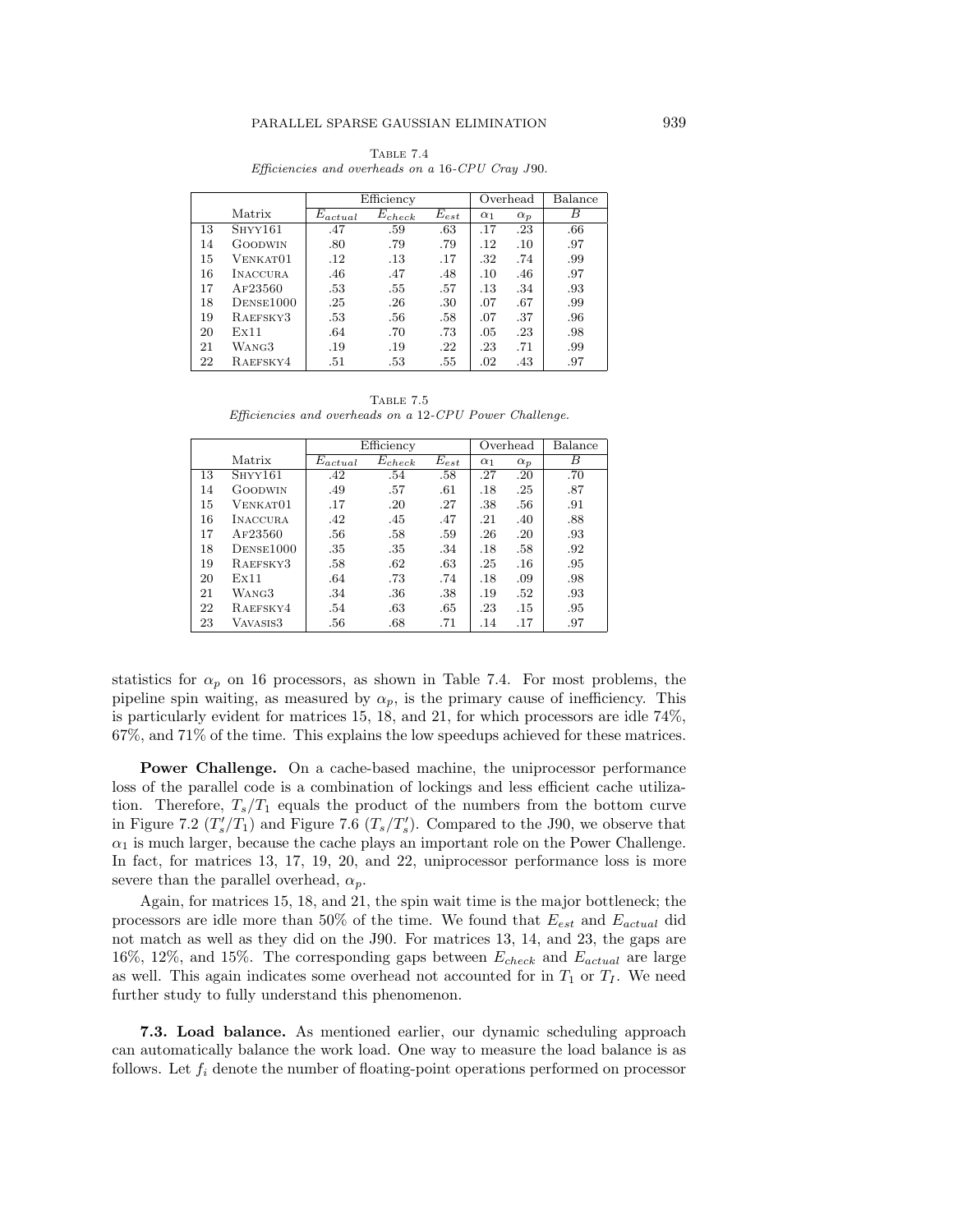TABLE 7.6

Working storage requirement as compared with the storage needed for L and U. The blocking parameter settings are  $w = 8$ ,  $t = 100$ , and  $b = 200$ .

|                  |                            | $LU$ storage | Fraction of LU storage |       |
|------------------|----------------------------|--------------|------------------------|-------|
|                  | Matrix                     | (MB)         | $P=1$                  | $P=8$ |
| $\mathbf{1}$     | <b>MEMPLUS</b>             | 16.27        | .23                    | 1.51  |
| $\boldsymbol{2}$ | GEMAT <sub>11</sub>        | 1.15         | .89                    | 5.92  |
| 3                | RDIST <sub>1</sub>         | 3.70         | .23                    | 1.54  |
| $\overline{4}$   | ORANI678                   | 4.77         | .11                    | .73   |
| 5                | MCFE                       | 0.88         | .18                    | 1.26  |
| 6                | $L$ <sub>NSP</sub> $3937$  | 4.93         | .16                    | 1.10  |
| 7                | $L$ <sub>NS</sub> $-3937$  | 7.04         | $.12\,$                | .77   |
| 8                | SHERMAN5                   | 2.75         | .25                    | 1.66  |
| 9                | <b>JPWH<sub>-991</sub></b> | 1.58         | .13                    | .88   |
| 10               | SHERMAN3                   | 4.68         | .22                    | 1.47  |
| 11               | ORSREG <sub>-1</sub>       | 4.23         | .11                    | .72   |
| 12               | SAYLR4                     | 6.98         | .10                    | .70   |
| 13               | $S$ HYY $161$              | 80.01        | .19                    | 1.31  |
| 14               | <b>GOODWIN</b>             | 34.25        | .04                    | .30   |
| 15               | VENKAT01                   | 566.09       | .02                    | .15   |
| 16               | <b>INACCURA</b>            | 106.06       | .03                    | .21   |
| 17               | AF23560                    | 145.02       | .03                    | .22   |
| 18               | DENSE1000                  | 9.90         | .02                    | .14   |
| 19               | RAEFSKY3                   | 183.65       | .02                    | .16   |
| 20               | Ex11                       | 277.59       | .01                    | .08   |
| 21               | WANG3                      | 459.14       | .01                    | .07   |
| 22               | RAEFSKY4                   | 271.28       | .02                    | .10   |
| 23               | VAVASIS3                   | 521.75       | .02                    | .11   |

i, and let  $P$  denote the number of processors. We define the load balance  $B$  as

(7.7) 
$$
B = \frac{\sum_i (f_i)}{P \max_i (f_i)}.
$$

In other words, B equals the average work load divided by the maximum work load. It is readily seen that  $0 < B \leq 1$ , and higher B indicates better load balance. If load imbalance is the sole overhead in a parallel program, the parallel execution time is simply the execution time of the slowest processor, whose work load is highest.

We should note that the load balance measured by  $(7.7)$  is an accurate measure of work distribution only under the condition that each floating-point operation takes the same amount of time. This is not the case in practice, but the large values of B shown in the last columns of Tables 7.4 and 7.5 still show that good load balance was achieved in terms of flop counts. Matrix 13 (Shyy161) is an exception.

**7.4. Working storage requirement.** The parallel algorithm may require more working storage than the sequential one. Multiple threads share heap storage, static storage, and code, all residing in main memory. Each thread, upon execution, is allocated a private stack and has its own register set. Our program does not use many stack variables, so the stack size for each thread need not be very large. All working storage is allocated via malloc() from the heap. The working storage consists of two parts, where one part is shared among all threads, and another part is local to each thread. The shared working storage is mainly used to facilitate the central scheduling activity and memory management. It includes

• one integer array of size  $p$  used as the task queue, where  $p$  is the total number of panels;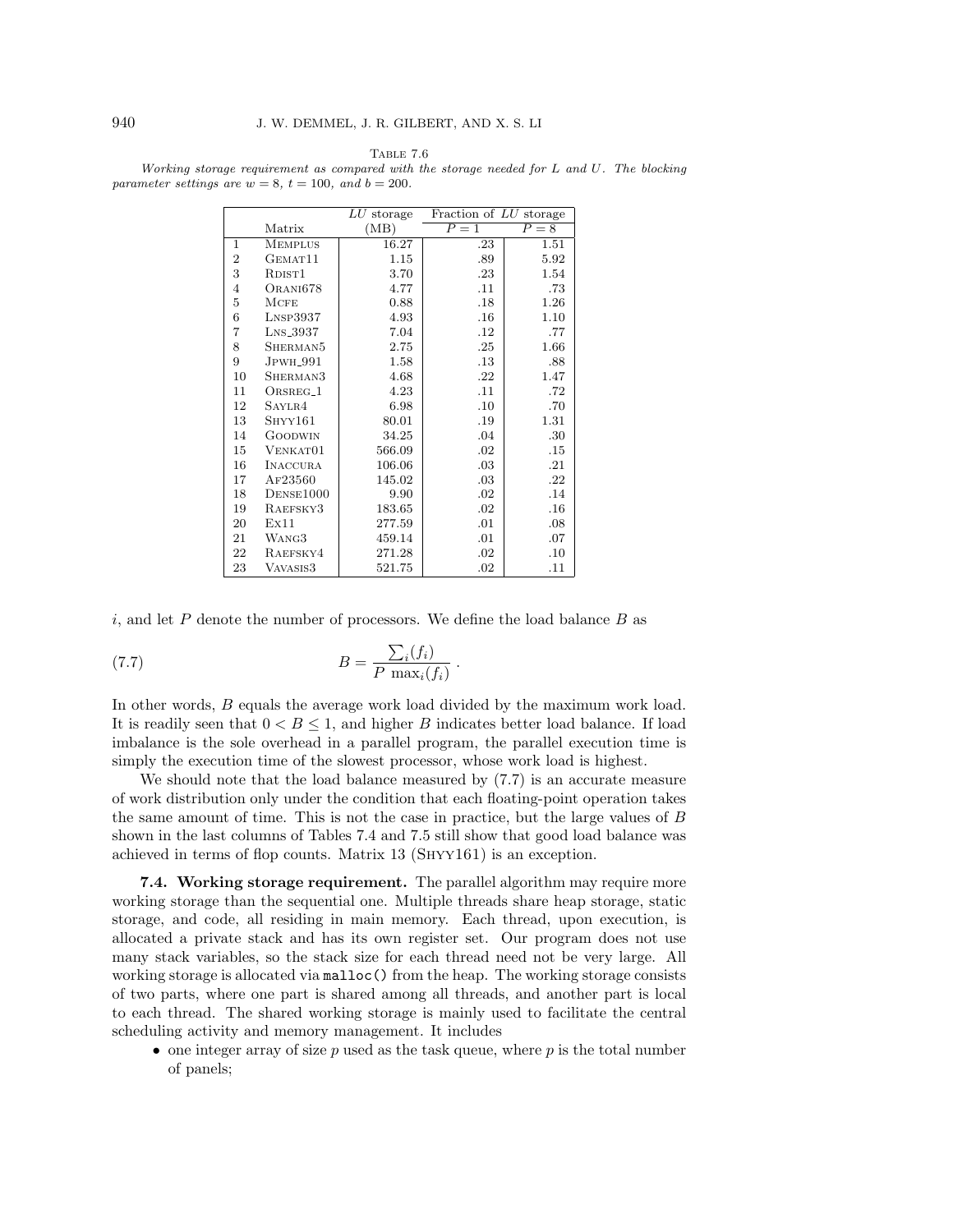- $\bullet$  one bit vector of size *n* to mark whether a column is busy;
- four integer arrays of size  $n$  to record the status of each panel;
- $\bullet$  one integer array of size n to record a column's most distant busy column down the etree during pipelining;
- three integer arrays of size  $n$  to implement the storage layout for supernodes (section 5.3).

The local working storage used by each thread is very similar to that used by sequential SuperLU, that is, all that is necessary to factorize one panel. It includes

- $\bullet$  eight integer arrays of size n to perform the panel and column DFS;
- one *n*-by-*w* integer array to keep track of the position of the first nonzero of each supernodal segment in  $U$ ;
- one *n*-by-*w* integer array to temporarily store the row subscripts of the nonzeros filled in the panel;
- one *n*-by-*w* real array used as the sparse accumulator [18];
- one scratch space of size  $(t + b) \times w$  to help BLAS calls. See Figure 2.1 for the definition of  $t, b$ , and  $w$ .

This amount of local storage should be multiplied by  $P$ , where  $P$  is the number of threads created. Thus the working storage grows affinely with respect to  $P$ , and this algorithm, albeit efficient, is hard to scale up from a memory point of view.

To put this in perspective, Table 7.6 compares the working storage requirement with the actual LU storage. The last two columns report the amount of working storage as a fraction of the total LU storage in megabytes, for 1 and 8 threads. It is clear that for  $P = 8$ , the working storage requirement can be comparable to the LU storage for small problems. For large problems, working storage is typically 10% to  $20\%$  of the LU storage. Matrix 13 (SHYY161) is exceptionally bad: it is a matrix of medium size for which the required working storage is more than LU storage. Since we would not use multiple processors on the small problems anyway, the overall working storage requirement is quite small.

**7.5. A PRAM model to predict optimal speedup.** Given a matrix with a fixed column ordering, we want to establish a performance model to estimate the maximum speedup attainable by our algorithm and, indeed, to determine the limitations of algorithms based on partitioning a matrix by columns, and using a column as a scheduling unit.

Because of various precedence constraints in the algorithm, some parts of the work must be finished before other parts can start. Thus, the completion time of the parallel algorithm is constrained by the amount of work that must be done serially, i.e., the critical path. Our objective here is to give a lower bound on parallel completion time.

In the model we make the following simplifying assumptions: (1) The work includes only floating-point operations, and each floating-point operation takes one unit of time. (2) There is an infinite number of processors. Whenever a task is ready, there will be a free processor to execute this task immediately. (3) Accessing memory and communication are free. (4) We ignore various overheads associated with the actual implementation of the scheduling algorithm and the synchronizations. This model gives an optimistic estimate; therefore, we can use it to prove upper bounds on the performance of the parallel algorithm on a real machine.

The left-looking LU factorization algorithm can be modeled by a data structure called a directed acyclic graph (DAG), in which edges are directed from groups of the etree vertices representing supernodes to groups of the etree vertices representing panels. (Panels and supernodes can overlap in arbitrary fashion.) Each node in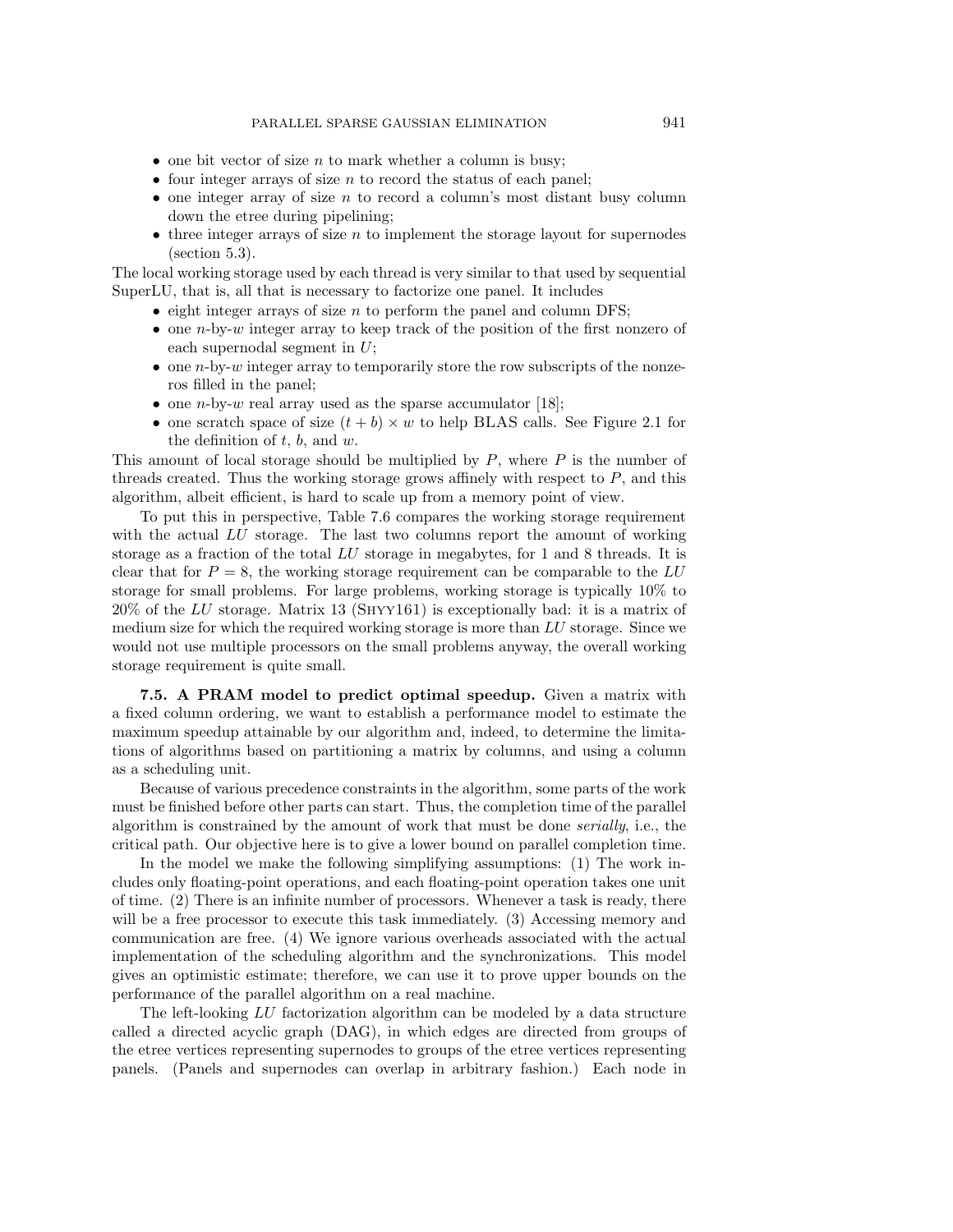

Fig. 7.9. An example of computational DAG to model the factorization.

the DAG corresponds to the computation of a panel. An edge directed from s to  $p$  corresponds to an update of panel  $p$  by supernode  $s$ . The edges also represent precedence relations between the updating supernodes and the destination panels. Figure 7.9 illustrates such a DAG for a 10-by-10 matrix.

In presenting our model, we employ the following notation:

- $T_{mod}(p, d) :=$  the task of updating panel p by a descendant supernode d;
- $T_{div}(p) :=$  the task of performing the inner factorization of panel p;
- $tmod(p, d) :=$  time taken by task  $T_{mod}(p, d)$ ;
- $tdiv(p) :=$  time taken by task  $T_{div}(p)$ ;
- $EST(p) :=$  earliest possible starting time of  $T_{div}(p)$ ;
- $EFT(p) :=$  earliest possible finishing time of  $T_{div}(p)$ .

All times are expressed in units of floating-point operations. It is clear that for any panel p the following relation holds:  $EFT(p) = EST(p) + tdiv(p)$ .

According to our scheduling algorithm, each panel task is assigned to a single processor. A panel task for panel  $p$  consists of the following two types of subtasks:

$$
T_{panel}(p) := \{T_{mod}(p,d) \mid d \in \mathcal{D}\} \cup \{T_{div}(p)\},\,
$$

where  $D$  is the set of descendant supernodes that update the destination panel  $p$ .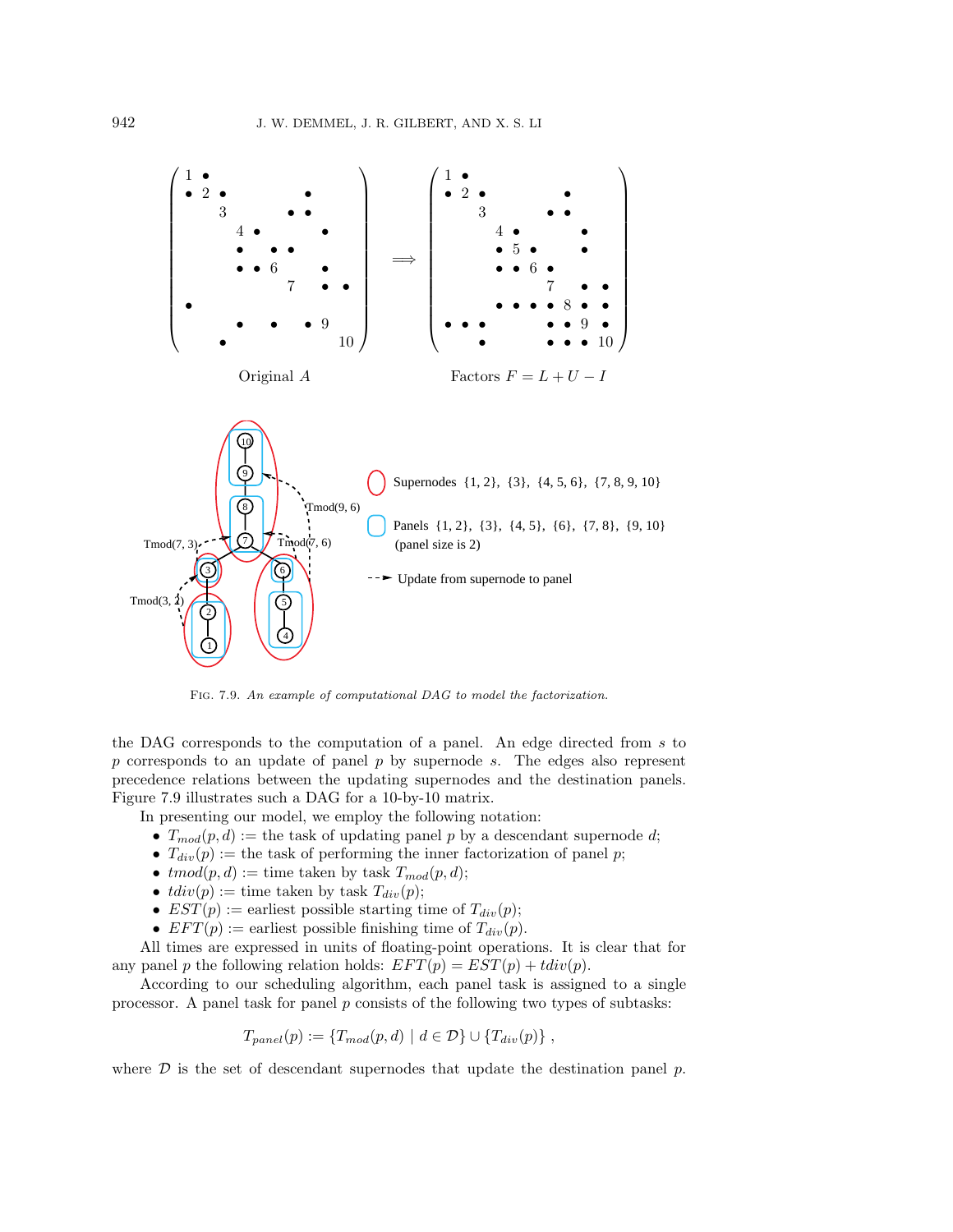

Fig. 7.10. Tasks associated with panel p.

Figure 7.10 shows the part of the DAG associated with a particular panel p.

Each  $T_{mod}$  and  $T_{div}$  is an indivisible task and is carried out sequentially on one processor. Clearly,  $T_{div}$  cannot start until all the  $T_{mod}$ 's have finished. By looking at the precedence relations of these two types of tasks, we can determine the runtime of  $T_{panel}(p)$  on processor P. We will try to schedule these tasks as early as possible, in order to derive the minimum parallel execution time.

We first look at the tasks associated with one particular panel  $p$ , as shown in Figure 7.10. Suppose there are  $k$  descendant supernodes to update panel  $p$ , and that all the times  $\{EFT(d), d \in \mathcal{D}\}\$  have been computed. We schedule the tasks  ${T_{mod}(p,d), d \in \mathcal{D}}$  to processor P in the order of  $T_{mod}(p,1),\ldots,T_{mod}(p,k)$ , such that

$$
EFT(1) \le EFT(2) \le \cdots \le EFT(k) .
$$

Here,  $EFT(i)$  is the finishing time of the last column of supernode i, because a supernode i cannot update any ancestor panel before its last column is completed. We call this scheduling policy Sched-A. Then we can compute  $EST(p)$  and  $EFT(p)$ as follows.

1. Run the following to get the completion times of the  $T_{mod}$ 's:

- $t=0;$ for  $i = 1$  to  $k$  $t = \max \{ t, EFT(i) \} + tmod(i);$ endfor;
- 2. Set  $EST(p) = t$  and  $EFT(p) = t + tdiv(p)$ .

Now we will give an informal argument for the optimality of the parallel runtime resulting from Sched-A.

THEOREM 7.1. For panel p, scheduling the  $T_{mod}$ 's by Sched-A gives the shortest completion time.

*Proof.* Processor P requires at least  $\sum_{i=1}^{k} \text{tmod}(p, i)$  units of time to finish all the updates to panel  $p$ . Now suppose another scheduling strategy Sched- $B$  starts with a task  $T_{mod}(p, i), i \neq 1$ . Due to the precedence constraint,  $T_{mod}(p, i)$  cannot start until after time  $EFT(i)$  ( $\geq EFT(1)$ ). That means processor P will be idle during the period of  $LAG := EFT(i) - EFT(1)$ . Thus the amount of time to finish all the  $T_{mod}$ 's will be at least  $LAG + \sum_{i=1}^{k} tmod(p, i)$ .

On the other hand, in Sched-A, at least some  $T_{mod}(p, j), j < i$  have been scheduled in the time period LAG. Hence the amount of work left after time  $EFT(i)$  is less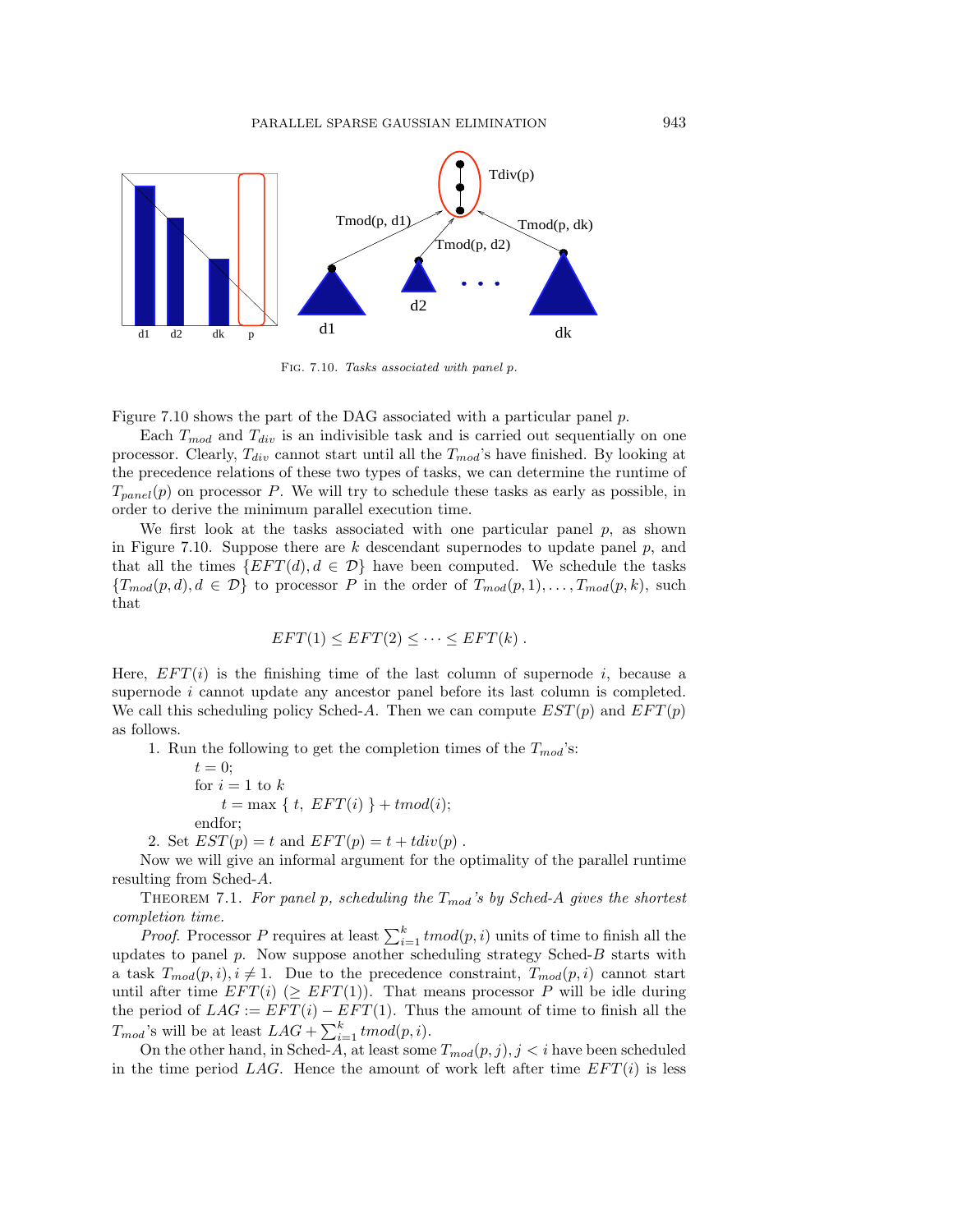|                |                           |       | $maxsup = 32$ |        |                  | $maxsup = 64$ |        |          |
|----------------|---------------------------|-------|---------------|--------|------------------|---------------|--------|----------|
|                | Matrix                    | $w=4$ | $w=8$         | $w=16$ | $w=\overline{4}$ | $w=8$         | $w=16$ | height/n |
| $\mathbf{1}$   | <b>MEMPLUS</b>            | 4.8   | 3.6           | 2.8    | 2.9              | 2.5           | 2.1    | 0.95     |
| $\overline{2}$ | GEMAT11                   | 7.3   | 5.3           | 4.1    | 6.4              | 4.9           | 3.6    | 0.06     |
| 3              | RDIST <sub>1</sub>        | 4.6   | 3.2           | 2.1    | 4.6              | 3.2           | 2.1    | 0.99     |
| 4              | ORANI678                  | 42.2  | 28.4          | 16.6   | 42.2             | 28.4          | 16.6   | 0.64     |
| $\overline{5}$ | <b>MCFE</b>               | 6.6   | 4.3           | 2.6    | 6.6              | 4.3           | 2.6    | 0.67     |
| 6              | $L$ <sub>NSP</sub> $3937$ | 23.2  | 15.4          | 9.7    | 23.2             | 15.4          | 9.7    | 0.25     |
| 7              | $L$ <sub>NS</sub> $-3937$ | 24.1  | 15.8          | 9.6    | 22.9             | 15.3          | 9.6    | 0.27     |
| 8              | SHERMAN <sub>5</sub>      | 15.8  | 11.4          | 7.5    | 14.0             | 10.7          | 7.2    | 0.20     |
| 9              | JPWH <sub>-991</sub>      | 13.4  | 9.7           | 6.4    | 11.3             | 8.3           | 6.0    | 0.46     |
| 10             | SHERMAN3                  | 12.7  | 9.7           | 7.0    | 8.2              | 6.9           | 5.5    | 0.20     |
| 11             | ORSREG <sub>-1</sub>      | 14.4  | 11.0          | 7.5    | 9.2              | 7.8           | 5.9    | 0.34     |
| 12             | SAYLR4                    | 19.8  | 16.1          | 11.0   | 13.1             | 11.4          | 8.6    | 0.29     |
| 13             | SHYY161                   | 47.9  | 36.2          | 24.1   | 28.1             | 23.8          | 18.1   | 0.04     |
| 14             | <b>GOODWIN</b>            | 97.4  | 71.3          | 43.6   | 83.4             | 63.4          | 40.1   | 0.19     |
| 15             | VENKAT01                  | 22.0  | 20.2          | 17.0   | 14.3             | 14.2          | 13.1   | 0.73     |
| 16             | <b>INACCURA</b>           | 62.6  | 43.5          | 26.0   | 44.5             | 33.6          | 22.2   | 0.45     |
| 17             | AF23560                   | 70.9  | 55.3          | 37.2   | 41.4             | 35.7          | 27.4   | 0.20     |
| 18             | DENSE1000                 | 33.1  | 23.7          | 18.4   | 18.2             | 14.9          | 12.7   | 1.00     |
| 19             | RAEFSKY3                  | 140.2 | 110.6         | 80.8   | 80.4             | 69.6          | 56.5   | 0.21     |
| 20             | Ex11                      | 106.7 | 83.5          | 58.2   | 61.6             | 53.2          | 41.7   | 0.35     |
| 21             | WANG3                     | 57.6  | 43.4          | 29.4   | 34.3             | 28.9          | 22.1   | 0.94     |
| 22             | RAEFSKY4                  | 99.1  | 77.1          | 52.0   | 56.3             | 48.5          | 37.3   | 0.33     |
| 23             | VAVASIS3                  | 176.5 | 133.9         | 90.7   | 106.2            | 89.5          | 68.2   | 0.18     |

Table 7.7 Optimal speedup predicted by the model, and the column etree height.

than the work left when using Sched-B. Sched-A will have an earlier finishing time than Sched-B. П

We are now ready to simulate parallel computation for the whole factorization. To begin with, the ESTs of the leaf panels in the column etree are initialized to zero. Various times can be computed successively from the bottom of the etree to the top. By applying the argument above inductively to all the panels in the DAG, with leaf panels as the basis, we can show that EFT(root panel) gives the minimum execution time. The (predicted) optimal speedup can then be computed by

Predicted speedup = 
$$
\frac{\text{Total flops}}{EFT(\text{root panel})}
$$
.

There are several points worth noting in this model. First, because of numerical pivoting, we do not know the computational DAG in advance of the factorization; rather, the DAG is built incrementally as the factorization proceeds. Also, the floating-point operations associated with all the tasks are calculated on the fly. So this model gives an a posteriori estimate. Second, for each panel computation, the scheduling method of Sched-A requires sorting the EFT's of all the descendant supernodes that will update this panel. The cost associated with this sorting is prohibitively high, and so this method cannot be used to schedule panel updates in practice. Nevertheless, this gives us an upper bound on the theoretically attainable speedup.

In our algorithm, two parameters control task granularity: the panel size  $w$  determines the amount of work in a  $T_{div}$  task, and both w and the maximum supernode size maxsup determine the amount of work in a  $T_{mod}$  task. Any large supernode of size exceeding  $maxsup$  (such as in a dense matrix) is divided into smaller ones so that they fit into a cache.

Table 7.7 reports the predicted speedups when varying  $w$  and  $maxsup$ . For a fixed value of  $maxsup$ , the simulated speedups decrease with increasing w. For sequential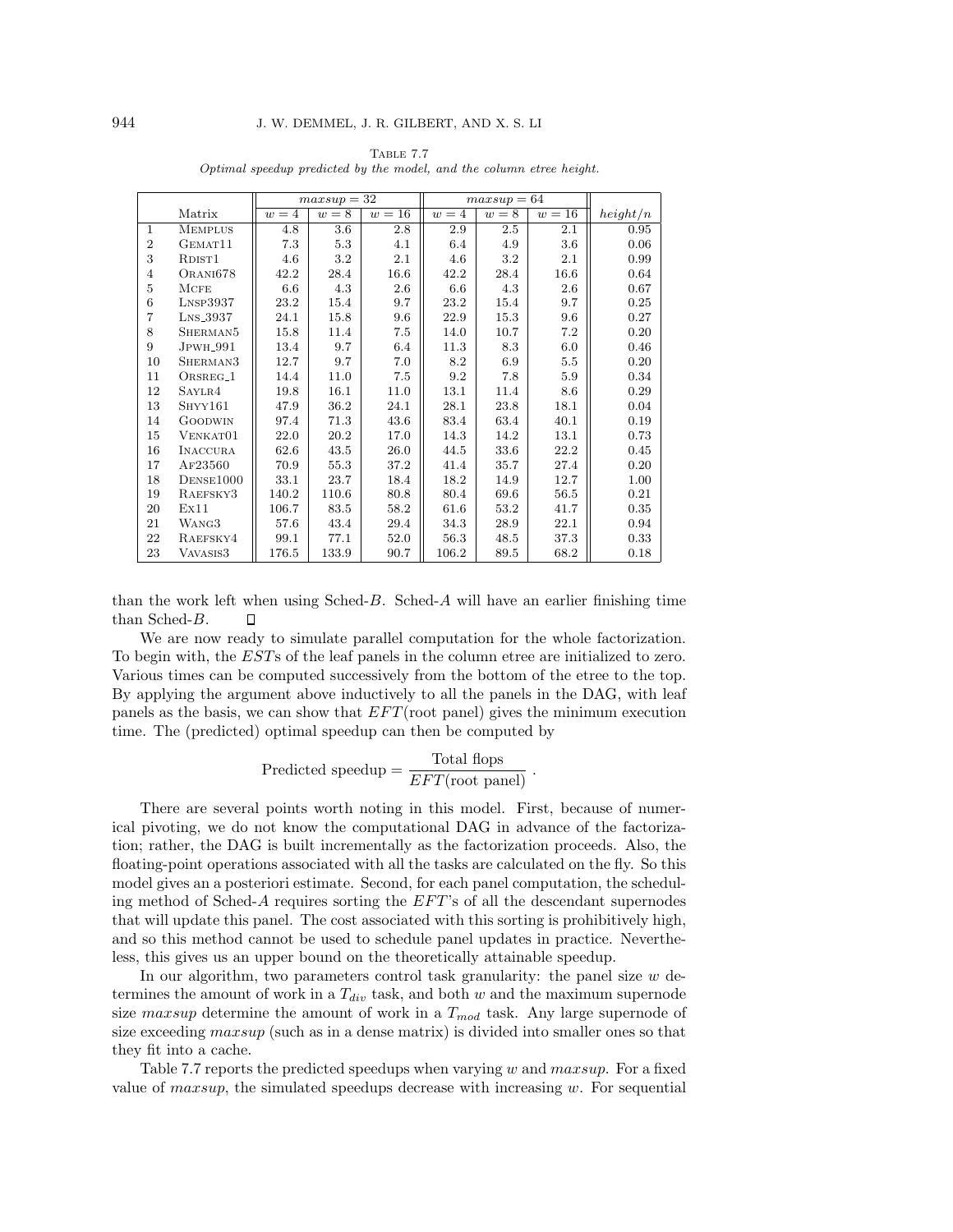SuperLU we find empirically that the best choice for  $w$  is between 8 and 16, depending on matrices and architectures. In the parallel setting, a smaller w—say, between 4 and 8—seems to give the best overall performance. This embodies an interesting trade-off between available concurrency and per-processor efficiency.

We now compare the results when fixing  $w$  but varying  $maxsup$ . In sparser matrices, such as matrices  $1-10$ , the actual sizes of supernodes may be much smaller than maxsup. The performance for such matrices are not so sensitive to maxsup. However, for larger and denser matrices, a larger value of maxsup results in poorer speedup.

Finally we note that the speedups for small matrices are very low, even with small values of w and maxsup. Fortunately, for large matrices such as 13–21, the predicted speedups are greater than 20 when  $w = 8$  and  $maxsup = 32$ . These matrices perform more than one billion floating-point operations in the factorization. It is these matrices that require parallel processing power. The current column-oriented algorithm is well suited for most of the commercially popular SMPs, because the number of processors on these systems is usually below 20.

The height of the column etree can also be used as a crude prediction of the parallel performance. The height of a node  $i$  is defined as

$$
height(i) = \begin{cases} 0 & \text{if } i \text{ is a leaf node,} \\ 1 + \max\{ \ height(j) \mid j \in child(i) \} & \text{otherwise.} \end{cases}
$$

The height of the etree is the height of the root, which represents the longest path in the etree. The computation of all the nodes along this path must be performed in succession. Therefore, the length of the critical path constrains performance. The last column of Table 7.7 shows the height of the etree over total numbers of nodes  $n$  in the etree. The larger  $height/n$  is, the larger the fraction of panels will be factorized in pipelined manner, resulting in poor parallelism and more synchronizations. For example,  $height/n$  for matrices 1, 3, 15, and 21 is rather large. This is consistent with the lower predicted speedups. However, we must note that the etree height alone is not an accurate measure of parallelism. For example, both dense matrix (18) and a tridiagonal matrix have  $height/n = 1.00$ , but the former possesses much more concurrency than the later.

The actual speedups achieved are much lower than the upper bounds predicted by the PRAM model (Figures 7.1 through 7.5). This is because the model does not capture the details of the machines and the implementation, such as cache behavior, synchronization, etc. However, we do see a similar shape of speedup curves. For example, the model predicts that matrices 15 and 21 have lower speedups compared with the other large matrices. In reality, these two matrices perform worse than the others. The poor performance is primarily due to two factors: (1) The column etree is tall and contains substantial false dependencies. (2) The dynamic algorithm is needed to allocate memory for the supernodes (section 5.3), because the static upper bound on supernode storage is too large for these two problems (Table 5.2).

**8. Conclusions.** We have designed and implemented a parallel algorithm for shared memory multiprocessors of modest size. The efficiency of the algorithm has been demonstrated on several parallel machines. Figure 8.1 shows the speedups on 8 processors of three parallel machines. Figures 8.2 through 8.5 summarize the factorization rate in Megaflops for six large matrices, with increasing numbers of processors. We believe these large problems are the primary candidates to be solved on parallel machines. In fact, the largest one in our test suite takes a little more than 0.5 GBytes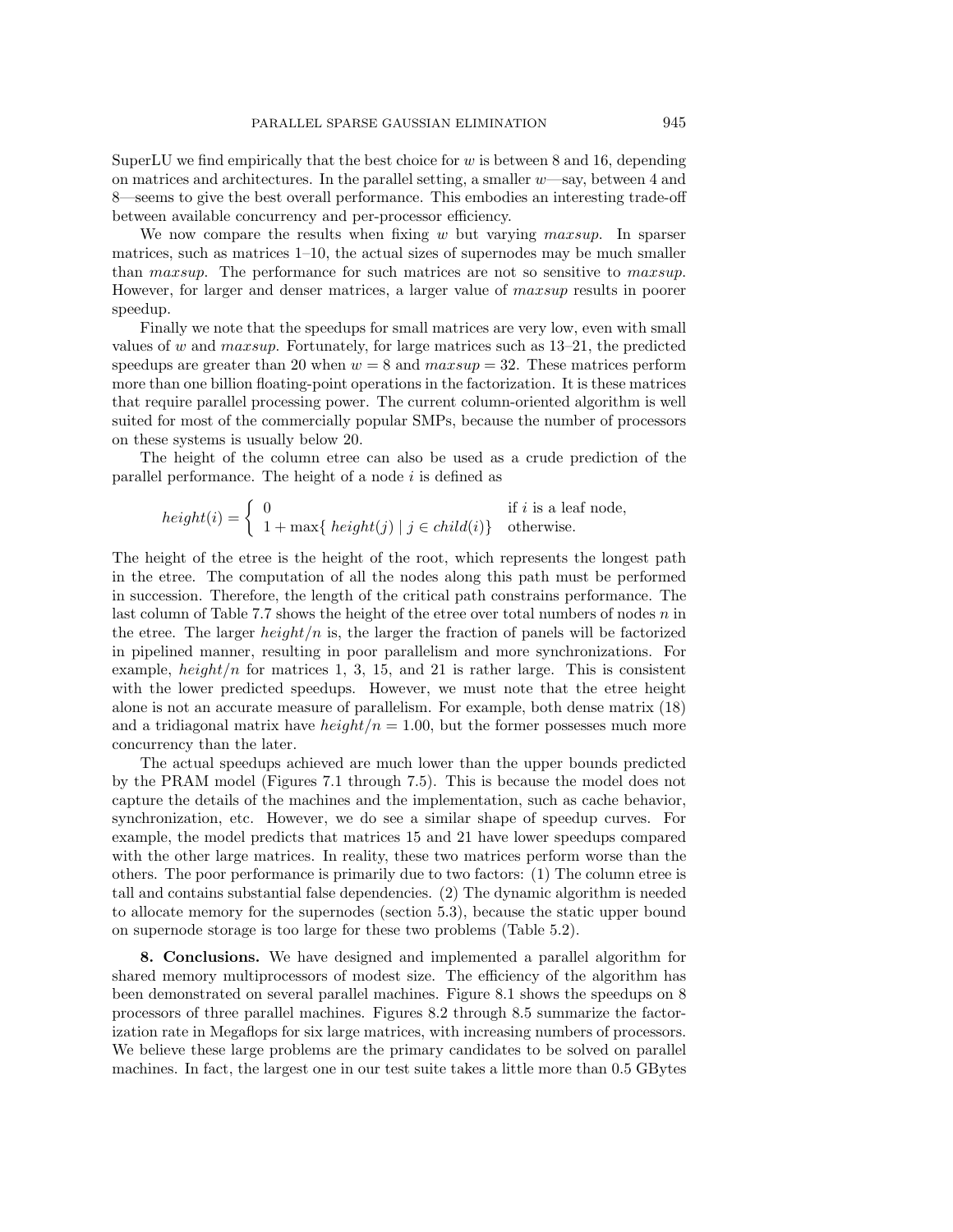

Fig. 8.1. Speedups on 8 processors of the Power Challenge, the AlphaServer 8400, and the Cray J90.



Fig. 8.2. Mflop rate on an SGI Power Challenge.

memory, far less than most parallel machines offer. Our algorithm is expected to work well for even larger problems.

For a realistic problem arising from a 3-D flow calculation (matrix 20, Ex11), on the 12-CPU Power Challenge, the 8-CPU Cray C90, the 16-CPU J90, and the 8-CPU AlphaServer 8400, our parallel algorithm achieves 23%, 33%, 25%, and 17% peak floating-point performance. The respective Mflop rates are 1002, 2583, 831, and 781.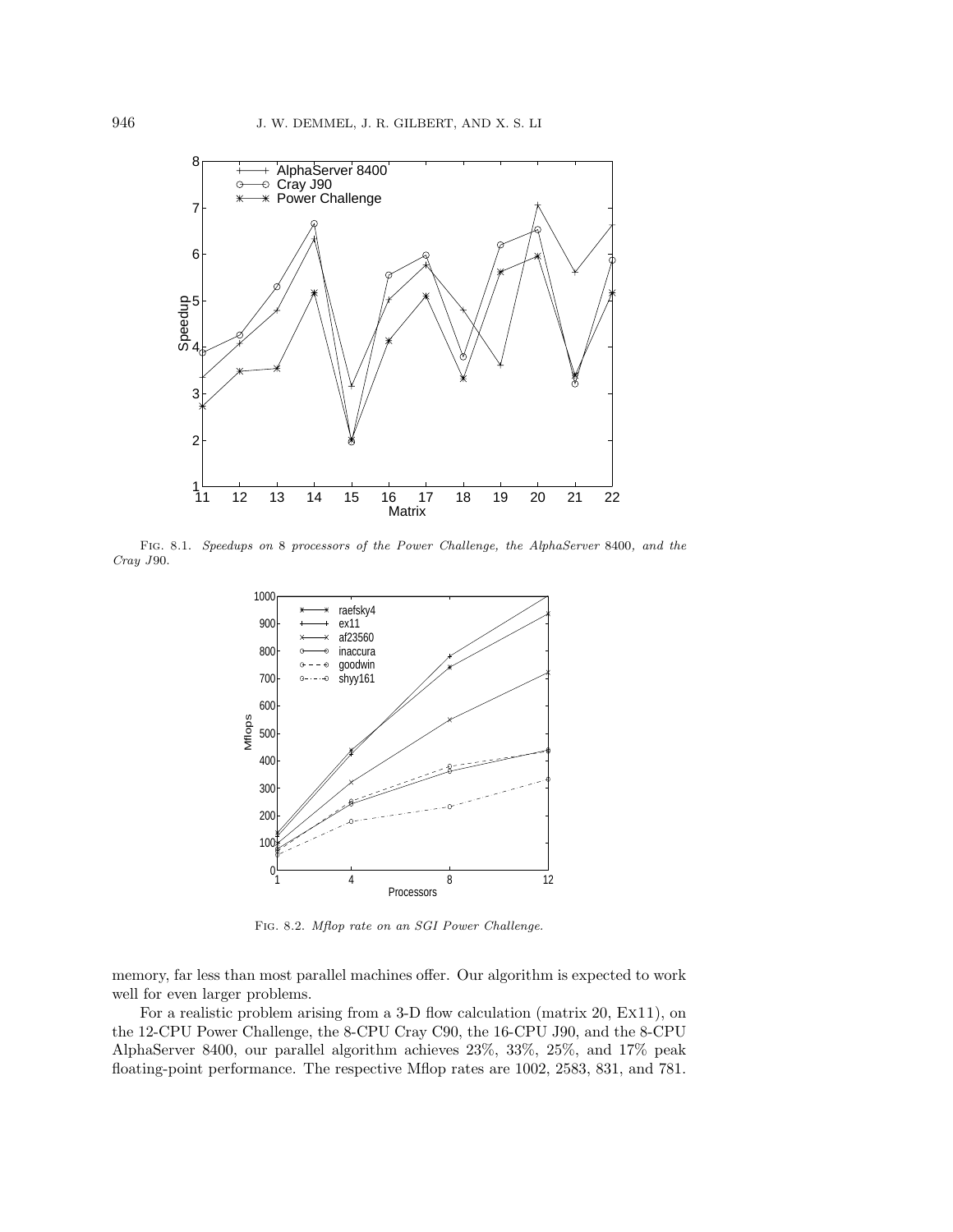

Fig. 8.3. Mflop rate on a DEC AlphaServer 8400.



Fig. 8.4. Mflop rate on a Cray C90.

These are the fastest results for the unsymmetric  $LU$  factorization on these powerful high-performance machines. Previous results showed much lower factorization rates because the machines used were relatively slow and the computational kernel in the earlier parallel algorithms was based on Level 1 BLAS. The closest work is the parallel symmetric pattern multifrontal factorization by Amestoy and Duff [1], also on SMPs. However, that approach may result in too many nonzeros and so may be inefficient for unsymmetric pattern sparse matrices.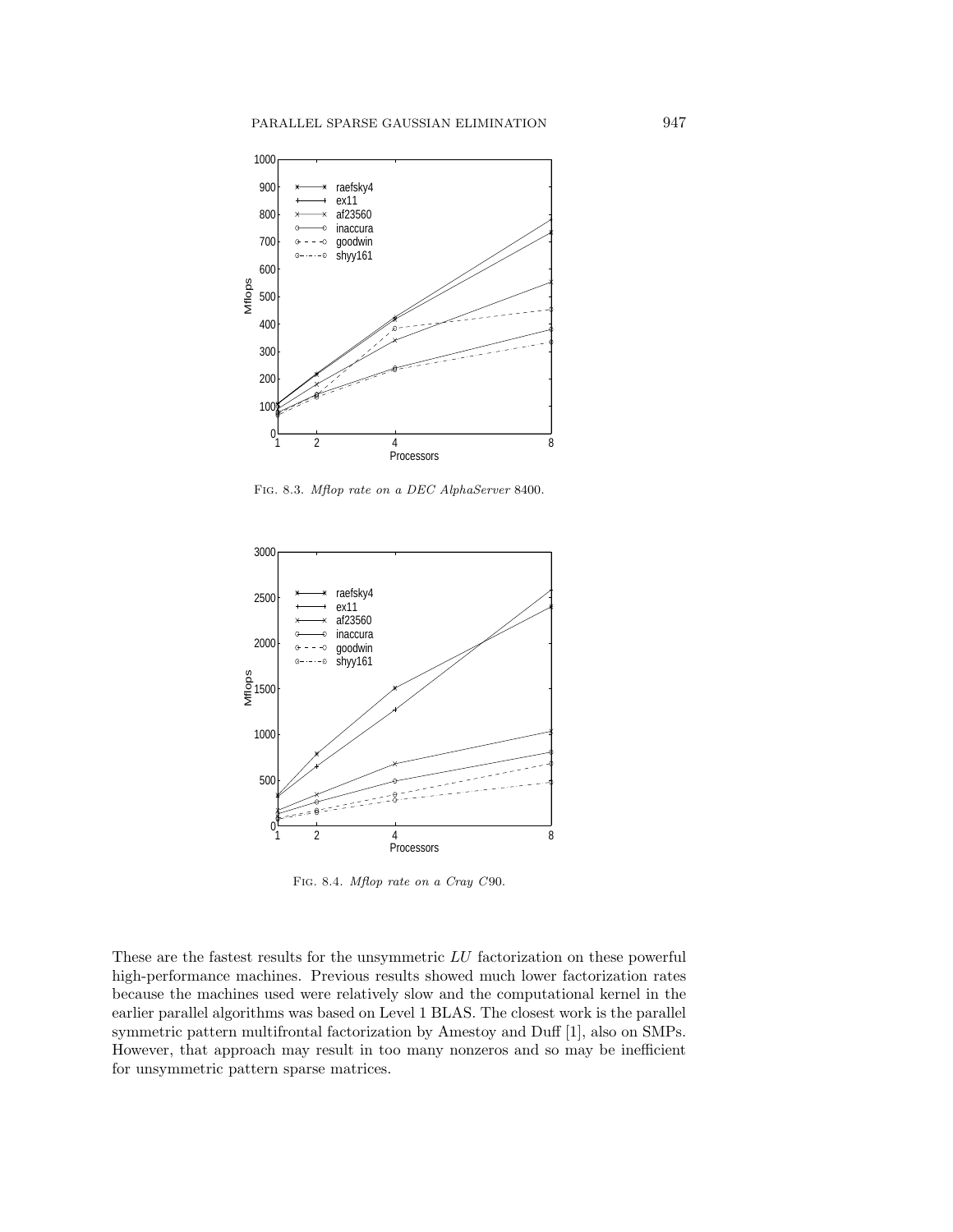

Fig. 8.5. Mflop rate on a Cray J90.

Another contribution is to provide detailed performance analysis and modeling for the underlying algorithm. In particular, we identified the three main factors limiting parallel performance: (1) contention for accessing critical sections, (2) processors sitting idle due to pipeline waiting, and (3) the need to sacrifice some per-processor efficiency in order to gain more concurrency. Which factor plays the most significant role depends on the relative performance of integer and floating-point arithmetic in the underlying architecture.

We have developed a theoretical model to analyze our parallel algorithm and predict the optimally attainable speedup. When comparing the theoretical prediction (Table 7.7) with the actual speedups (Figure 8.1), we find that there exists a discrepancy between the two. This is because our hypothetical machine and the optimal scheduling used in the model do not capture all the details of a real machine with real scheduling. Nevertheless, we do see a similar behavior in the predicted and actual speedups. That is, for the matrices with lower predicted speedups, such as 11, 15, 18, and 21, the actual speedups are also lower. The model is a useful tool to help identify the inherently sequential problems with bad column orderings. The model also suggests that the panel-wise parallel algorithm, although efficient on small scale SMPs, cannot effectively utilize more than 50 processors.

We plan to expand this research in several directions. We will study a more scalable algorithm for larger parallel machines. That algorithm will likely partition the matrix by both rows and columns, and schedule blocks of submatrices onto processors. This will potentially increase parallelism, and reduce the panel update pipeline waiting time. In the framework of SuperLU, both serial and parallel, we will investigate incomplete LU factorizations, which can be used as a class of preconditioners for unsymmetric sparse iterative solvers.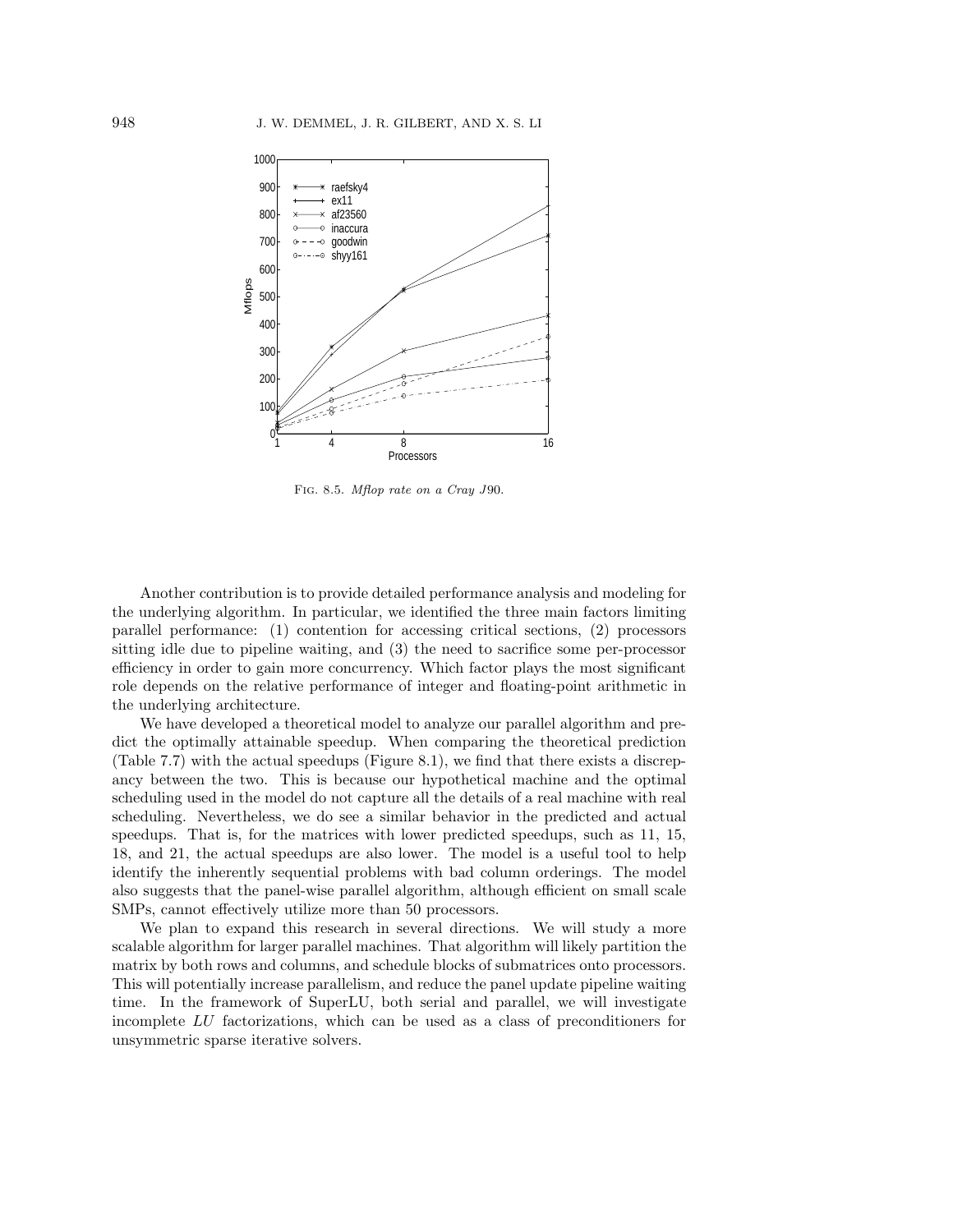## **Appendix A. Performance of the parallel algorithm.**

## **A.1. On the Sun SPARCcenter 2000.**

TABLE  $A.1$ 

Speedup, factorization time, and Mflop rate on a 4-CPU SPARCcenter 2000.

|                | Matrix                    | $P=1$ | $P=2$ | $P = 4$ | Seconds | <b>Mflops</b> |
|----------------|---------------------------|-------|-------|---------|---------|---------------|
| 1              | <b>MEMPLUS</b>            | 0.44  | 0.82  | 0.74    | 2.35    | 1             |
| $\overline{2}$ | GEMAT <sub>11</sub>       | 0.77  | 1.25  | 1.51    | 0.47    | 3             |
| 3              | RDIST <sub>1</sub>        | 0.86  | 1.92  | 1.82    | 1.71    | 8             |
| 4              | ORANI678                  | 0.71  | 1.24  | 2.08    | 1.98    | 8             |
| 5              | MCFE                      | 0.79  | 1.38  | 2.00    | 0.45    | 9             |
| 6              | $L$ <sub>NSP</sub> $3937$ | 0.96  | 1.85  | 2.03    | 2.26    | 18            |
| 7              | $L$ <sub>NS</sub> $3937$  | 0.92  | 1.73  | 3.09    | 2.41    | 19            |
| 8              | SHERMAN <sub>5</sub>      | 0.83  | 1.70  | 2.81    | 1.26    | 20            |
| 9              | J <sub>PWH991</sub>       | 0.77  | 1.56  | 2.77    | 0.84    | 22            |
| 10             | SHERMAN <sub>3</sub>      | 0.90  | 1.74  | 2.92    | 2.77    | 22            |
| 11             | ORSREG1                   | 0.89  | 1.75  | 3.17    | 2.27    | 27            |
| 12             | SAYLR4                    | 0.88  | 1.76  | 3.10    | 4.17    | 25            |
| 13             | $S$ HYY $161$             | 0.90  | 1.82  | 3.25    | 59.55   | 26            |
| 15             | GOODWIN                   | 0.92  | 1.86  | 3.61    | 20.50   | 33            |
| 18             | DENSE1000                 | 0.97  | 1.96  | 3.64    | 16.39   | 41            |
|                | Mean speedup              | 0.83  | 1.62  | 2.64    |         |               |
|                | Std deviation             | 0.13  | 0.32  | 0.83    |         |               |

# **A.2. On the SGI Power Challenge.**

TABLE A.2 Speedup, factorization time, and Mflop rate on a 12-CPU SGI Power Challenge.

|                | Matrix                   | $P=1$ | $P = 4$  | $P=8$    | $P=12$ | Seconds | <b>Mflops</b> |
|----------------|--------------------------|-------|----------|----------|--------|---------|---------------|
| $\mathbf{1}$   | <b>MEMPLUS</b>           | 0.72  | 1.73     | 1.73     | 1.69   | 0.42    | 4             |
| $\overline{2}$ | GEMAT <sub>11</sub>      | 0.89  | 1.86     | 2.36     | 3.71   | 0.07    | 22            |
| 3              | RDIST <sub>1</sub>       | 0.89  | 1.66     | $1.56\,$ | 2.23   | 0.44    | 32            |
| $\overline{4}$ | ORANI678                 | 0.68  | 1.72     | 2.40     | 2.56   | 0.45    | 33            |
| $\overline{5}$ | <b>MCFE</b>              | 0.68  | 1.92     | 2.09     | 3.29   | 0.07    | 59            |
| 6              | LNSP3937                 | 0.97  | 3.00     | 3.65     | 3.86   | 0.35    | 122           |
| 7              | $L$ <sub>NS</sub> $3937$ | 0.98  | 2.98     | 3.92     | 3.73   | 0.40    | 117           |
| 8              | SHERMAN5                 | 0.86  | 2.29     | 3.09     | 3.09   | 0.23    | 111           |
| 9              | JPWH991                  | 0.83  | 2.40     | 3.43     | 5.33   | 0.09    | 205           |
| 10             | SHERMAN3                 | 0.87  | 2.36     | 2.78     | 2.78   | 0.40    | 157           |
| 11             | ORSREG1                  | 0.88  | 2.67     | 2.73     | 2.97   | 0.34    | 180           |
| 12             | SAYLR4                   | 0.90  | 2.81     | 3.48     | 4.58   | 0.38    | 284           |
| 13             | SHYY161                  | 0.86  | 2.71     | 3.54     | 5.06   | 4.64    | 332           |
| 14             | <b>GOODWIN</b>           | 0.89  | 3.45     | 5.17     | 5.90   | 1.56    | 433           |
| 15             | VENKAT01                 | 0.65  | 1.72     | 2.00     | 1.98   | 15.37   | 209           |
| 16             | <b>INACCURA</b>          | 0.85  | 2.77     | 4.14     | 5.00   | 9.53    | 438           |
| 17             | AF23560                  | 0.91  | 2.98     | 5.10     | 6.70   | 8.87    | 722           |
| 18             | DENSE1000                | 0.85  | 2.64     | 3.32     | 4.17   | 0.90    | 740           |
| 19             | RAEFSKY3                 | 0.92  | 3.07     | 5.62     | 6.91   | 11.35   | 1070          |
| 20             | Ex11                     | 0.94  | $3.23\,$ | 5.96     | 7.64   | 26.95   | 1046          |
| 21             | WANG3                    | 0.85  | 2.20     | 3.39     | 4.03   | 21.37   | 681           |
| 22             | RAEFSKY4                 | 0.94  | 3.05     | 5.17     | 6.52   | 33.57   | 936           |
| 23             | VAVASIS3                 | 0.91  | 3.58     | 6.06     | 6.69   | 105.06  | 862           |
|                | Mean speedup             | 0.86  | 2.56     | 3.59     | 4.37   |         |               |
|                | Std deviation            | 0.09  | 0.59     | 1.36     | 1.73   |         |               |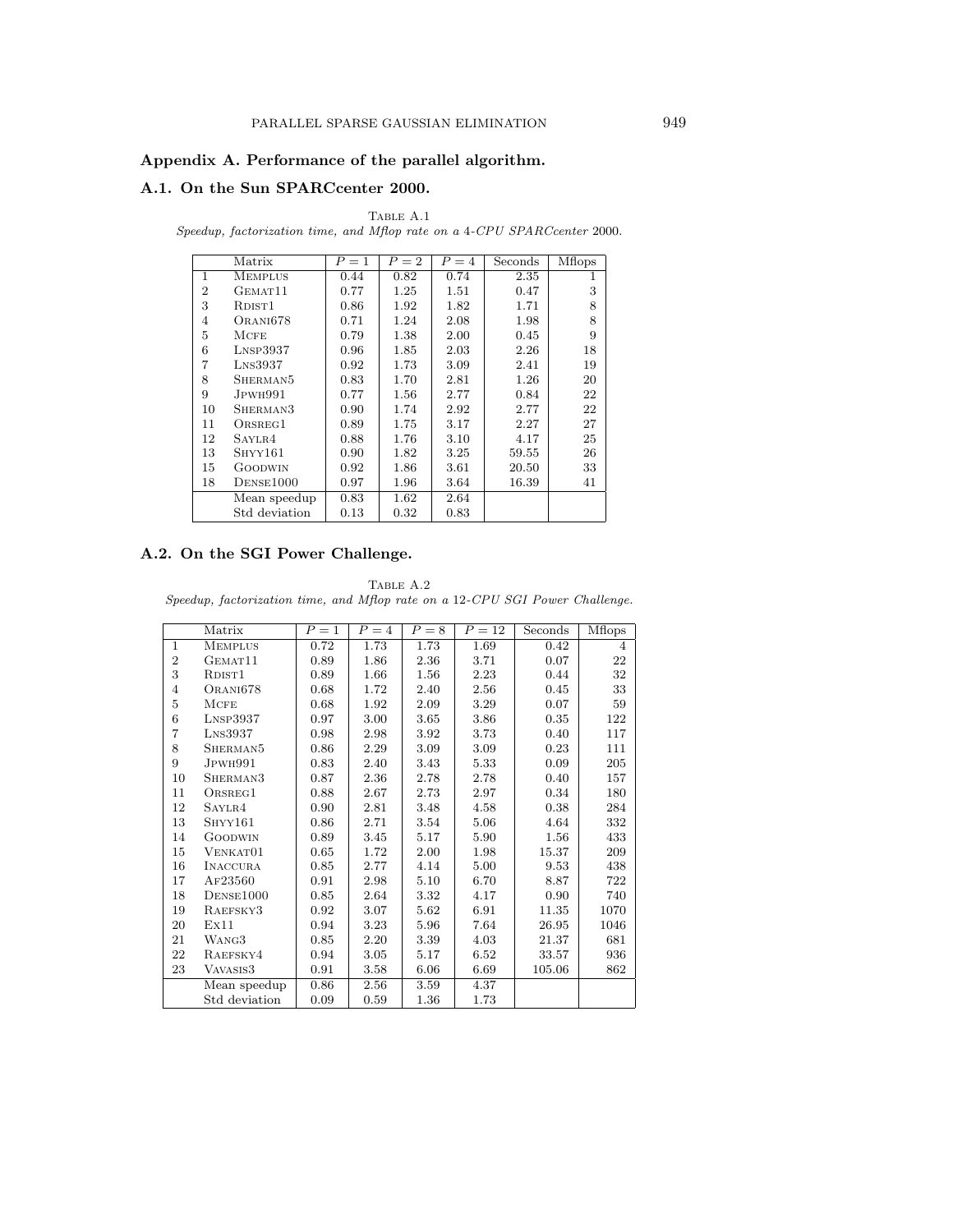# **A.3. On the DEC AlphaServer 8400.**

|                | Matrix                    | $P=1$ | $P=2$ | $P=4$    | $P=6$ | $P = 8$ | Seconds | Mflops |
|----------------|---------------------------|-------|-------|----------|-------|---------|---------|--------|
| $\mathbf{1}$   | <b>MEMPLUS</b>            | 0.46  | 0.79  | 0.79     | 0.78  | 0.64    | 0.59    | 3      |
| $\overline{2}$ | GEMAT11                   | 0.83  | 1.63  | 1.88     | 1.88  | 1.88    | 0.08    | 20     |
| 3              | RDIST <sub>1</sub>        | 0.90  | 1.98  | 2.10     | 1.77  | 1.77    | 0.31    | 40     |
| $\overline{4}$ | ORANI678                  | 0.83  | 1.29  | 2.00     | 2.33  | 2.42    | 0.26    | 57     |
| 5              | MCFE                      | 0.72  | 1.80  | 3.00     | 2.17  | 2.17    | 0.06    | 66     |
| 6              | $L$ <sub>NSP</sub> $3937$ | 0.93  | 1.94  | 3.19     | 3.68  | 3.68    | 0.25    | 159    |
| 7              | $L$ <sub>NS</sub> $3937$  | 0.95  | 1.83  | 3.08     | 3.81  | 4.12    | 0.25    | 187    |
| 8              | SHERMAN <sub>5</sub>      | 0.91  | 1.89  | 2.89     | 2.94  | 2.94    | 0.17    | 151    |
| 9              | JPWH991                   | 0.92  | 1.89  | 3.00     | 3.30  | 3.00    | 0.11    | 178    |
| 10             | SHERMAN <sub>3</sub>      | 0.88  | 1.83  | 2.72     | 2.74  | 2.74    | 0.34    | 180    |
| 11             | ORSREG1                   | 0.93  | 1.88  | 2.93     | 3.35  | 3.35    | 0.26    | 231    |
| 12             | SAYLR4                    | 0.91  | 1.98  | 3.20     | 3.78  | 4.08    | 0.38    | 276    |
| 13             | SHYY161                   | 0.95  | 1.93  | $3.23\,$ | 4.21  | 4.79    | 4.66    | 334    |
| 14             | GOODWIN                   | 0.99  | 1.98  | 3.68     | 5.39  | 6.33    | 1.49    | 453    |
| 15             | VENKAT01                  | 0.89  | 1.92  | 2.95     | 3.04  | 3.16    | 10.62   | 303    |
| 16             | <b>INACCURA</b>           | 0.99  | 1.83  | 3.08     | 4.15  | 5.02    | 10.94   | 380    |
| 17             | AF23560                   | 0.95  | 1.98  | 3.72     | 5.03  | 5.77    | 11.58   | 553    |
| 18             | DENSE1000                 | 0.98  | 1.86  | 3.35     | 4.32  | 4.80    | 0.99    | 675    |
| 19             | RAEFSKY3                  | 0.98  | 1.98  | 3.81     | 3.16  | 3.61    | 28.65   | 422    |
| 20             | Ex11                      | 0.99  | 1.98  | 3.76     | 5.56  | 7.06    | 34.23   | 781    |
| 21             | WANG3                     | 0.93  | 1.98  | 3.69     | 4.75  | 5.61    | 21.36   | 682    |
| 22             | RAEFSKY4                  | 0.98  | 1.98  | 3.81     | 5.44  | 6.63    | 42.79   | 734    |
| 23             | VAVASIS3                  | 0.96  | 1.97  | 3.69     | 5.28  | 6.64    | 124.24  | 724    |
|                | Mean speedup              | 0.92  | 1.74  | 2.89     | 3.59  | 4.01    |         |        |
|                | Std deviation             | 0.13  | 0.28  | 0.81     | 1.31  | 1.77    |         |        |

TABLE  $\mathbf{A.3}$ Speedup, factorization time, and Mflop rate on an 8-CPU DEC AlphaServer 8400.

# **A.4. On the Cray C90.**

TABLE A.4 Speedup, factorization time, and Mflop rate on an 8-CPU Cray C90.

|                | Matrix                    | $P=1$ | $P=2$ | $P=4$ | $P=6$ | $P=8$ | Seconds | Mflops       |
|----------------|---------------------------|-------|-------|-------|-------|-------|---------|--------------|
| $\mathbf{1}$   | <b>MEMPLUS</b>            | 0.66  | 0.75  | 0.74  | 0.72  | 0.71  | 1.24    | $\mathbf{2}$ |
| $\overline{2}$ | GEMAT11                   | 0.76  | 1.36  | 2.27  | 3.09  | 3.40  | 0.10    | 15           |
| 3              | RDIST <sub>1</sub>        | 0.71  | 1.98  | 2.41  | 2.41  | 2.31  | 0.48    | 34           |
| $\overline{4}$ | ORANI678                  | 0.72  | 1.24  | 2.22  | 2.91  | 3.20  | 0.41    | 37           |
| 5              | MCFE                      | 0.69  | 1.25  | 1.82  | 2.00  | 2.00  | 0.10    | 43           |
| 6              | $L$ <sub>NSP</sub> $3937$ | 0.78  | 1.51  | 2.77  | 2.84  | 4.41  | 0.27    | 151          |
| $\overline{7}$ | $L$ <sub>NS</sub> $3937$  | 0.78  | 1.51  | 2.95  | 3.97  | 4.23  | 0.30    | 156          |
| 8              | SHERMAN5                  | 0.77  | 1.49  | 2.90  | 3.59  | 4.07  | 0.15    | 170          |
| 9              | J <sub>PWH991</sub>       | 0.78  | 1.52  | 2.50  | 3.18  | 2.92  | 0.12    | 164          |
| 10             | SHERMAN3                  | 0.79  | 1.48  | 2.53  | 2.97  | 2.97  | 0.29    | 214          |
| 11             | ORSREG1                   | 0.80  | 1.53  | 2.69  | 3.25  | 3.55  | 0.22    | 278          |
| 12             | SAYLR4                    | 0.83  | 1.58  | 3.05  | 3.85  | 3.97  | 0.33    | 318          |
| 13             | SHYY161                   | 0.80  | 1.50  | 2.87  | 3.87  | 4.86  | 3.29    | 477          |
| 14             | <b>GOODWIN</b>            | 0.84  | 1.65  | 3.31  | 4.83  | 6.59  | 0.99    | 682          |
| 15             | VENKAT01                  | 0.70  | 1.28  | 1.65  | 1.73  | 1.74  | 14.04   | 229          |
| 16             | <b>INACCURA</b>           | 0.86  | 1.70  | 3.19  | 4.38  | 5.21  | 5.18    | 807          |
| 17             | AF23560                   | 0.84  | 1.63  | 3.22  | 4.56  | 4.89  | 6.24    | 1035         |
| 18             | DENSE1000                 | 0.95  | 1.86  | 2.95  | 3.30  | 3.55  | 0.71    | 943          |
| 19             | RAEFSKY3                  | 0.91  | 1.74  | 3.45  | 4.77  | 5.83  | 6.17    | 1977         |
| 20             | Ex11                      | 0.90  | 1.65  | 3.21  | 5.02  | 6.53  | 10.37   | 2583         |
| 21             | WANG3                     | 0.78  | 1.48  | 1.82  | 2.31  | 2.32  | 14.62   | 996          |
| 22             | RAEFSKY4                  | 0.92  | 1.80  | 3.43  | 4.60  | 5.46  | 13.13   | 2399         |
|                | Mean speedup              | 0.80  | 1.53  | 2.63  | 3.42  | 3.85  |         |              |
|                | Std deviation             | 0.08  | 0.27  | 0.67  | 1.11  | 1.55  |         |              |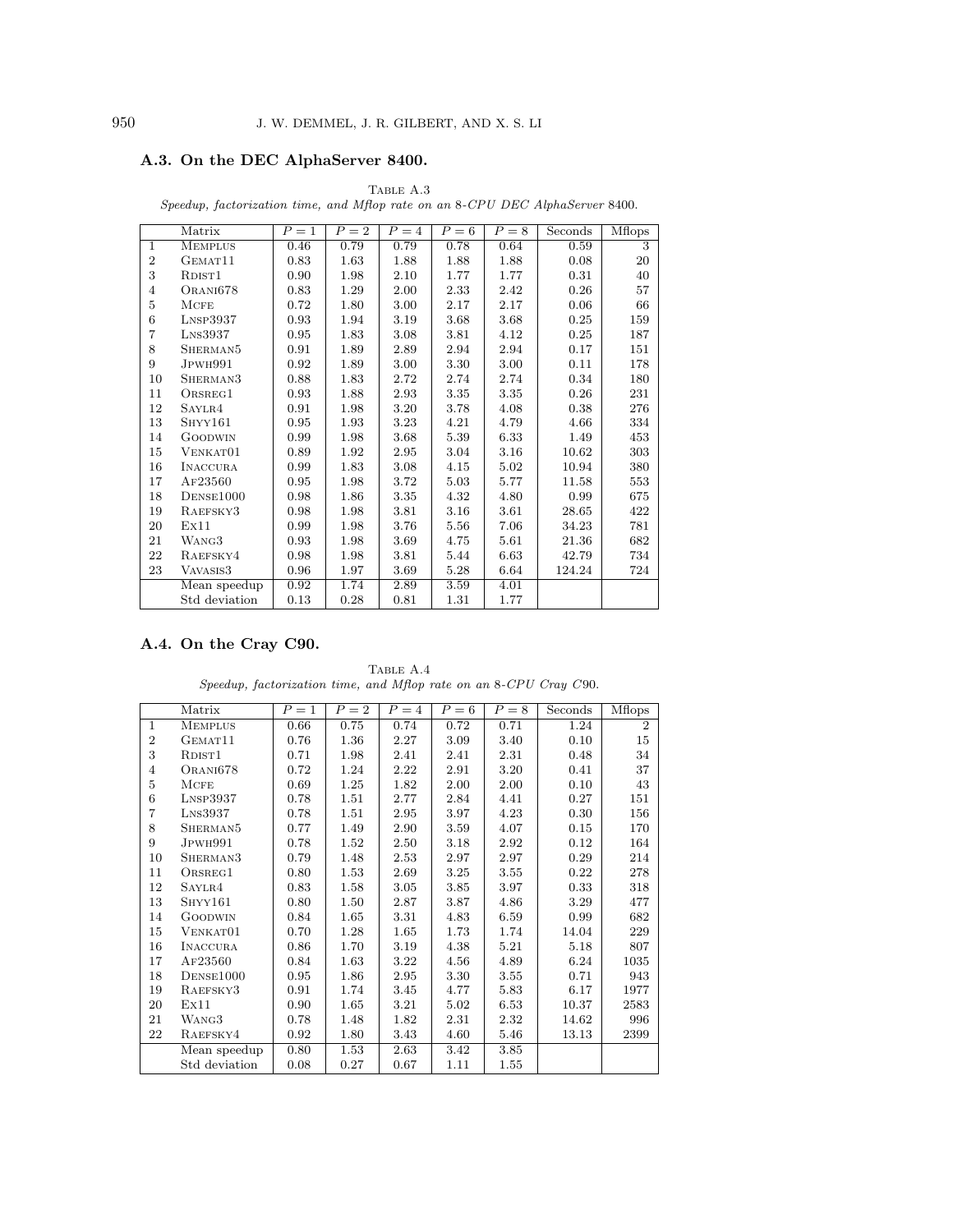### **A.5. On the Cray J90.**

|                | Matrix                    | $P=1$ | $P = 4$  | $P=8$ | $P=12$   | $P=16$ | Seconds | <b>M</b> flops |
|----------------|---------------------------|-------|----------|-------|----------|--------|---------|----------------|
| $\mathbf{1}$   | <b>MEMPLUS</b>            | 0.65  | 0.94     | 0.98  | 0.97     | 0.76   | 3.67    | 1              |
| $\overline{2}$ | GEMAT11                   | 0.71  | 2.44     | 4.38  | 5.25     | 5.83   | 0.18    | 8              |
| 3              | RDIST <sub>1</sub>        | 0.71  | 2.86     | 2.88  | 2.71     | 2.39   | 1.53    | 10             |
| 4              | ORANI678                  | 0.71  | 2.07     | 3.11  | 3.82     | 3.85   | 1.13    | 13             |
| 5              | $M$ CFE                   | 0.77  | 2.21     | 2.70  | 2.70     | 2.52   | 0.29    | 15             |
| 6              | $L$ <sub>NSP</sub> $3937$ | 0.75  | 2.87     | 4.91  | 6.21     | 6.39   | 0.66    | 62             |
| $\overline{7}$ | $L$ <sub>NS</sub> $3937$  | 0.79  | 2.75     | 4.63  | 5.41     | 5.41   | 0.83    | 58             |
| 8              | SHERMAN5                  | 0.80  | 2.91     | 4.64  | 5.07     | 5.32   | 0.41    | 63             |
| 9              | JPWH991                   | 0.78  | 2.72     | 3.57  | 3.68     | 3.38   | 0.37    | 49             |
| 10             | SHERMAN3                  | 0.80  | 2.63     | 3.49  | 3.42     | 3.31   | 0.96    | 66             |
| 11             | ORSREG1                   | 0.83  | 2.83     | 3.88  | 4.22     | 4.16   | 0.70    | 89             |
| 12             | SAYLR4                    | 0.81  | 2.91     | 4.26  | 4.82     | 4.82   | 0.99    | 108            |
| 13             | $S$ HYY $161$             | 0.83  | 2.92     | 5.30  | 6.94     | 7.47   | 8.06    | 196            |
| 14             | <b>GOODWIN</b>            | 0.88  | 3.32     | 6.66  | 10.02    | 12.81  | 1.94    | 354            |
| 15             | VENKAT01                  | 0.68  | 1.84     | 1.96  | 1.98     | 1.90   | 47.34   | 68             |
| 16             | <b>INACCURA</b>           | 0.90  | 3.26     | 5.55  | 6.64     | 7.39   | 15.09   | 277            |
| 17             | AF23560                   | 0.87  | 3.22     | 5.98  | 7.55     | 8.49   | 15.05   | 431            |
| 18             | DENSE1000                 | 0.93  | 2.84     | 3.79  | 3.92     | 3.91   | 2.61    | 256            |
| 19             | RAEFSKY3                  | 0.93  | $3.38\,$ | 6.20  | 7.69     | 8.43   | 19.03   | 641            |
| 20             | Ex11                      | 0.95  | 3.56     | 6.53  | 9.47     | 10.17  | 32.48   | 831            |
| 21             | WANG3                     | 0.77  | 2.53     | 3.21  | 3.14     | 3.06   | 50.42   | 288            |
| 22             | RAEFSKY4                  | 0.98  | 3.54     | 5.87  | $7.36\,$ | 8.12   | 43.54   | 723            |
|                | Mean speedup              | 0.81  | 2.75     | 4.29  | 5.13     | 5.45   |         |                |
|                | Std deviation             | 0.09  | 0.60     | 1.51  | 2.38     | 2.97   |         |                |

TABLE A.5 Speedup, factorization time, and Mflop rate on a 16-CPU Cray J90.

**Acknowledgments.** Ed Rothberg not only provided us access to the SGI Power Challenge, but also helped improve performance of our algorithm. We thank Esmond Ng for correspondences on the issues of nonzero structure prediction, which helped design the memory management scheme discussed in section 5.3. We thank Kathy Yelick for suggestions on the presentation of the performance analysis section. We thank Osni Marques, Peter Tang, and the anonymous referees for their suggestions on improving the presentation of the material.

### REFERENCES

- [1] P. R. AMESTOY AND I. S. DUFF, *MUPS: A Parallel Package for Solving Sparse Unsymmetric* Sets of Linear Equations, Technical report, CERFACS, Toulouse, France, 1994.
- [2] P. R. Amestoy, Factorization of Large Unsymmetric Sparse Matrices Based on a Multifrontal Approach in a Multiprocessor Environment, Technical report TH/PA/91/2 and Ph.D. thesis, CERFACS, Toulouse, France, February 1991.
- [3] C. ASHCRAFT AND R. GRIMES, The influence of relaxed supernode partitions on the multifrontal method, ACM Trans. Math. Software, 15 (1989), pp. 291–309.
- [4] J. BILMES, K. ASANOVIC, J. DEMMEL, D. LAM, AND C.-W. CHIN, Optimizing Matrix Multiply Using PHiPAC: A Portable, High-performance, ANSI C Coding Methodology, Technical report CS-96-326, Computer Science Dept., University of Tennessee, Knoxville, TN, May 1996 (LAPACK Working Note 111).
- [5] T. A. Davis and P.-C. Yew, A nondeterministic parallel algorithm for general unsymmetric sparse LU factorization, SIAM J. Matrix Anal. Appl., 11 (1990), pp. 383–402.
- [6] J. W. Demmel, S. C. Eisenstat, J. R. Gilbert, X. S. Li, and J. W. H. Liu, A supernodal approach to sparse partial pivoting, SIAM J. Matrix Anal. Appl., 20 (1999), pp. 720–755.
- [7] J. Dongarra, J. Du Croz, S. Hammarling, and R. J. Hanson, An extended set of FOR-TRAN basic linear algebra subprograms, ACM Trans. Math. Software, 14 (1988), pp. 1–17.
- [8] J. DONGARRA, J. DU CROZ, I. S. DUFF, AND S. HAMMARLING, A set of level 3 basic linear algebra subprograms, ACM Trans. Math. Software, 16 (1990), pp. 1–17.